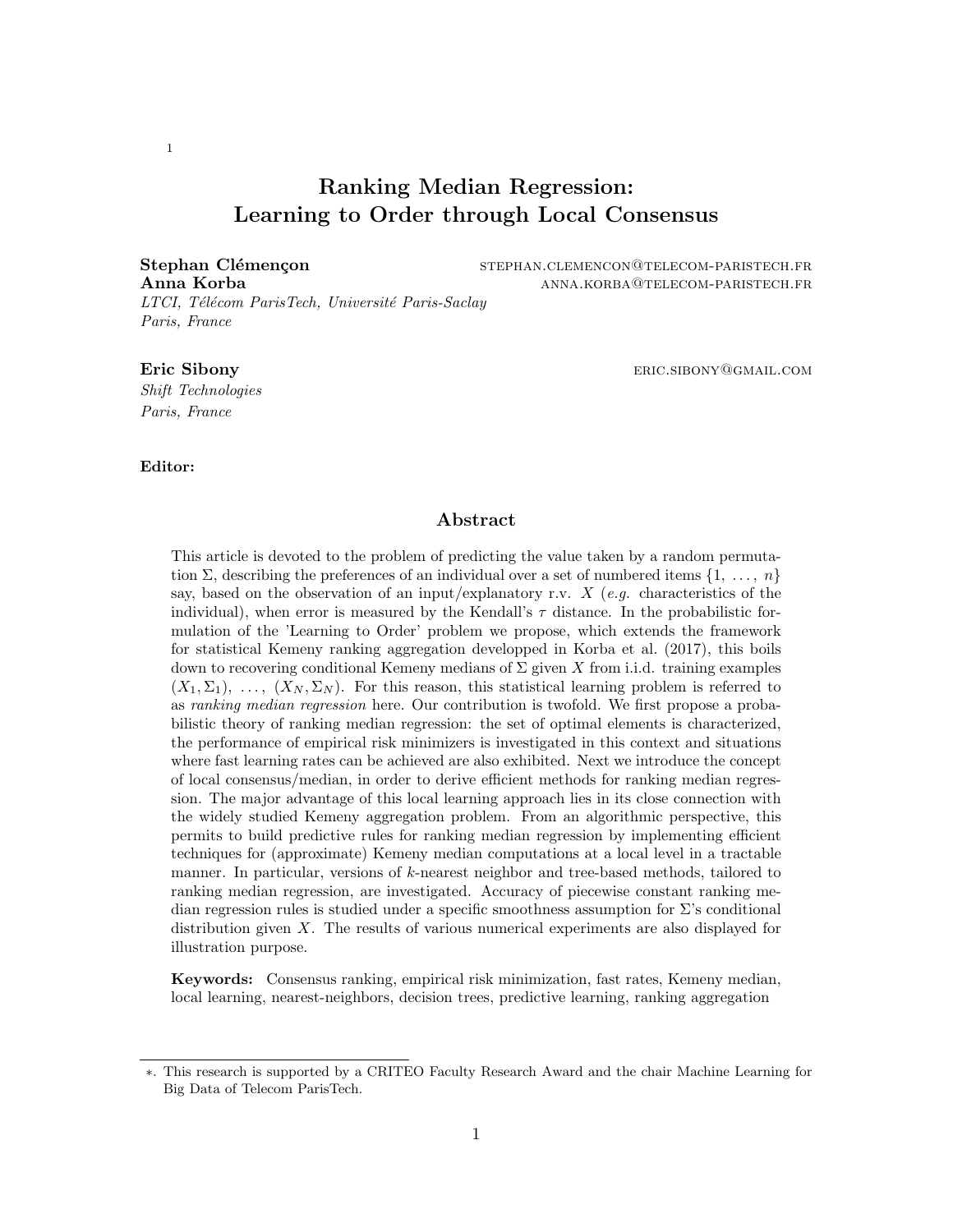## <span id="page-1-0"></span>1. Introduction

The machine-learning problem considered in this paper is easy to state. Given a vector *X* of attributes describing the characteristics of an individual, the goal is to predict her preferences over a set of  $n \geq 1$  numbered items, indexed by  $\{1, \ldots, n\}$  say, modelled as a random permutation  $\Sigma$  in  $\mathfrak{S}_n$ . Based on the observation of independent copies of the random pair  $(X, \Sigma)$ , the task consists in building a predictive function *s* that maps any point X in the input space to a permutation  $s(X)$ , the accuracy of the prediction being measured by means of a certain distance between  $\Sigma$  and  $s(X)$ , the Kendall's  $\tau$  distance typically. This problem is of growing importance these days, since users with declared characteristics express their preferences through more and more devices/interfaces (*e.g.* social surveys, web activities...). This article proposes a probabilistic analysis of this statistical learning problem: optimal predictive rules are exhibited and (fast) learning rate bounds for empirical risk minimizers are established in particular. However, truth should be said, this problem is more difficult to solve in practice than other supervised learning problems such as classification or regression, due to the (structured) nature of the output space. The symmetric group is not a vector space and its elements cannot be defined by means of simple operations, such as thresholding some real valued function, like in classification. Hence, it is far from straightforward in general to find analogues of methods for distribution-free regression or classification consisting in expanding the decision function using basis functions in a flexible dictionary  $(e.g.$  splines, wavelets) and fitting its coefficients from training data, with the remarkable exception of techniques building *piecewise constant* predictive functions, such as the popular nearest-neighbor method or the celebrated CART algorithm, see [Breiman et al.](#page-12-0) [\(1984\)](#page-12-0). Indeed, observing that, when X and  $\Sigma$  are independent, the best predictions for  $\Sigma$  are its Kemeny medians *(i.e.* any permutation that is closest to  $\Sigma$  in expectation, see the probabilistic formulation of ranking aggregation in [Korba et al.](#page-13-0) [\(2017\)](#page-13-0)), we consider *local learning* approaches in this paper. Conditional Kemeny medians of  $\Sigma$  at a given point  $X = x$  are relaxed to Kemeny medians within a region C of the input space containing *x* (*i.e.* local consensus), which can be computed by applying locally any ranking aggregation technique. Beyond computational tractability, it is motivated by the fact that, as shall be proved in this paper, the optimal ranking median regression rule can be well approximated by piecewise constants under the hypothesis that the pairwise conditional probabilities  $\mathbb{P}\{\Sigma(i) < \Sigma(j) \mid X = x\}$ , with  $1 \leq i < j \leq n$ , are Lipschitz. Two methods based on the notion of *local Kemeny consensus* are investigated here (refer to the Appendix). The first technique is a version of the popular nearest neighbor method tailored to ranking median regression, while the second one, refered to as the CRIT algorithm (standing for 'Consensus RankIng Tree'), produces, by successive data-driven refinements, an adaptive partitioning of the input space  $\mathcal X$  formed of regions, where the  $\Sigma_i$ 's exhibit low variability. Like CART, the recursive learning process CRIT can be described by a binary tree, whose terminal leaves are associated with the final regions. It can be seen as a variant of the methodology introduced in [Yu et al.](#page-13-1) [\(2010\)](#page-13-1): we show here that the node impurity measure they originally propose can be related to the local ranking median regression risk, the sole major difference being the specific computationally effective method we consider for computing local predictions, *i.e.* for assigning permutations to terminal nodes. Beyond approximation theoretic arguments, its computational feasability and the advantages of the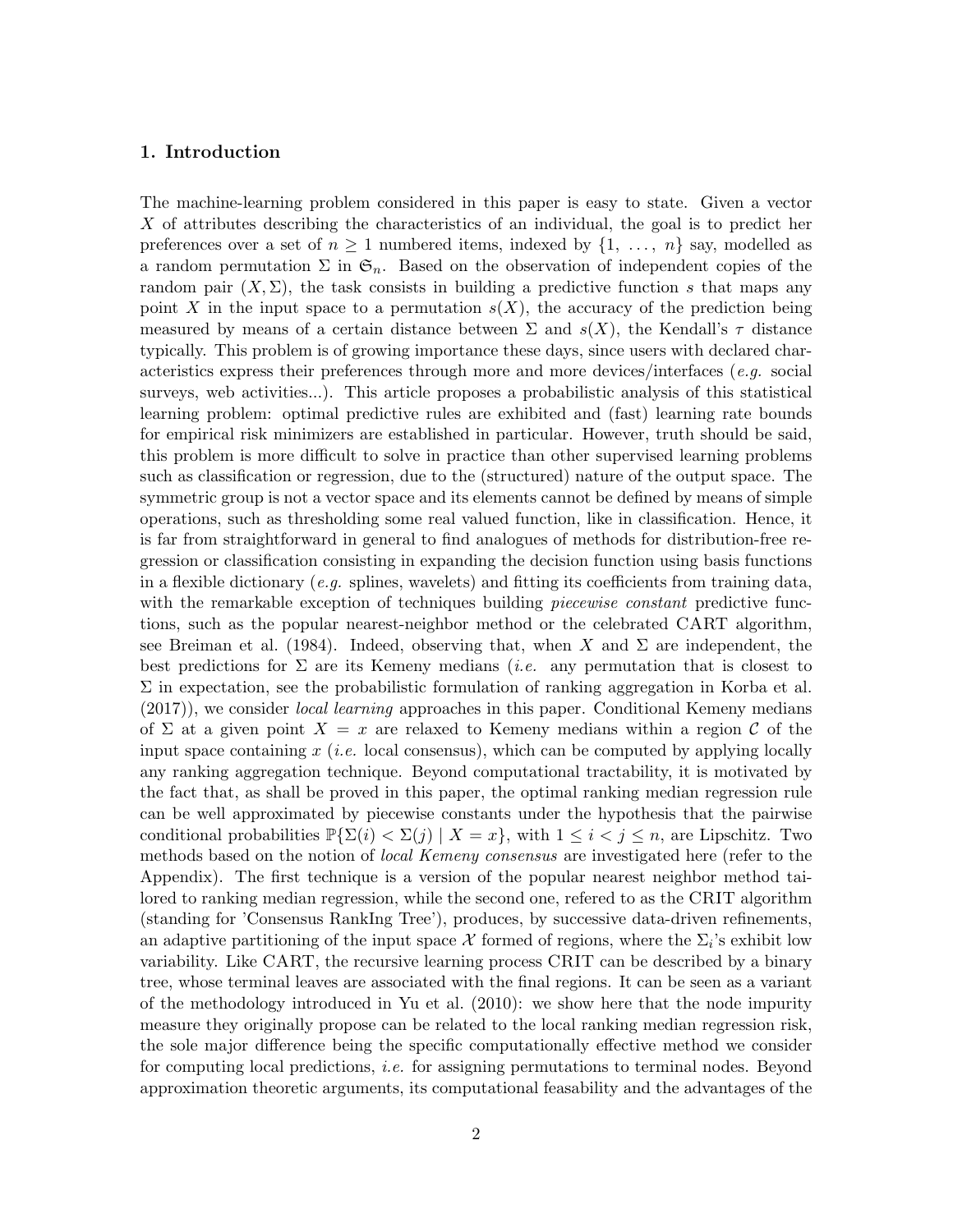predictive rules it produces regarding interpretability or aggregation are also discussed to support the use of piecewise constants. The results of various numerical experiments are also displayed in order to illustrate the approach we propose.

The paper is organized as follows. In section [2,](#page-2-0) concepts related to statistical (Kemeny) ranking aggregation are briefly recalled, the ranking predictive problem being next formulated as an extension of the latter and studied from a theoretical perspective. A probabilistic theory of ranking median regression is developed in section [3.](#page-6-0) In section [4,](#page-9-0) approximation of optimal predictive rules by piecewise constants is investigated. Two local learning methods for solving ranking median regression are analyzed in the Appendix, where the results of illustrative numerical experiments and technical proofs can also be found.

## <span id="page-2-0"></span>2. Preliminaries

As a first go, we start with recalling the metric approach to consensus ranking and give next a rigorous statistical formulation of ranking aggregation. We also establish statistical guarantees for the generalization capacity of an alternative to the empirical Kemeny median technique studied in [Korba et al.](#page-13-0) [\(2017\)](#page-13-0), which can be much more easily computed in certain situations and which the algorithms we propose in the subsequent section rely on. From the angle embraced in this paper, *ranking median regression* is then viewed as an extension of statistical ranking aggregation. Here and throughout, the indicator function of any event  $\mathcal E$  is denoted by  $\mathbb{I}\{\mathcal E\}$ , the Dirac mass at any point *a* by  $\delta_a$  and the cardinality of any finite set *E* by  $#E$ . Let  $n \geq 1$ , the set of permutations of  $[\![n]\!] = \{1, \ldots, n\}$  is denoted by  $\mathfrak{S}_n$ .

#### <span id="page-2-2"></span>2.1 Consensus Ranking: Probabilistic Framework and Statistical Setup

Throughout the article, a ranking on a set of items indexed by  $\llbracket n \rrbracket$  is seen as the permutation  $\sigma \in \mathfrak{S}_n$  that maps any item *i* to its rank  $\sigma(i)$ . Given a collection of  $N \geq 1$  rankings  $\sigma_1, \ldots, \sigma_N$ , the goal of consensus ranking, also referred to as ranking aggregation sometimes, is to find  $\sigma^* \in \mathfrak{S}_n$  that best summarizes it. A popular way of tackling this problem, the metric-based consensus approach, consists in solving:

<span id="page-2-1"></span>
$$
\min_{\sigma \in \mathfrak{S}_n} \sum_{i=1}^N d(\sigma, \sigma_i),\tag{1}
$$

where  $d(., .)$  is a certain metric on  $\mathfrak{S}_n$ . As the set  $\mathfrak{S}_n$  is of finite cardinality, though not necessarily unique, such a barycentric permutation, called *consensus/median ranking*, always exists. In Kemeny ranking aggregation, the version of this problem the most widely documented in the literature, one considers the number of pairwise disagreements as metric, namely the Kendall's  $\tau$  distance, see [Kemeny](#page-13-2) [\(1959\)](#page-13-2):  $\forall (\sigma, \sigma') \in \mathfrak{S}_n^2$ ,

$$
d_{\tau}(\sigma, \sigma') = \sum_{i < j} \mathbb{I}\{(\sigma(i) - \sigma(j))(\sigma'(i) - \sigma'(j)) < 0\}.\tag{2}
$$

The problem [\(1\)](#page-2-1) can be viewed as a *M*-estimation problem in the probabilistic framework stipulating that the collection of rankings to be aggregated/summarized is composed of  $N \geq 1$  independent copies  $\Sigma_1, \ldots, \Sigma_N$  of a generic r.v.  $\Sigma$ , defined on a probability space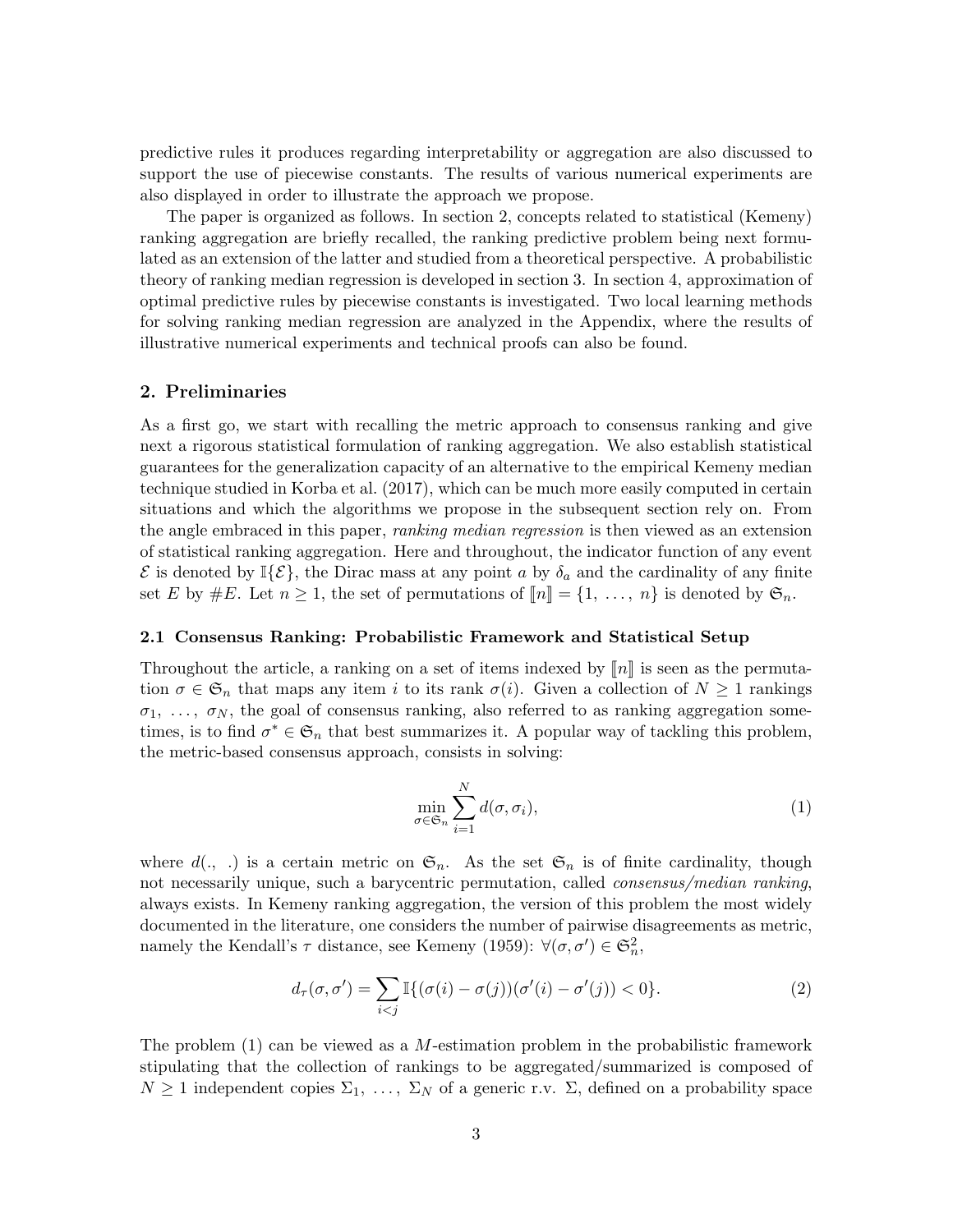$(\Omega, \mathcal{F}, \mathbb{P})$  and drawn from an unknown probability distribution P on  $\mathfrak{S}_n$  (*i.e.*  $P(\sigma) =$  $\mathbb{P}\{\Sigma = \sigma\}$  for any  $\sigma \in \mathfrak{S}_n$ . Just like a median of a real valued r.v. *Z* is any scalar closest to *Z* in the  $L_1$  sense, a (true) median of distribution *P* w.r.t. a certain metric *d* on  $\mathfrak{S}_n$  is any solution of the minimization problem:

<span id="page-3-0"></span>
$$
\min_{\sigma \in \mathfrak{S}_n} L_P(\sigma),\tag{3}
$$

where  $L_P(\sigma) = \mathbb{E}_{\Sigma \sim P}[d(\Sigma, \sigma)]$  denotes the expected distance between any permutation  $\sigma$ and  $\Sigma$ . In this framework, statistical ranking aggregation consists in recovering a solution  $\sigma^*$ of this minimization problem, plus an estimate of this minimum  $L_P^* = L_P(\sigma^*)$ , as accurate as possible, based on the observations  $\Sigma_1, \ldots, \Sigma_N$ . A median permutation  $\sigma^*$  can be interpreted as a central value for distribution  $P$ , while the quantity  $L_P^*$  may be viewed as a dispersion measure. Like problem [\(1\)](#page-2-1), the minimization problem [\(3\)](#page-3-0) has always a solution but can be multimodal. However, the functional  $L_P(.)$  is unknown in practice, just like distribution *P*. Suppose that we would like to avoid rigid parametric assumptions on *P* such as those stipulated by the Mallows model, see [Mallows](#page-13-3) [\(1957\)](#page-13-3), and only have access to the dataset  $\{\Sigma_1, \ldots, \Sigma_N\}$  to find a reasonable approximant of a median. Following the Empirical Risk Minimization (ERM) paradigm (see *e.g.* [Vapnik, 2000\)](#page-13-4), one substitutes in [\(3\)](#page-3-0) the quantity  $L(\sigma)$  with its statistical version

$$
\widehat{L}_N(\sigma) = \frac{1}{N} \sum_{i=1}^N d(\Sigma_i, \sigma) = L_{\widehat{P}_N}(\sigma),\tag{4}
$$

where  $\widehat{P}_N = (1/N) \sum_{i=1}^N \delta_{\Sigma_i}$  denotes the empirical measure. The performance of empirical consensus rules, namely solutions  $\hat{\sigma}_N$  of  $\min_{\sigma \in \mathfrak{S}_n} \hat{L}_N(\sigma)$ , has been investigated in [Korba](#page-13-0) [et al.](#page-13-0) [\(2017\)](#page-13-0). Precisely, rate bounds of order  $O_{\mathbb{P}}(1/\sqrt{N})$  for the excess of risk  $L_P(\hat{\sigma}_N) - L_P^*$ in probability/expectation have been established and proved to be sharp in the minimax sense, when *d* is the Kendall's  $\tau$  distance. Whereas problem [\(1\)](#page-2-1) is NP-hard in general (see [Hudry](#page-13-5) [\(2008\)](#page-13-5) for instance), in the Kendall's  $\tau$  case, exact solutions, referred to as *Kemeny medians*, can be explicited when the pairwise probabilities  $p_{i,j} = \mathbb{P}\{\Sigma(i) < \Sigma(j)\},$  $1 \leq i \neq j \leq n$ , fulfill the following property, referred to as *stochastic transitivity*.

**Definition 1** *The probability distribution*  $P$  *on*  $\mathfrak{S}_n$  *is stochastically transitive iff* 

$$
\forall (i, j, k) \in [n]^3 : p_{i,j} \ge 1/2 \text{ and } p_{j,k} \ge 1/2 \Rightarrow p_{i,k} \ge 1/2.
$$

*If, in addition,*  $p_{i,j} \neq 1/2$  *for all*  $i < j$ *, P is said to be strictly stochastically transitive.* 

When stochastic transitivity holds true, the set of Kemeny medians (see Theorem 5 in [Korba et al.](#page-13-0) [\(2017\)](#page-13-0)) is the (non empty) set

$$
\{\sigma \in \mathfrak{S}_n : (p_{i,j} - 1/2)(\sigma(j) - \sigma(i)) > 0 \text{ for all } i < j \text{ s.t. } p_{i,j} \neq 1/2\},\tag{5}
$$

the minimum is given by

<span id="page-3-2"></span><span id="page-3-1"></span>
$$
L_P^* = \sum_{i < j} \min\{p_{i,j}, 1 - p_{i,j}\} = \sum_{i < j} \{1/2 - |p_{i,j} - 1/2|\} \tag{6}
$$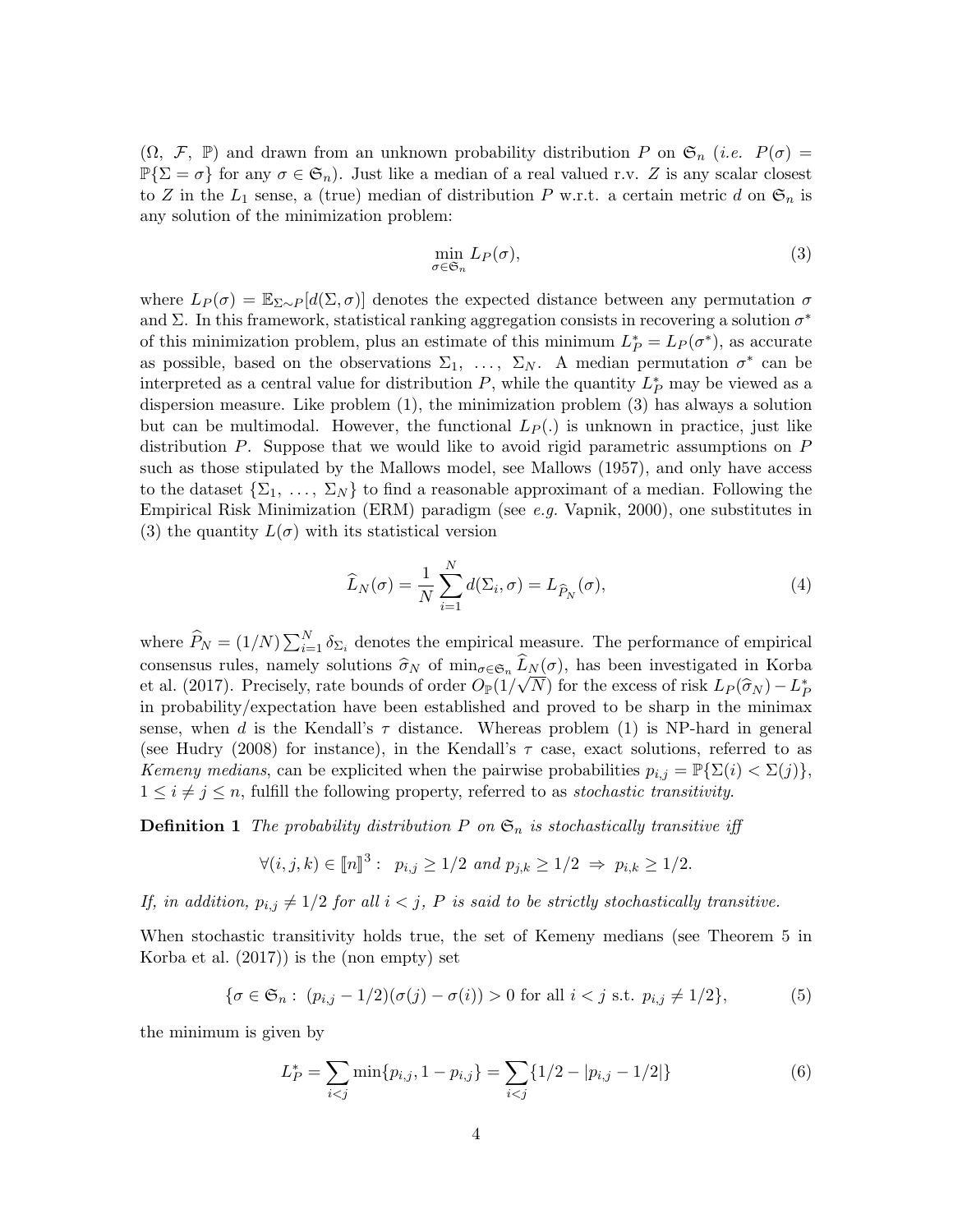and, for any  $\sigma \in \mathfrak{S}_n$ ,  $L_P(\sigma) - L_P^* = 2 \sum_{i < j} |p_{i,j} - 1/2| \cdot \mathbb{I}\{(\sigma(i) - \sigma(j)) (p_{i,j} - 1/2) < 0\}$ . If a strict version of stochastic transitivity is fulfilled, we denote by  $\sigma_P^*$  the Kemeny median which is unique and given by the Copeland ranking:

<span id="page-4-3"></span><span id="page-4-1"></span>
$$
\sigma_P^*(i) = 1 + \sum_{k \neq i} \mathbb{I}\{p_{i,k} < 1/2\} \text{ for } 1 \leq i \leq n. \tag{7}
$$

Recall also that examples of stochastically transitive distributions on  $\mathfrak{S}_n$  are numerous and include most popular parametric models such as Mallows or Bradley-Terry-Luce-Plackett models, see *e.g.* [Mallows](#page-13-3) [\(1957\)](#page-13-3) or [Plackett](#page-13-6) [\(1975\)](#page-13-6).

Remark 2 (Measuring dispersion) *As noticed in [Korba et al.](#page-13-0) [\(2017\)](#page-13-0), an alternative measure of dispersion is given by*  $\gamma(P) = (1/2)\mathbb{E}[d(\Sigma, \Sigma')]$ *, where*  $\Sigma'$  *is an independent copy of*  $\Sigma$ *. When*  $P$  *is not strictly stochastically transitive, the latter can be much more easily estimated than*  $L_P^*$ , *insofar as no (approximate) median computation is needed: indeed, a* natural estimator is given by the U-statistic  $\hat{\gamma}_N = 2/(N(N-1))\sum_{i < j} d(\Sigma_i, \Sigma_j)$ . For *this reason, this empirical dispersion measure will be used as a splitting criterion in the partitioning algorithm CRIT proposed in the Appendix. Observe in addition that*  $\gamma(P) \leq$  $L_P^* \leq 2\gamma(P)$  *and, when*  $d = d_{\tau}$ *, we have*  $\gamma(P) = \sum_{i < j} p_{i,j} (1 - p_{i,j})$ *.* 

We denote by  $\mathcal T$  the set of strictly stochastically transitive distributions on  $\mathfrak{S}_n$ . Assume that the underlying distribution  $P$  belongs to  $T$  and verifies a certain low-noise condition  $NA(h)$ , defined for  $h > 0$  by:

<span id="page-4-0"></span>
$$
\min_{i < j} |p_{i,j} - 1/2| \ge h \tag{8}
$$

This condition is checked in many situations, including most conditional parametric models (see Remark 13 in [Korba et al.](#page-13-0) [\(2017\)](#page-13-0)). It may be considered as analogous to that introduced in [Koltchinskii and Beznosova](#page-13-7) [\(2005\)](#page-13-7) in binary classification, and was used to prove fast rates also in ranking, for the estimation of the matrix of pairwise probabilities (see [Shah](#page-13-8) [et al.](#page-13-8) [\(2015\)](#page-13-8)) or ranking aggregation (see [Korba et al.](#page-13-0) [\(2017\)](#page-13-0)). Indeed it is shown in [Korba et al.](#page-13-0) [\(2017\)](#page-13-0) that under condition [\(8\)](#page-4-0), the empirical distribution  $\hat{P}_N \in \mathcal{T}$  as well with overwhelming probability, and that the expectation of the excess of risk of empirical Kemeny medians decays at an exponential rate, see Proposition 14 therein. In this case, the nearly optimal solution  $\sigma_{\widehat{P}_N}^*$  can be made explicit and straightforwardly computed using Eq. [\(7\)](#page-4-1) based on the empirical pairwise probabilities

<span id="page-4-2"></span>
$$
\widehat{p}_{i,j} = \frac{1}{N} \sum_{k=1}^{N} \mathbb{I} \{ \Sigma_k(i) < \Sigma_k(j) \}, \ i < j.
$$

Otherwise, solving the NP-hard problem  $\min_{\sigma \in \mathfrak{S}_n} L_{\hat{P}_N}(\sigma)$  requires to get an empirical Kemeny median. However, as can be seen by examining the argument of Proposition 14's proof in [Korba et al.](#page-13-0) [\(2017\)](#page-13-0), the exponential rate bound holds true for any candidate  $\tilde{\sigma}_{\hat{P}_{M}}$ in  $\mathfrak{S}_n$  that coincides with  $\sigma_{\hat{P}_N}^*$  when the empirical distribution lies in  $\mathcal{T}$ .

**Theorem 3** *[\(Korba et al.](#page-13-0) [\(2017\)](#page-13-0), Proposition 14)* Suppose that  $P \in \mathcal{T}$  and fulfills condition  $\mathbf{NA}(h)$ *. On the event*  $\{P_N \in \mathcal{T}\}\$ *, define*  $\widetilde{\sigma}_{\widehat{P}_N} = \sigma^*_{\widehat{P}_N}$  and set  $\widetilde{\sigma}_{\widehat{P}_N} = \sigma$ *, for*  $\sigma \in \mathfrak{S}_n$  arbitrarily *chosen, on the complementary event. Then, for all*  $\delta \in (0,1)$ *, with probability at least*  $1-\delta$ *:* 

$$
\forall N \ge 1, \ L_P(\widetilde{\sigma}_{\widehat{P}_N}) - L_P^* \le \frac{n^2(n-1)^2}{8} \exp\left(-\frac{N}{2}\log\left(\frac{1}{1-4h^2}\right)\right).
$$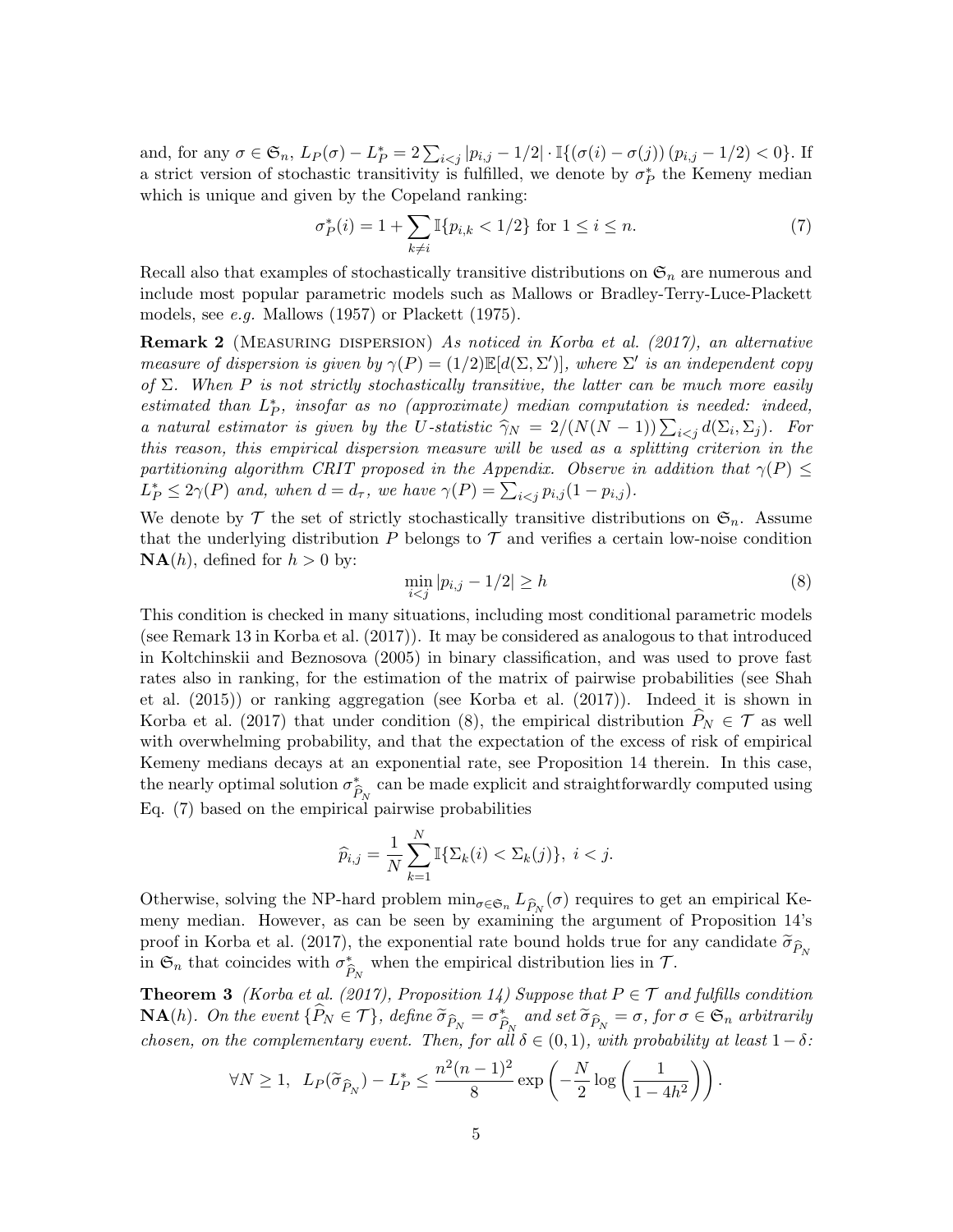In practice, when  $\hat{P}_N$  does not belong to  $\mathcal{T}$ , we propose to consider as a pseudo-empirical median any permutation  $\tilde{\sigma}_{\widehat{P}_N}^*$  that ranks the objects as the empirical Borda count:

$$
\left(\sum_{k=1}^N \Sigma_k(i) - \sum_{k=1}^N \Sigma_k(j)\right) \cdot \left(\widetilde{\sigma}_{\widehat{P}_N}^*(i) - \widetilde{\sigma}_{\widehat{P}_N}^*(j)\right) > 0 \text{ for all } i < j \text{ s.t. } \sum_{k=1}^N \Sigma_k(i) \neq \sum_{k=1}^N \Sigma_k(j),
$$

breaking possible ties in an arbitrary fashion. This is actually motivated by the Hodge theoretic approach of [Jiang et al.](#page-13-9) [\(2010\)](#page-13-9), see section 7.1 therein. Alternative choices could also be guided by least-squares approximation of the empirical pairwise probabilities, as revealed by the following analysis.

#### <span id="page-5-2"></span>2.2 Best strictly stochastically transitive approximation

We suppose that  $P \in \mathcal{T}$ . If the empirical estimation  $\widehat{P}_N$  of *P* does not belong to  $\mathcal{T}$ , a natural strategy would consist in approximating it by a strictly stochastically transitive probability distribution  $\tilde{P}$  as accurately as possible (in a sense that is specified below) and consider the (unique) Kemeny median of the latter as an approximate median for  $\hat{P}_N$  (for *P*, respectively). It is legitimated by the result below, whose proof is given in the Appendix.

**Lemma 4** Let P' and P'' be two probability distributions on  $\mathfrak{S}_n$ .

*(i)* Let  $\sigma_{P^{\prime\prime}}$  be any Kemeny median of distribution  $P^{\prime\prime}$ . Then, we have:

<span id="page-5-1"></span>
$$
L_{P'}^* \le L_{P'}(\sigma_{P''}) \le L_{P'}^* + 2\sum_{i < j} |p'_{i,j} - p''_{i,j}|,\tag{9}
$$

where 
$$
p'_{i,j} = \mathbb{P}_{\Sigma \sim P'}\{\Sigma(i) < \Sigma(j)\}
$$
 and  $p''_{i,j} = \mathbb{P}_{\Sigma \sim P''}\{\Sigma(i) < \Sigma(j)\}$  for any  $i < j$ .

*(ii) Suppose that*  $(P', P'') \in \mathcal{T}^2$  *and set*  $h = \min_{i \leq j} |p''_{i,j} - 1/2|$ *. Then, we have:* 

$$
d_{\tau}(\sigma_{P'}^*, \sigma_{P''}^*) \le (1/h) \sum_{i < j} |p'_{i,j} - p''_{i,j}|. \tag{10}
$$

We go back to the approximate Kemeny aggregation problem and suppose that it is known *a priori* that the underlying probability *P* belongs to a certain subset  $\mathcal{T}'$  of  $\mathcal{T}$ , on which the quadratic minimization problem

<span id="page-5-0"></span>
$$
\min_{P' \in \mathcal{T}'} \sum_{i < j} (p'_{i,j} - \widehat{p}_{i,j})^2 \tag{11}
$$

can be solved efficiently (by orthogonal projection typically, when  $\mathcal{T}'$  is a vector space or a convex set, up to an appropriate reparametrization). In [Jiang et al.](#page-13-9) [\(2010\)](#page-13-9), the case

$$
\mathcal{T}' = \{P' : (p_{i,j} - 1/2) + (p_{j,k} - 1/2) + (p_{k,i} - 1/2) = 0 \text{ for all 3-tuple } (i, j, k)\} \cap \mathcal{T}
$$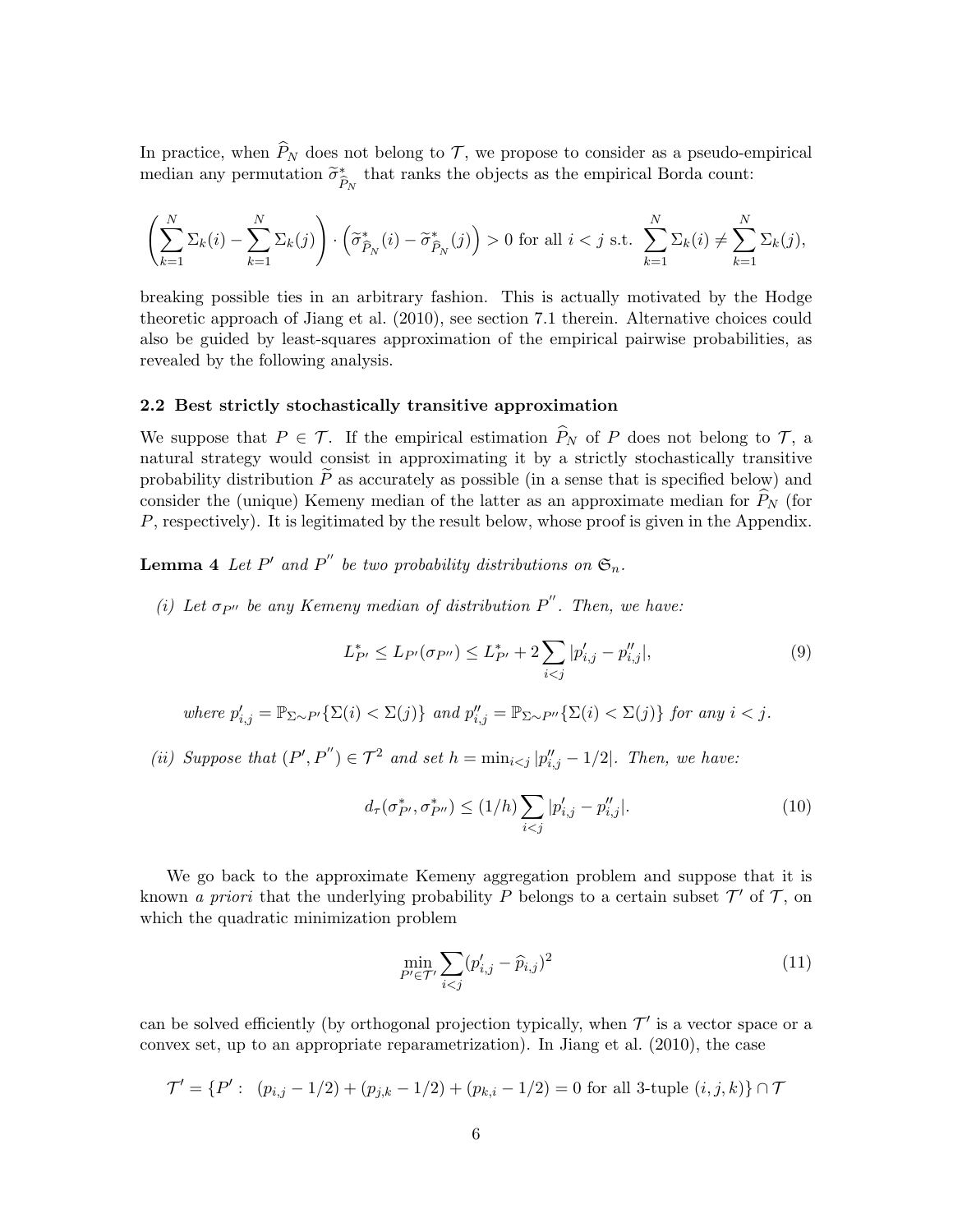has been investigated at length in particular. Denoting by  $\widetilde{P}$  the solution of [\(11\)](#page-5-0), we deduce from Lemma [4](#page-5-1) combined with Cauchy-Schwarz inequality that

$$
L_{\hat{P}_N}^* \le L_{\hat{P}_N}(\sigma_{\tilde{P}}^*) \le L_{\hat{P}_N}^* + \sqrt{2n(n-1)} \left( \sum_{i < j} (\tilde{p}_{i,j} - \hat{p}_{i,j})^2 \right)^{1/2} \le L_{\hat{P}_N}^* + \sqrt{2n(n-1)} \left( \sum_{i < j} (p_{i,j} - \hat{p}_{i,j})^2 \right)^{1/2},
$$

where the final upper bound can be easily shown to be of order  $O_{\mathbb{P}}(1/\sqrt{N})$ .

#### 2.3 Predictive Ranking and Statistical Conditional Models

We suppose now that, in addition to the ranking  $\Sigma$ , one observes a random vector  $X$ , defined on the same probability space  $(\Omega, \mathcal{F}, \mathbb{P})$ , valued in a feature space X (of possibly high dimension, typically a subset of  $\mathbb{R}^d$  with  $d \geq 1$ ) and modelling some information hopefully useful to predict  $\Sigma$  (or at least to recover some of its characteristics). The joint distribution of the r.v.  $(\Sigma, X)$  is described by  $(\mu, P_X)$ , where  $\mu$  denotes X's marginal distribution and  $P_X$  means the conditional probability distribution of  $\Sigma$  given  $X: \forall \sigma \in \mathfrak{S}_n$ ,  $P_X(\sigma) = \mathbb{P}\{\Sigma = \sigma \mid X\}$  almost-surely. The marginal distribution of  $\Sigma$  is then  $P(\sigma) =$  $\int_{\mathcal{X}} P_x(\sigma) \mu(x)$ . Whereas ranking aggregation methods (such as that analyzed in Theorem [3](#page-4-2) from a statistical learning perspective) applied to the  $\Sigma_i$ 's would ignore the information carried by the  $X_i$ 's for prediction purpose, our goal is to learn a predictive function  $s$  that maps any point *X* in the input space to a permutation  $s(X)$  in  $\mathfrak{S}_n$ . This problem can be seen as a generalization of multiclass classification and has been referred to as *label ranking* in [Tsoumakas et al.](#page-13-10) [\(2009\)](#page-13-10) and Vembu and Gärtner [\(2010\)](#page-13-11) for instance. Some approaches are rule-based (see [Gurrieri et al.](#page-12-1) [\(2012\)](#page-12-1)), while certain others adapt classic algorithms such as those investigated in section [4](#page-9-0) to this problem (see [Yu et al.](#page-13-1) [\(2010\)](#page-13-1)), but most of the methods documented in the literature rely on parametric modeling (see [Cheng and](#page-12-2) Hüllermeier [\(2009\)](#page-12-3), [Cheng et al.](#page-12-4) (2009), Cheng et al. [\(2010\)](#page-12-4)). In parallel, several authors proposed to model explicitly the dependence of the parameter  $\theta$  w.r.t. the covariate X and rely next on MLE or Bayesian techniques to compute a predictive rule. One may refer to [Rendle et al.](#page-13-12) [\(2009\)](#page-13-12) or [Lu and Negahban](#page-13-13) [\(2015\)](#page-13-13). In contrast, the approach we develop in the next section aims at formulating the ranking regression problem, free of any parametric assumptions, in a general statistical framework.

#### <span id="page-6-0"></span>3. Ranking Median Regression

Let *d* be a metric on  $\mathfrak{S}_n$ , assuming that the quantity  $d(\Sigma, \sigma)$  reflects the cost of predicting a value  $\sigma$  for the ranking  $\Sigma$ , one can formulate the predictive problem that consists in finding a measurable mapping  $s : \mathcal{X} \to \mathfrak{S}_n$  with minimum prediction error:

<span id="page-6-1"></span>
$$
\mathcal{R}(s) = \mathbb{E}_{X \sim \mu}[\mathbb{E}_{\Sigma \sim P_X} \left[ d(s(X), \Sigma) \right]] = \mathbb{E}_{X \sim \mu} \left[ L_{P_X}(s(X)) \right]. \tag{12}
$$

We denote by *S* the collection of all measurable mappings  $s : \mathcal{X} \to \mathfrak{S}_n$ , its elements will be referred to as *predictive ranking rules*. As the minimum of the quantity inside the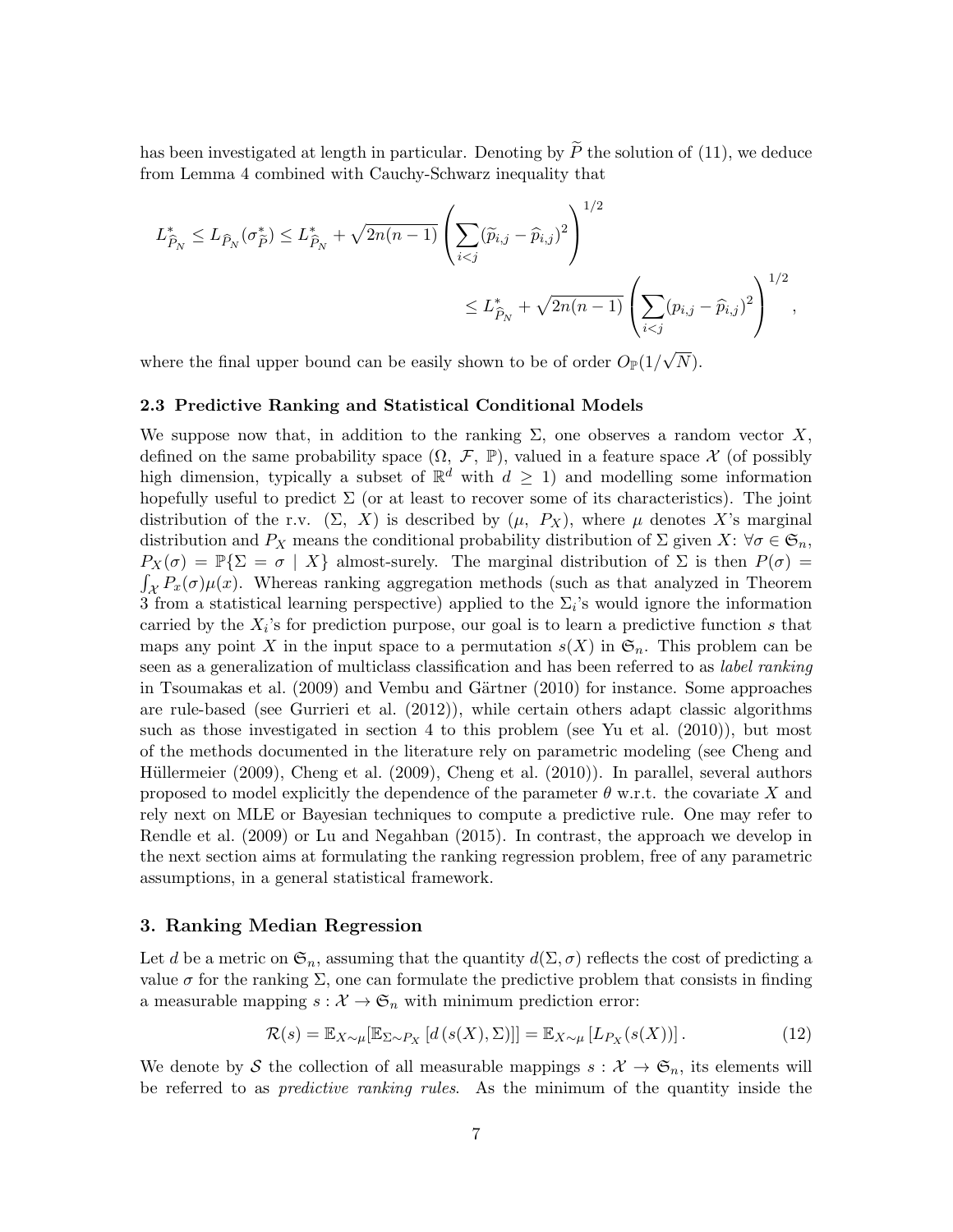expectation is attained as soon as  $s(X)$  is a median for  $P_X$ , the set of optimal predictive rules can be easily made explicit, as shown by the proposition below.

**Proposition 5** (OPTIMAL ELEMENTS) The set  $S^*$  of minimizers of the risk [\(12\)](#page-6-1) is com*posed of all measurable mappings*  $s^*: \mathcal{X} \to \mathfrak{S}_n$  *such that*  $s^*(X) \in \mathcal{M}_X$  *with probability one, denoting by*  $\mathcal{M}_x$  *the set of median rankings related to distribution*  $P_x$ ,  $x \in \mathcal{X}$ *.* 

For this reason, the predictive problem formulated above is referred to as *ranking median regression* and its solutions as *conditional median rankings*. It extends the ranking aggregation problem in the sense that  $S^*$  coincides with the set of medians of the marginal distribution P when  $\Sigma$  is independent from X. Equipped with the notations above, notice incidentally that the minimum prediction error can be written as  $\mathcal{R}^* = \mathbb{E}_{X \sim \mu}[L^*_{P_X}]$  and that the risk excess of any  $s \in \mathcal{S}$  can be controlled as follows:  $\mathcal{R}(s) - \mathcal{R}^* \leq \mathbb{E}[d(s(X), s^*(X))],$ for any  $s^* \in S^*$ . We assume from now on that  $d = d_{\tau}$ . If  $P_X \in \mathcal{T}$  with probability one, we almost-surely have  $s^*(X) = \sigma_{P_X}^*$  and

<span id="page-7-3"></span>
$$
\mathcal{R}^* = \sum_{i < j} \left\{ 1/2 - \int_{x \in \mathcal{X}} |p_{i,j}(x) - 1/2| \mu(dx) \right\},\,
$$

where  $p_{i,j}(x) = \mathbb{P}\{\Sigma(i) < \Sigma(j) \mid X = x\}$  for all  $i < j, x \in \mathcal{X}$ . Observe also that in this case, the excess of risk is given by:  $\forall s \in \mathcal{S}$ ,

$$
\mathcal{R}(s) - \mathcal{R}^* = \sum_{i < j} \int_{x \in \mathcal{X}} |p_{i,j}(x) - 1/2| \mathbb{I}\{(s(x)(j) - s(x)(i))\left(p_{i,j}(x) - 1/2\right) < 0\} \mu(dx). \tag{13}
$$

The equation above shall play a crucial role in the subsequent fast rate analysis, see Proposition [7'](#page-8-0)s proof in the Appendix.

**Statistical setting.** We assume that we observe  $(X_1, \Sigma_1)$  ...,  $(X_1, \Sigma_N)$ ,  $N \ge 1$  i.i.d. copies of the pair  $(X, \Sigma)$  and, based on these training data, the objective is to build a predictive ranking rule *s* that nearly minimizes  $\mathcal{R}(s)$  over the class  $\mathcal S$  of measurable mappings  $s : \mathcal{X} \to \mathfrak{S}_n$ . Of course, the Empirical Risk Minimization (ERM) paradigm encourages to consider solutions of the empirical minimization problem:

<span id="page-7-2"></span><span id="page-7-0"></span>
$$
\min_{s \in \mathcal{S}_0} \widehat{\mathcal{R}}_N(s),\tag{14}
$$

where  $S_0$  is a subset of S, supposed to be rich enough for containing approximate versions of elements of  $S^*$  (*i.e.* so that  $\inf_{s \in S_0} R(s) - R^*$  is 'small') and ideally appropriate for continuous or greedy optimization, and

$$
\widehat{\mathcal{R}}_N(s) = \frac{1}{N} \sum_{i=1}^N d_{\tau}(s(X_i), \Sigma_i)
$$
\n(15)

<span id="page-7-1"></span>is a statistical version of [\(12\)](#page-6-1) based on the  $(X_i, \Sigma_i)$ 's. Extending those established by [Korba et al.](#page-13-0) [\(2017\)](#page-13-0) in the context of ranking aggregation, statistical results describing the generalization capacity of minimizers of [\(15\)](#page-7-0) can be proved under classic complexity assumptions for the class  $S_0$ , such as the following one (observe incidentally that it is fulfilled by the class of ranking rules output by the algorithm described in the Appendix, *cf* Remark [20\)](#page-30-0).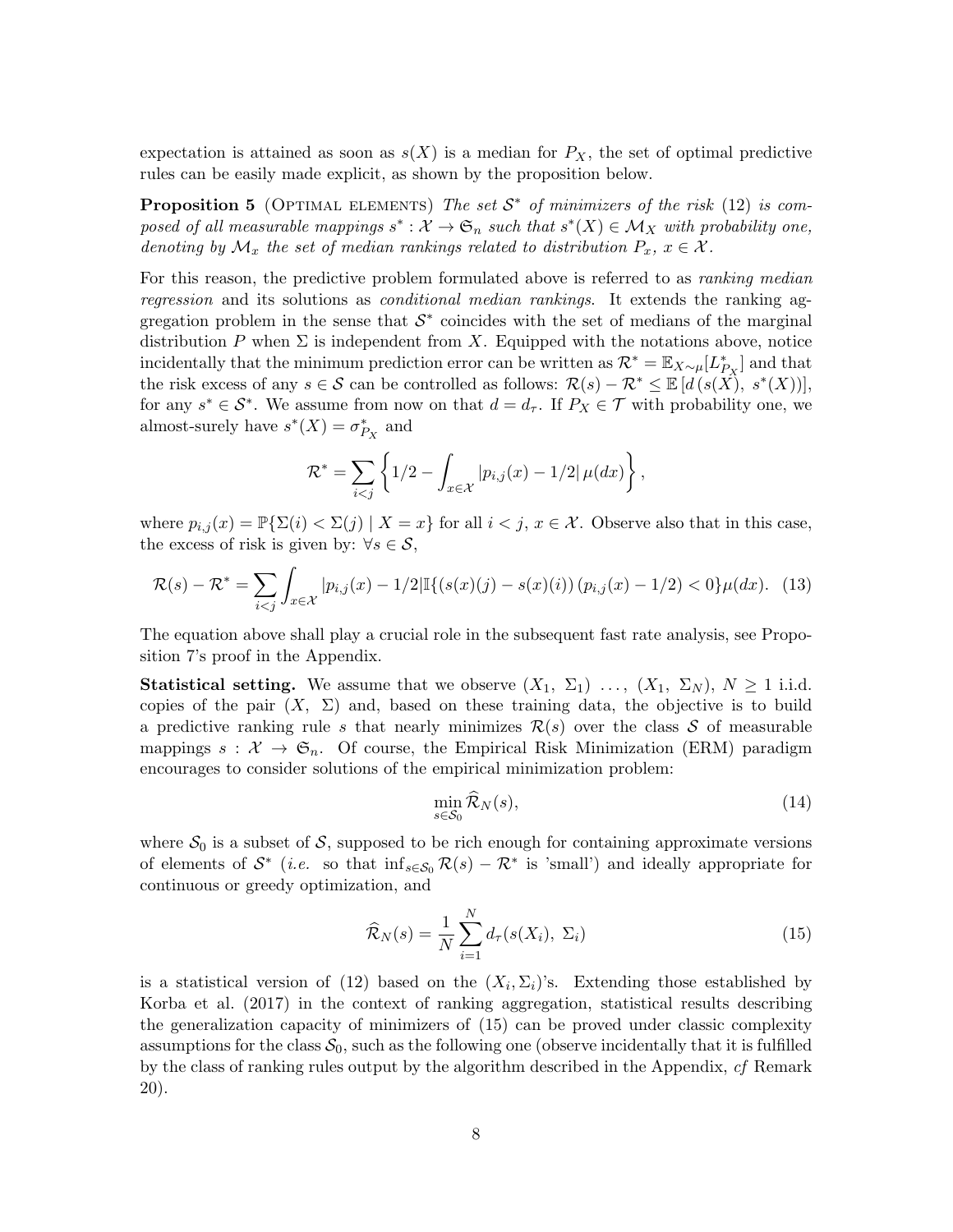Assumption 1 For all  $i < j$ , the collection of sets

$$
\{\{x \in \mathcal{X}: \; s(x)(i) - s(x)(j) > 0\}: \; s \in \mathcal{S}_0\} \cup \{\{x \in \mathcal{X}: \; s(x)(i) - s(x)(j) < 0\}: \; s \in \mathcal{S}_0\}
$$

*is of finite* VC *dimension*  $V < \infty$ .

<span id="page-8-2"></span>**Proposition 6** *Suppose that the class*  $S_0$  *fulfills Assumption [1.](#page-7-1) Let*  $\hat{s}_N$  *be any minimizer of the empirical risk* [\(15\)](#page-7-0) *over*  $S_0$ *. For any*  $\delta \in (0,1)$ *, we have with probability at least*  $1-\delta$ *:* 

$$
\forall N \ge 1, \ \ \mathcal{R}(\widehat{s}_N) - \mathcal{R}^* \le C\sqrt{\frac{V\log(n(n-1)/(2\delta))}{N}} + \left\{\mathcal{R}^* - \inf_{s \in \mathcal{S}_0} \mathcal{R}(s)\right\},\tag{16}
$$

*where*  $C < +\infty$  *is a universal constant.* 

Refer to the Appendix for the technical proof. It is also established there that the rate bound  $O_{\mathbb{P}}(1/\sqrt{N})$  is sharp in the minimax sense, see Remark [13.](#page-22-0)

Faster learning rates. As recalled in Section [2,](#page-2-0) it is proved that rates of convergence for the excess of risk of empirical Kemeny medians can be much faster than  $O_P(1/\sqrt{N})$ under transitivity and a certain noise condition [\(8\)](#page-4-0), see Theorem [3.](#page-4-2) We now introduce the following hypothesis, involved in the subsequent analysis.

<span id="page-8-1"></span>Assumption 2 *For all*  $x \in \mathcal{X}$ ,  $P_x \in \mathcal{T}$  *and*  $H = \inf_{x \in \mathcal{X}} \min_{i \leq j} |p_{i,j}(x) - 1/2| > 0$ .

This condition generalizes condition [\(8\)](#page-4-0), which corresponds to Assumption [2](#page-8-1) when *X* and  $\Sigma$  are independent. The result stated below reveals that a similar fast rate phenomenon occurs for minimizers of the empirical risk [\(15\)](#page-7-0) if Assumption [2](#page-8-1) is satisfied. Refer to the Appendix for the technical proof. Since the goal is to give the main ideas, it is assumed for simplicity that the class  $S_0$  is of finite cardinality and that the optimal ranking median regression rule  $\sigma_{P_x}^*$  belongs to it.

<span id="page-8-0"></span>**Proposition 7** *Suppose that Assumption [2](#page-8-1) is fulfilled, that*  $\#\mathcal{S}_0 = C < +\infty$  *and that the unique true risk minimizer*  $s^*(x) = \sigma_{P_x}^*$  *belongs to*  $S_0$ *. Let*  $\widehat{s}_N$  *be any minimizer of the empirical risk* [\(15\)](#page-7-0) *over*  $S_0$ *. For any*  $\delta \in (0,1)$ *, we have with probability at least*  $1 - \delta$ *:* 

$$
\mathcal{R}(\widehat{s}_N) - \mathcal{R}^* \le \left(\frac{n(n-1)}{2H}\right) \times \frac{\log(C/\delta)}{N}.\tag{17}
$$

Regarding the minimization problem [\(14\)](#page-7-2), attention should be paid to the fact that, in contrast to usual (median/quantile) regression, the set *S* of predictive ranking rules is not a vector space, which makes the design of practical optimization strategies challenging and the implementation of certain methods, based on (forward stagewise) additive modelling for instance, unfeasible (unless the constraint that predictive rules take their values in  $\mathfrak{S}_n$ is relaxed, see Clémençon and Jakubowicz [\(2010\)](#page-12-5) or [Fogel et al.](#page-12-6) [\(2013\)](#page-12-6)). If  $\mu$  is continuous (the  $X_i$ 's are pairwise distinct), it is always possible to find  $s \in S$  such that  $R_N(s) = 0$  and model selection/regularization issues (*i.e.* choosing an appropriate class  $S_0$ ) are crucial. In contrast, if *X* takes discrete values only (corresponding to possible requests in a search engine for instance, like in the usual 'learning to order' setting), in the set *{*1*, ..., K}* with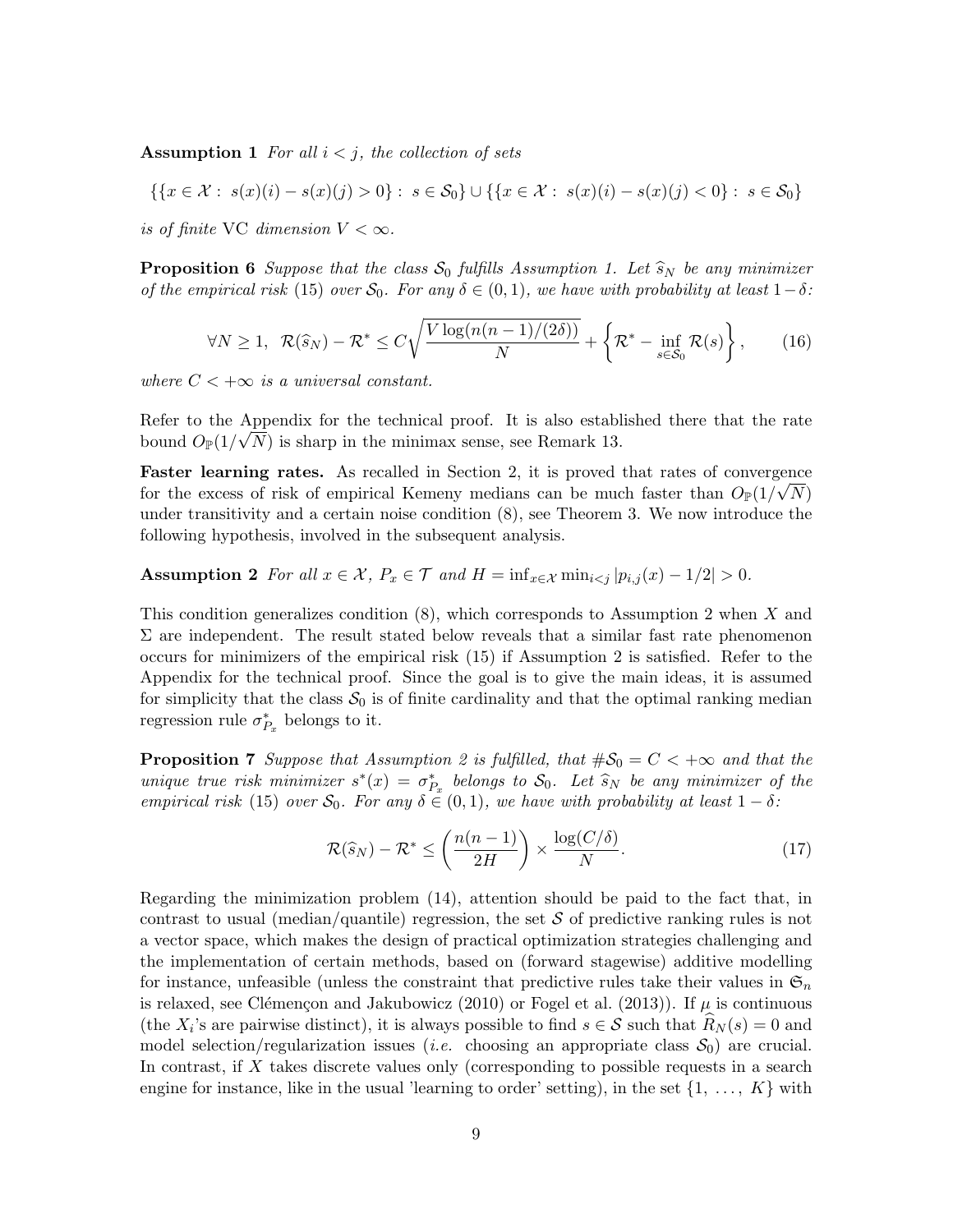$K \geq 1$  say, the problem [\(14\)](#page-7-2) boils down to solving *independently* K empirical ranking median problems. However, *K* may be large and it may be relevant to use some regularization procedure accounting for the possible amount of similarity shared by certain requests/tasks, adding some penalization term to [\(15\)](#page-7-0). The approach to ranking median regression we develop in this paper, close in spirit to adaptive approximation methods, relies on the concept of local learning and permits to derive practical procedures for building piecewise constant ranking rules (the complexity of the related classes  $S_0$  can be naturally described by the number of constant pieces involved in the predictive rules) from efficient (approximate) Kemeny aggregation (such as that investigated in subsection [2.1\)](#page-2-2), when implemented at a local level. The first method is a version of the popular nearest-neighbor technique, tailored to the ranking median regression setup, while the second algorithm is inspired by CART and extends that introduced in [Yu et al.](#page-13-1) [\(2010\)](#page-13-1), see also Chapter 10 in [Alvo and Yu](#page-12-7) [\(2014\)](#page-12-7).

## <span id="page-9-0"></span>4. Local Consensus Methods for Ranking Median Regression

We start here with introducing notations to describe the class of piecewise constant ranking rules and explore next approximation of a given ranking rule *s*(*x*) by elements of this class, based on a local version of the concept of ranking median recalled in the previous section. Throughout this section, for any measurable set  $\mathcal{C} \subset \mathcal{X}$  weighted by  $\mu(x)$ , the conditional distribution of  $\Sigma$  given  $X \in \mathcal{C}$  is denoted by  $P_{\mathcal{C}}$ . When it belongs to  $\mathcal{T}$ , the unique median of distribution  $P_{\mathcal{C}}$  is denoted by  $\sigma_{\mathcal{C}}^*$  and referred to as the local median on region  $\mathcal{C}$ .

## 4.1 Piecewise Constant Predictive Ranking Rules and Local Consensus

Let P be a partition of X composed of  $K \geq 1$  cells  $C_1, \ldots, C_K$  (*i.e.* the  $C_k$ 's are pairwise disjoint, their union is the feature space  $\mathcal{X}$ ). Suppose in addition that  $\mu(\mathcal{C}_k) > 0$  for  $k = 1, \ldots, K$ . Any  $s \in S$  that is constant on each subset  $\mathcal{C}_k$  can be written as

<span id="page-9-1"></span>
$$
s_{\mathcal{P},\bar{\sigma}}(x) = \sum_{k=1}^{K} \sigma_k \cdot \mathbb{I}\{x \in \mathcal{C}_k\},\tag{18}
$$

where  $\bar{\sigma} = (\sigma_1, \ldots, \sigma_K)$  is a collection of K permutations. We denote by  $S_p$  the collection of all ranking rules that are constant on each cell of  $P$ . Notice that  $\#\mathcal{S}_P = K \times n!$ .

Local Ranking Medians. The next result describes the most accurate ranking median regression function in this class. The values it takes correspond to *local Kemeny medians*, *i.e.* medians of the  $P_{\mathcal{C}_k}$ 's. The proof is straightforward and postponed to the Appendix.

**Proposition 8** The set  $S^*_{\mathcal{P}}$  of solutions of the risk minimization problem  $\min_{s \in S_{\mathcal{P}}} \mathcal{R}(s)$  is *composed of all scoring functions*  $s_{\mathcal{P}, \bar{\sigma}}(x)$  *such that, for all*  $k \in \{1, \ldots, K\}$ *, the permutation*  $\sigma_k$  *is a Kemeny median of distribution*  $P_{\mathcal{C}_k}$  *and* 

<span id="page-9-3"></span><span id="page-9-2"></span>
$$
\min_{s \in \mathcal{S}_{\mathcal{P}}} \mathcal{R}(s) = \sum_{k=1}^K \mu(\mathcal{C}_k) L^*_{P_{\mathcal{C}_k}}.
$$

*If*  $P_{\mathcal{C}_k} \in \mathcal{T}$  *for*  $1 \leq k \leq K$ *, there exists a unique risk minimizer over class*  $S_{\mathcal{P}}$  *given by:* 

$$
\forall x \in \mathcal{X}, \quad s_{\mathcal{P}}^*(x) = \sum_{k=1}^K \sigma_{P_{\mathcal{C}_k}}^* \cdot \mathbb{I}\{x \in \mathcal{C}_k\}.
$$
 (19)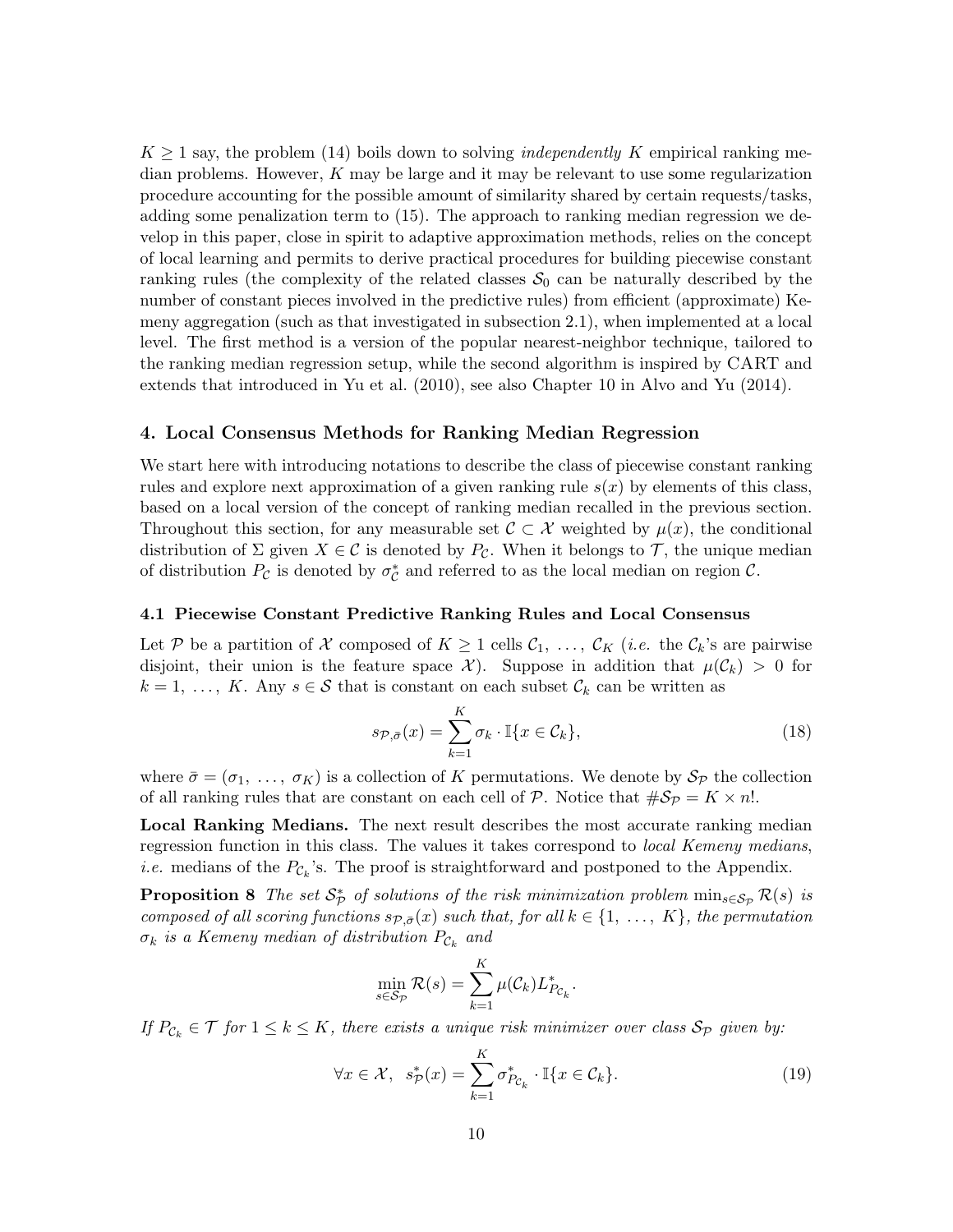Attention should be paid to the fact that the bound

<span id="page-10-3"></span>
$$
\min_{s \in \mathcal{S}_{\mathcal{P}}} \mathcal{R}(s) - \mathcal{R}^* \le \inf_{s \in \mathcal{S}_{\mathcal{P}}} \mathbb{E}_X \left[ d_\tau \left( s^*(X), s(X) \right) \right] \tag{20}
$$

is valid for all  $s^* \in S^*$ , shows that the bias of ERM over class  $S_p$  can be controlled by the approximation rate of optimal ranking rules by elements of  $S_p$  when error is measured by the integrated Kendall  $\tau$  distance and X's marginal distribution,  $\mu(x)$  namely, is the integration measure.

Approximation. We now investigate to what extent ranking median regression functions  $s^*(x)$  can be well approximated by predictive rules of the form [\(18\)](#page-9-1). We assume that  $\mathcal{X} \subset \mathbb{R}^d$  with  $d \geq 1$  and denote by  $||.||$  any norm on  $\mathbb{R}^d$ . The following hypothesis is a classic smoothness assumption on the conditional pairwise probabilities.

<span id="page-10-0"></span>**Assumption 3** For all  $1 \leq i < j \leq n$ , the mapping  $x \in \mathcal{X} \mapsto p_{i,j}(x)$  is Lipschitz, i.e. there exists  $M < \infty$  such that:  $\forall (x, x') \in \mathcal{X}^2$ ,  $\sum_{i < j} |p_{i,j}(x) - p_{i,j}(x')| \leq M \cdot ||x - x'||.$ 

The next result shows that, under the assumptions above, the optimal prediction rule  $\sigma_{P_X}^*$ can be accurately approximated by  $(19)$ , provided that the regions  $\mathcal{C}_k$  are 'small' enough.

**Theorem 9** *Suppose that*  $P_x \in \mathcal{T}$  *for all*  $x \in \mathcal{X}$  *and that Assumption [3](#page-10-0) is fulfilled. Then,* 

<span id="page-10-2"></span><span id="page-10-1"></span>
$$
\forall s_{\mathcal{P}} \in \mathcal{S}_{\mathcal{P}}^*, \ \mathcal{R}(s_{\mathcal{P}}) - \mathcal{R}^* \leq M \cdot \delta_{\mathcal{P}},\tag{21}
$$

*where*  $\delta \mathcal{P} = \max_{\mathcal{C} \in \mathcal{P}} \sup_{(x,x') \in \mathcal{C}^2} ||x - x'||$  is the maximal diameter of  $\mathcal{P}$ *'s cells. If*  $(\mathcal{P}_m)_{m \geq 1}$ *is a sequence of partitions of*  $X$  *such that*  $\delta_{P_m} \to 0$ , then  $\mathcal{R}(s_{P_m}) \to \mathcal{R}^*$  *as*  $m \to \infty$ . Suppose *in addition that Assumption* [2](#page-8-1) *is fulfilled and that*  $P_c \in \mathcal{T}$  *for all*  $C \in \mathcal{P}$ *. Then,* 

$$
\mathbb{E}\left[d_{\tau}\left(\sigma_{P_{X}}^{*},s_{\mathcal{P}}^{*}(X)\right)\right] \leq \sup_{x \in \mathcal{X}} d_{\tau}\left(\sigma_{P_{x}}^{*},s_{\mathcal{P}}^{*}(x)\right) \leq (M/H) \cdot \delta_{\mathcal{P}}.
$$
\n(22)

The upper bounds above reflect the fact that the the smaller the Lipschitz constant *M*, the easier the ranking median regression problem and that the larger the quantity *H*, the easier the recovery of the optimal RMR rule. In the Appendix, examples of distributions  $(\mu(dx), P_x)$  satisfying Assumptions [2-](#page-8-1)[3](#page-10-0) both at the same time are given.

#### 4.2 On the Consistency of RMR Rules Based on Data-Driven Partitioning

The next result, proved in the Appendix, states a general consistency theorem for a wide class of RMR rules based on data-based partitioning, in the spirit of [Lugosi and Nobel](#page-13-14) [\(1996\)](#page-13-14) for classification. For simplicity, we assume that  $\mathcal X$  is compact, equal to  $[0,1]^d$ say. Let  $N \geq 1$ , a *N*-sample partitioning rule  $\pi_N$  maps any possible training sample  $\mathcal{D}_N = ((X_1, \Sigma_1), \ldots, (X_N, \Sigma_N)) \in (\mathcal{X} \times \mathfrak{S}_n)^N$  to a partition  $\pi_N(\mathcal{D}_N)$  of  $[0,1]^d$  composed of borelian cells. The associated collection of partitions is denoted by  $\mathcal{F}_N = \{\pi_N(\mathcal{D}_N):$  $\mathcal{D}_N \in (\mathcal{X} \times \mathfrak{S}_n)^N$ . As in [Lugosi and Nobel](#page-13-14) [\(1996\)](#page-13-14), the complexity of  $\mathcal{F}_N$  is measured by the *N*-order shatter coefficient of the class of sets that can be obtained as unions of cells of a partition in  $\mathcal{F}_N$ , denoted by  $\Delta_N(\mathcal{F}_N)$ . An estimate of this quantity can be found in *e.g.* Chapter 21 of [Devroye et al.](#page-12-8) [\(1996\)](#page-12-8) for various data-dependent partitioning rules (including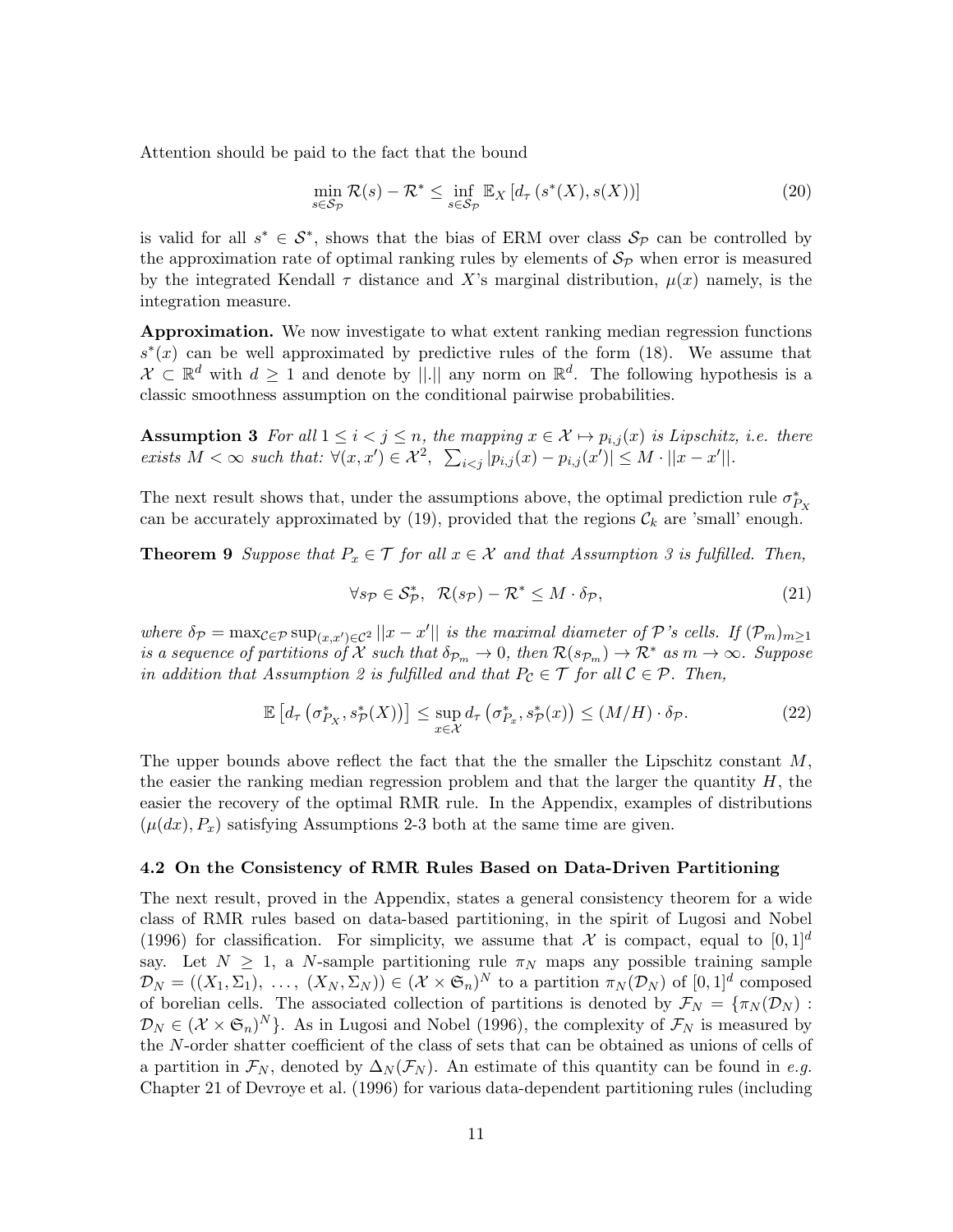the recursive partitioning scheme described in subsection [A.2,](#page-15-0) when implemented with axisparallel splits). When  $\pi_N$  is applied to a training sample  $\mathcal{D}_N$ , it produces a random partition  $\mathcal{P}_N = \pi_N(\mathcal{D}_N)$  associated with a RMR prediction rule:  $\forall x \in \mathcal{X}$ ,

<span id="page-11-0"></span>
$$
s_N(x) = \sum_{\mathcal{C} \in \mathcal{P}_N} \hat{\sigma}_{\mathcal{C}} \cdot \mathbb{I}\{x \in \mathcal{C}\}\tag{23}
$$

where  $\hat{\sigma}_{\mathcal{C}}$  denotes a Kemeny median of the empirical version of  $\Sigma$ 's distribution given  $X \in \mathcal{C}$ ,  $\hat{P}_{\mathcal{C}} = (1/N_{\mathcal{C}}) \sum_{i: X_i \in \mathcal{C}} \delta_{\Sigma_i}$  with  $N_{\mathcal{C}} = \sum_i \mathbb{I}\{X_i \in \mathcal{C}\}\$  and the convention  $0/0 = 0$ , for any measurable set *C* s.t.  $\mu(C) > 0$ . Although we have  $\hat{\sigma}_C = \sigma_{\hat{P}_C}^*$  if  $P_C \in \mathcal{T}$ , the rule [\(23\)](#page-11-0) is somehow theoretical, since the way the Kemeny medians  $\hat{\sigma}_{\mathcal{C}}$  are obtained is not specified in general. Alternatively, using the notations of subsection [2.1,](#page-2-2) one may consider

<span id="page-11-2"></span><span id="page-11-1"></span>
$$
\widetilde{s}_N(x) = \sum_{\mathcal{C} \in \mathcal{P}_N} \widetilde{\sigma}_{\widehat{P}_{\mathcal{C}}}^* \cdot \mathbb{I}\{x \in \mathcal{C}\},\tag{24}
$$

which takes values that are not necessarily local empirical Kemeny medians but can always be easily computed. Observe incidentally that, for any  $C \in \mathcal{P}_N$  s.t.  $\widehat{P}_C \in \mathcal{T}, \widetilde{s}_N(x) = s_N(x)$ for all  $x \in \mathcal{C}$ . The theorem below establishes the consistency of these RMR rules in situations where the diameter of the cells of the data-dependent partition and their  $\mu$ -measure decay to zero but not too fast, w.r.t. the rate at which the quantity  $\sqrt{N/\log(\Delta_n(\mathcal{F}_N))}$  increases.

**Theorem 10** Let  $(\pi_1, \pi_2, \ldots)$  be a fixed sequence of partitioning rules and for each N *let*  $\mathcal{F}_N$  *be the collection of partitions associated with the*  $N$ -sample partitioning rule  $\pi_N$ . *Suppose that*  $P_x \in \mathcal{T}$  *for all*  $x \in \mathcal{X}$  *and that Assumption [3](#page-10-0) is satisfied. Assume also that the following conditions are fulfilled:* (*i*)  $\lim_{n\to\infty} \log(\Delta_N(\mathcal{F}_N))/N = 0$ , (*ii*) *we have*  $\delta_{\mathcal{P}_N} \to 0$  *in*  $\mathcal{P}(\mathcal{P}) = \mathcal{P}(\mathcal{P}) \cdot \mathcal{P}(\mathcal{P}) = \mathcal{P}(\mathcal{P}) \cdot \mathcal{P}(\mathcal{P}) \cdot \mathcal{P}(\mathcal{P}) = \mathcal{P}(\mathcal{P}) \cdot \mathcal{P}(\mathcal{P})$  *as*  $N \to \infty$ , where  $\kappa_N = \inf \{ \mu(\mathcal{C}) : \mathcal{C} \in \mathcal{P}_N \}.$ *Any RMR* rule  $s_N$  *of the form* [\(23\)](#page-11-0) *is then consistent, i.e.*  $\mathcal{R}(s_N) \to \mathcal{R}^*$  *in probability as*  $N \rightarrow \infty$ *. Suppose in addition that Assumption [2](#page-8-1) is satisfied. Then, the RMR rule*  $\widetilde{s}_N(x)$ *given by* [\(24\)](#page-11-1) *is also consistent.*

In the Appendix, two approaches for building a partition  $P$  of the input space are presented: a version of the nearest neighbor methods tailored to ranking median regression first and a second algorithm that constructs *P* recursively depending on the local variability of the  $\Sigma_i$ 's similarly as the CART algorithm.

## 5. Conclusion and Perspectives

The contribution of this article is twofold. The problem of learning to predict preferences, expressed in the form of a permutation, in a supervised setting is formulated and investigated in a rigorous probabilistic framework (optimal elements, learning rate bounds, bias analysis), extending that recently developped for statistical Kemeny ranking aggregation in [Korba](#page-13-0) [et al.](#page-13-0) [\(2017\)](#page-13-0). Based on this formulation, it is shown that predictive methods based on the concept of local Kemeny consensus, variants of nearest-neighbor and tree-induction methods namely, are well-suited for this learning task. This is justified by approximation theoretic arguments and algorithmic simplicity/efficiency and illustrated by numerical experiments.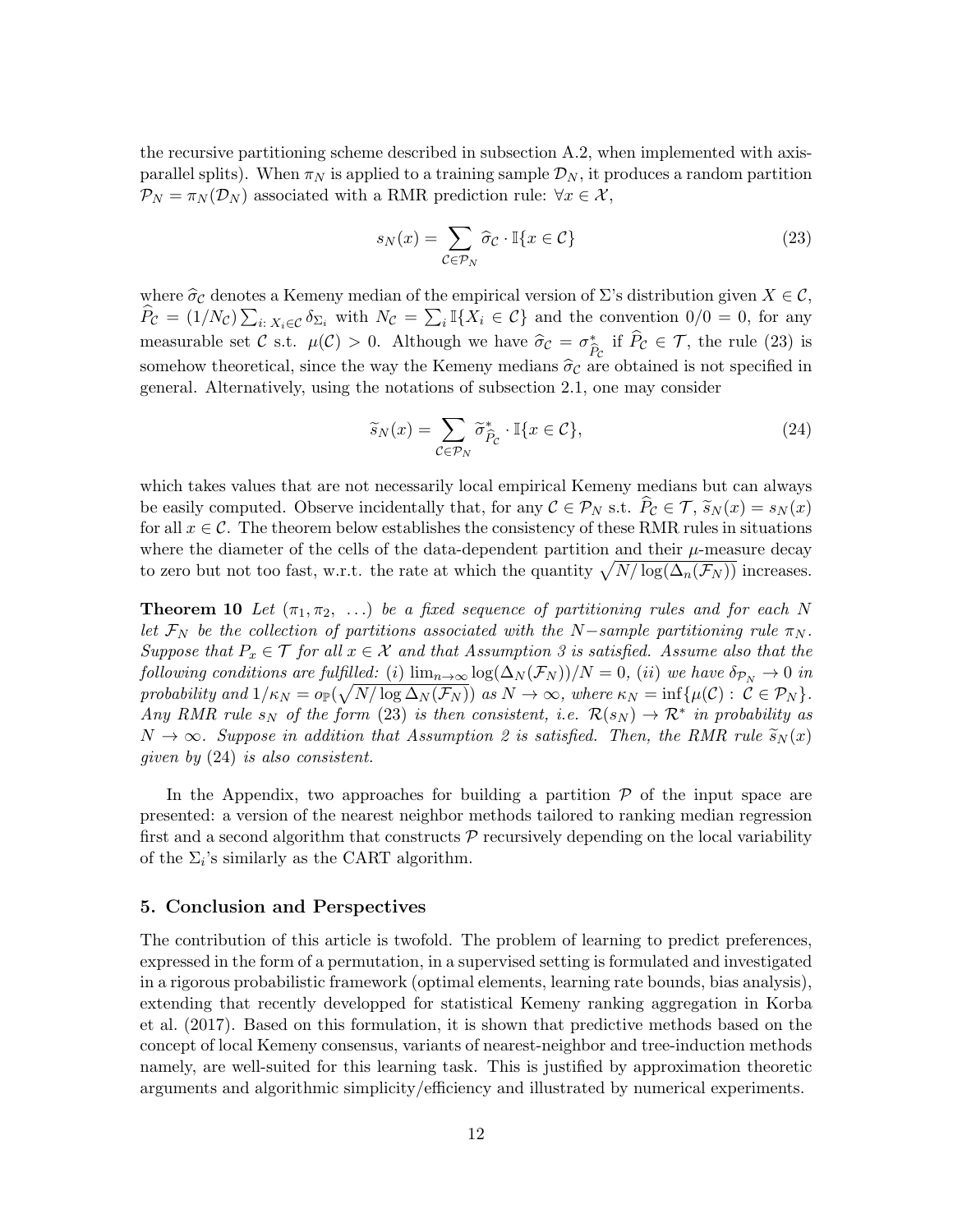## References

<span id="page-12-7"></span>M. Alvo and P. L. H. Yu. *Statistical Methods for Ranking Data*. Springer, 2014.

- <span id="page-12-9"></span>A. Bellet, A. Habrard, and M. Sebban. A Survey on Metric Learning for Feature Vectors and Structured Data. *ArXiv e-prints*, June 2013.
- <span id="page-12-15"></span>G. Biau, L. Devroye, and G. Lugosi. Consistency of Random Forests. *J. Mach. Learn. Res.*, 9:2039–2057, 2008.
- <span id="page-12-12"></span>P. Binev, A. Cohen, W. Dahmen, R. DeVore, and V. Temlyakov. Universal algorithms for learning theory part i: piecewise constant functions. *Journal of Machine Learning Research*, pages 1297–1321, 2005.
- <span id="page-12-13"></span>L. Breiman. Bagging predictors. *Machine Learning*, 26:123–140, 1996.
- <span id="page-12-14"></span>L. Breiman. Random forests. *Machine Learning*, 45(1):5–32, 2001.
- <span id="page-12-0"></span>L. Breiman, J. Friedman, R. Olshen, and C. Stone. *Classification and Regression Trees*. Wadsworth and Brooks, 1984.
- <span id="page-12-2"></span>W. Cheng and E. Hüllermeier. A new instance-based label ranking approach using the mallows model. *Advances in Neural Networks–ISNN 2009*, pages 707–716, 2009.
- <span id="page-12-3"></span>W. Cheng, J. Hühn, and E. Hüllermeier. Decision tree and instance-based learning for label ranking. In *Proceedings of the 26th International Conference on Machine Learning (ICML-09)*, pages 161–168, June 2009.
- <span id="page-12-4"></span>W. Cheng, K. Dembczyński, and E. Hüllermeier. Label ranking methods based on the Plackett-Luce model. In *Proceedings of the 27th International Conference on Machine Learning (ICML-10)*, pages 215–222, June 2010.
- <span id="page-12-5"></span>S. Clémençon and J. Jakubowicz. Kantorovich distances between rankings with applications to rank aggregation. In *Machine Learning and Knowledge Discovery in Databases*, pages 248–263. Springer, 2010.
- <span id="page-12-8"></span>L. Devroye, L. Györfi, and G. Lugosi. A probabilistic theory of pattern recognition. Springer, 1996.
- <span id="page-12-6"></span>F. Fogel, R. Jenatton, F. Bach, and A. d'Aspremont. Convex relaxations for permutation problems. In *Advances in Neural Information Processing Systems*, pages 1016–1024, 2013.
- <span id="page-12-11"></span>J. Friedman. Local learning based on recursive covering. *Computing Science and Statistics*, pages 123–140, 1997.
- <span id="page-12-10"></span>J. Friedman, T. Hastie, and R. Tibshirani. *The elements of statistical learning*. Springer, 2002.
- <span id="page-12-1"></span>M. Gurrieri, X. Siebert, P. Fortemps, S. Greco, and R. Słowiński. Label ranking: A new rule-based label ranking method. In *International Conference on Information Processing and Management of Uncertainty in Knowledge-Based Systems*, pages 613–623. Springer, 2012.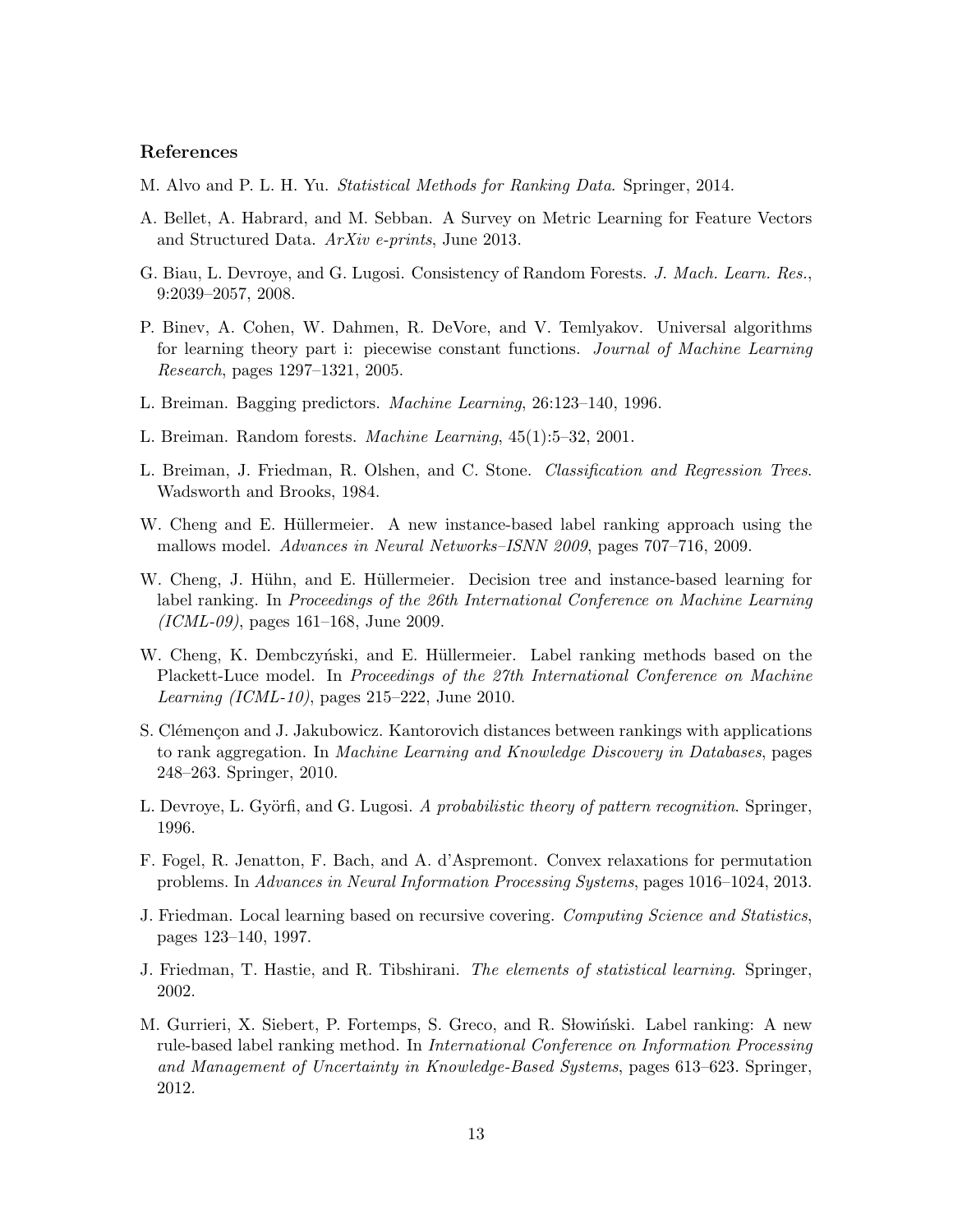- <span id="page-13-15"></span>László Györfi, Michael Kohler, Adam Krzyzak, and Harro Walk. *A distribution-free theory of nonparametric regression*. Springer Science & Business Media, 2006.
- <span id="page-13-5"></span>O. Hudry. NP-hardness results for the aggregation of linear orders into median orders. *Ann. Oper. Res.*, 163:63–88, 2008.
- <span id="page-13-9"></span>X. Jiang, L.H. Lim, Y. Yao, and Y. Ye. Statistical ranking and combinatorial Hodge theory. *Math Program. Ser. B*, 2010.
- <span id="page-13-2"></span>J. G. Kemeny. Mathematics without numbers. *Daedalus*, 88:571–591, 1959.
- <span id="page-13-7"></span>V. Koltchinskii and O. Beznosova. Exponential convergence rates in classification. In *Proceedings of COLT 2005*, 2005.
- <span id="page-13-0"></span>A. Korba, S. Clémençon, and E. Sibony. A learning theory of ranking aggregation. In *Proceeding of AISTATS 2017*, 2017.
- <span id="page-13-13"></span>Y. Lu and S. N. Negahban. Individualized rank aggregation using nuclear norm regularization. In *Communication, Control, and Computing (Allerton), 2015 53rd Annual Allerton Conference on*, pages 1473–1479. IEEE, 2015.
- <span id="page-13-14"></span>G. Lugosi and A. Nobel. Consistency of data-driven histogram methods for density estimation and classification. *Ann. Statist.*, 24(2):687–706, 1996.
- <span id="page-13-3"></span>C. L. Mallows. Non-null ranking models. *Biometrika*, 44(1-2):114–130, 1957.
- <span id="page-13-6"></span>R. L. Plackett. The analysis of permutations. *Applied Statistics*, 2(24):193–202, 1975.
- <span id="page-13-12"></span>S. Rendle, C. Freudenthaler, Z. Gantner, and L. Schmidt-Thieme. Bpr: Bayesian personalized ranking from implicit feedback. In *Proceedings of the twenty-fifth conference on uncertainty in artificial intelligence*, pages 452–461. AUAI Press, 2009.
- <span id="page-13-8"></span>N. B. Shah, S. Balakrishnan, A. Guntuboyina, and M. J. Wainright. Stochastically transitive models for pairwise comparisons: Statistical and computational issues. *arXiv preprint*, 2015.
- <span id="page-13-10"></span>G. Tsoumakas, I. Katakis, and I. Vlahavas. Mining multi-label data. In *Data mining and knowledge discovery handbook*, pages 667–685. Springer, 2009.
- <span id="page-13-4"></span>V. N. Vapnik. *The Nature of Statistical Learning Theory*. Lecture Notes in Statistics. Springer, 2000.
- <span id="page-13-11"></span>S. Vembu and T. Gärtner. Label ranking algorithms: A survey. In *Preference learning*, pages 45–64. Springer, 2010.
- <span id="page-13-1"></span>P. L. H. Yu, W. M. Wan, and P. H. Lee. *Preference Learning*, chapter Decision tree modelling for ranking data, pages 83–106. Springer, New York, 2010.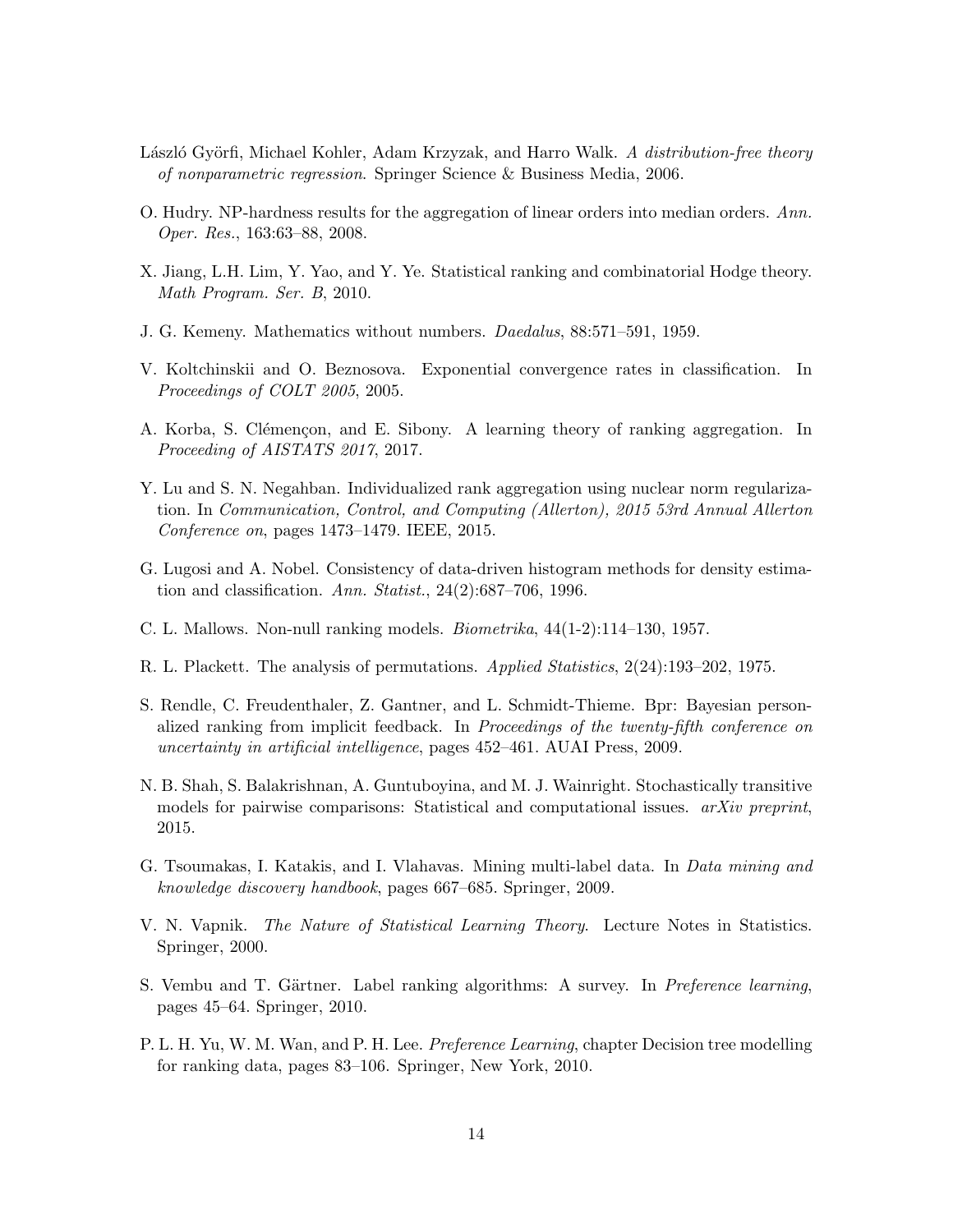## Appendix A. Two Data-Based Partitioning RMR Algorithms

Two approaches for building a partition *P* of the predictor variable space in a data-driven fashion are proposed here. The first method is a version of the nearest neighbor methods tailored to ranking median regression, whereas the second algorithm constructs *P* recursively, depending on the local variability of the  $\Sigma_i$ 's, and scales with the dimension of the input space.

### A.1 Nearest-Neighbor Rules for Ranking Median Regression

Ranking Median Regression: the *k*-NN Algorithm

**Inputs.** Training dataset  $\mathcal{D}_N = \{(X_1, \Sigma_1), \ldots, (X_N, \Sigma_N)\}\$ . Norm  $||.||$  on the input space  $\mathcal{X} \subset \mathbb{R}^d$ . Number  $k \in \{1, ..., N\}$  of neighbours. Query point  $x \in \mathcal{X}$ .

1. (Sort.) Sort the training points by increasing order of distance to *x*:

$$
||X_{(1,N)} - x|| \leq \ldots \leq ||X_{(N,N)} - x||.
$$

<span id="page-14-0"></span>2. (ESTIMATION/APPROXIMATION.) Compute the marginal empirical distribution based on the *k*-nearest neighbors in the input space:

$$
\widehat{P}(x) = \frac{1}{k} \sum_{l=1}^{k} \delta_{\Sigma_{(k,N)}}
$$

Output. Compute the local consensus in order to get the prediction at *x*:

$$
s_{k,N}(x) = \widetilde{\sigma}_{\widehat{P}(x)}^*.
$$

Figure 1: Pseudo-code for the *k*-NN algorithm.

Fix  $k \in \{1, \ldots, N\}$  and a query point  $x \in \mathcal{X}$ . The *k*-nearest neighbor RMR rule prediction  $s_{k,N}(x)$  (summarized in the pseudocode [A.1\)](#page-14-0) is obtained as follows. Sort the training data  $(X_1, \Sigma_1), \ldots, (X_N, \Sigma_N)$  by increasing order of the distance to *x*, measured, for simplicity, by  $||X_i - x||$  for a certain norm chosen on  $\mathcal{X} \subset \mathbb{R}^d$  say:  $||X_{(1,N)} - x|| \leq \ldots \leq ||X_{(N,N)} - x||$ . Consider next the empirical distribution calculated using the *k* training points closest to *x*

<span id="page-14-1"></span>
$$
\widehat{P}(x) = \frac{1}{k} \sum_{l=1}^{k} \delta_{\Sigma_{(l,N)}} \tag{25}
$$

<span id="page-14-2"></span>and then set

$$
s_{k,N}(x) = \sigma_{\widehat{P}(x)},\tag{26}
$$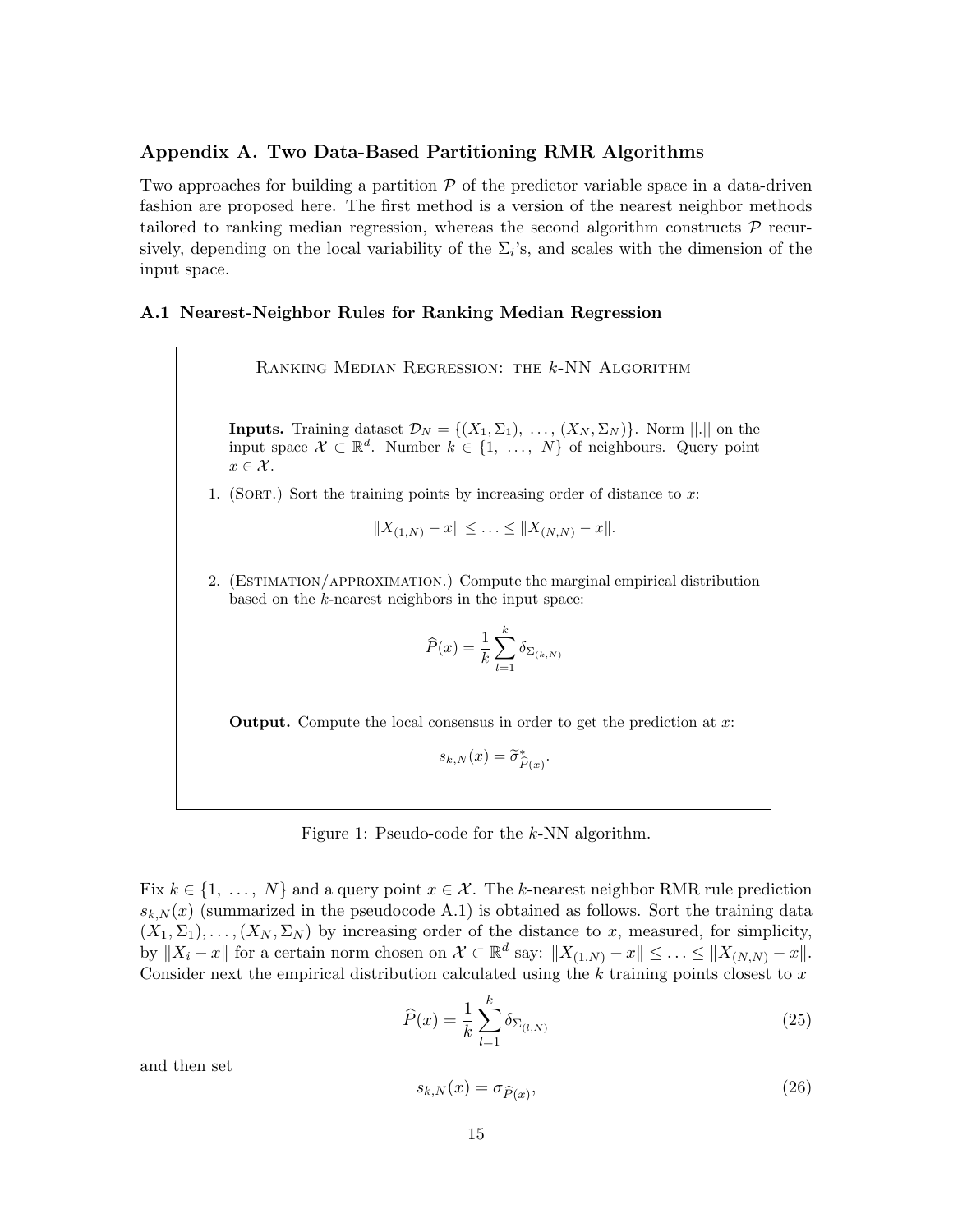<span id="page-15-1"></span>where  $\sigma_{\hat{P}(x)}$  is a Kemeny median of distribution [\(25\)](#page-14-1). Alternatively, one may compute next the pseudo-empirical Kemeny median, as described in subsection [2.1,](#page-2-2) yielding the *k*-NN prediction at *x*:

$$
\widetilde{s}_{k,N}(x) = \widetilde{\sigma}_{\widehat{P}(x)}^*.
$$
\n(27)

Observe incidentally that  $s_{k,N}(x) = \tilde{s}_{k,N}(x)$  when  $\hat{P}(x)$  is strictly stochastically transitive. The result stated below provides an upper bound for the expected risk excess of the RMR rules  $(26)$  and  $(27)$ , which reflects the usual bias/variance trade-off ruled by k for fixed N and asymptotically vanishes as soon as  $k \to \infty$  as  $N \to \infty$  such that  $k = o(N)$ . Notice incidentally that the choice  $k \sim N^{2/(d+2)}$  yields the asymptotically optimal upper bound, of order  $N^{-1/(2+d)}$ .

<span id="page-15-2"></span>**Theorem 11** *Suppose that Assumption* [3](#page-10-0) *is fulfilled, that the r.v. X is bounded and*  $d \geq 3$ *. Then, we have:*  $\forall N \geq 1, \forall k \in \{1, ..., N\}$ *,* 

$$
\mathbb{E}\left[\mathcal{R}(s_{k,N}) - \mathcal{R}^*\right] \le \frac{n(n-1)}{2} \left(\frac{1}{\sqrt{k}} + 2\sqrt{c_1}M\left(\frac{k}{N}\right)^{1/d}\right)
$$
\n(28)

*where*  $c_1$  *is a constant which only depends on*  $\mu$ *'s support.* 

*Suppose in addition that Assumption* [2](#page-8-1) *is satisfied.* We then have:  $\forall N \geq 1$ ,  $\forall k \in$ *{*1*, ..., N},*

$$
\mathbb{E}\left[\mathcal{R}(\widetilde{s}_{k,N})-\mathcal{R}^*\right] \leq \frac{n(n-1)}{2}\left(\frac{1}{\sqrt{k}}+2\sqrt{c_1}M\left(\frac{k}{N}\right)^{1/d}\right)\left(1+n(n-1)/(4H)\right). (29)
$$

Refer to the Appendix [B](#page-2-0) for the technical proof. In addition, for  $d \leq 2$  the rate stated in Theorem [11](#page-15-2) still holds true, under additional conditions on *µ*, see also the Appendix [B](#page-2-0) for further details. In practice, as for nearest-neighbor methods in classification/regression, the success of the technique above for fixed *N* highly depends on the number *k* of neighbors involved in the computation of the local prediction. The latter can be picked by means of classic model selection methods, based on data segmentation/resampling techniques. It may also crucially depend on the distance chosen (which could be learned from the data as well, see *e.g.* [Bellet et al.](#page-12-9) [\(2013\)](#page-12-9)) and/or appropriate preprocessing stages, see *e.g.* the discussion in chapter 13 of [Friedman et al.](#page-12-10) [\(2002\)](#page-12-10)). The implementation of this simple local method for ranking median regression does not require to explicit the underlying partition but is classically confronted with the curse of dimensionality. The next subsection explains how another local method, based on the popular tree induction heuristic, scales with the dimension of the input space by contrast. Due to space limitations, extensions of other data-dependent partitioning methods, such as those investigated in Chapter 21 of [Devroye](#page-12-8) [et al.](#page-12-8) [\(1996\)](#page-12-8) for instance, to local RMR are left to the reader.

## <span id="page-15-0"></span>A.2 Recursive Partitioning - The CRIT algorithm

We now describe an iterative scheme for building an appropriate tree-structured partition *P*, adaptively from the training data. Whereas the splitting criterion in most recursive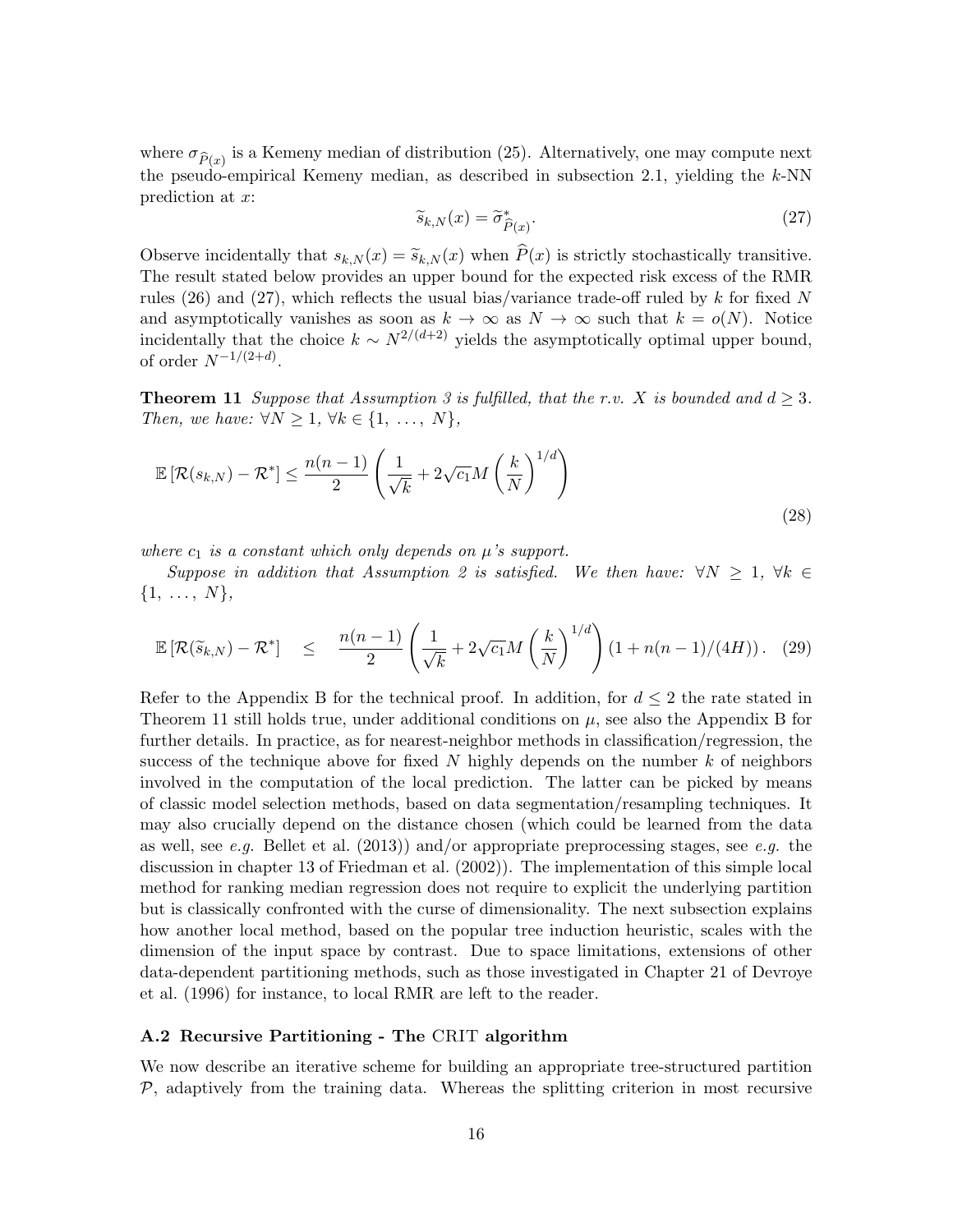partitioning methods is heuristically motivated (see [Friedman](#page-12-11) [\(1997\)](#page-12-11)), the local learning method we describe below relies on the Empirical Risk Minimization principle formulated in Section [3,](#page-6-0) so as to build by refinement a partition  $P$  based on a training sample  $D<sub>N</sub>$  =  $\{(\Sigma_1, X_1), \ldots, (\Sigma_N, X_N)\}\$  so that, on each cell C of P, the  $\Sigma_i$ 's lying in it exhibit a small variability in the Kendall  $\tau$  sense and, consequently, may be accurately approximated by a local Kemeny median. As shown below, the local variability measure we consider can be connected to the local ranking median regression risk (see Eq. [\(33\)](#page-16-0)) and leads to exactly the same node impurity measure as in the tree induction method proposed in [Yu et al.](#page-13-1) [\(2010\)](#page-13-1), see Remark [12.](#page-17-0) The algorithm described below differs from it in the method we use to compute the local predictions. More precisely, the goal pursued is to construct recursively a piecewise constant ranking rule associated to a partition  $P$ ,  $s_P(x) = \sum_{\mathcal{C} \in \mathcal{P}} \sigma_{\mathcal{C}} \cdot \mathbb{I}\{x \in \mathcal{C}\},$ with minimum empirical risk

<span id="page-16-1"></span>
$$
\widehat{R}_N(s_{\mathcal{P}}) = \sum_{\mathcal{C} \in \mathcal{P}} \widehat{\mu}_N(\mathcal{C}) L_{\widehat{P}_{\mathcal{C}}}(\sigma_{\mathcal{C}}),\tag{30}
$$

where  $\hat{\mu}_N = (1/N) \sum_{k=1}^N \delta_{X_k}$  is the empirical measure of the  $X_k$ 's. The partition  $\mathcal{P}$  being fixed, as noticed in Proposition [8,](#page-9-3) the quantity [\(30\)](#page-16-1) is minimum when  $\sigma_c$  is a Kemeny median of  $\overline{P}_{\mathcal{C}}$  for all  $\mathcal{C} \in \mathcal{P}$ . It is then equal to

<span id="page-16-2"></span>
$$
\min_{s \in \mathcal{S}_{\mathcal{P}}} \widehat{R}_N(s) = \sum_{\mathcal{C} \in \mathcal{P}} \widehat{\mu}_N(\mathcal{C}) L^*_{\widehat{P}_{\mathcal{C}}}.
$$
\n(31)

Except in the case where the intra-cell empirical distributions  $\hat{P}_c$ 's are all stochastically transitive (each  $L^*_{\hat{P}_c}$  can be then computed using formula [\(6\)](#page-3-1)), computing [\(31\)](#page-16-2) at each  $\hat{P}_c$ recursion of the algorithm can be very expensive, since it involves the computation of a Kemeny median within each cell *C*. We propose to measure instead the accuracy of the current partition by the quantity

<span id="page-16-3"></span><span id="page-16-0"></span>
$$
\widehat{\gamma}_{\mathcal{P}} = \sum_{\mathcal{C} \in \mathcal{P}} \widehat{\mu}_N(\mathcal{C}) \gamma_{\widehat{P}_{\mathcal{C}}},\tag{32}
$$

which satisfies the double inequality (see Remark [2\)](#page-4-3)

$$
\widehat{\gamma}_{\mathcal{P}} \le \min_{s \in \mathcal{S}_{\mathcal{P}}} \widehat{R}_N(s) \le 2\widehat{\gamma}_{\mathcal{P}},\tag{33}
$$

and whose computation is straightforward:  $\forall C \in \mathcal{P}$ ,

$$
\gamma_{\widehat{P}_{\mathcal{C}}} = \frac{1}{2} \sum_{i < j} \widehat{p}_{i,j}(\mathcal{C}) \left(1 - \widehat{p}_{i,j}(\mathcal{C})\right),\tag{34}
$$

where  $\hat{p}_{i,j}(\mathcal{C}) = (1/N_{\mathcal{C}}) \sum_{k: X_k \in \mathcal{C}} \mathbb{I}\{\Sigma_k(i) < \Sigma_k(j)\}, i < j$ , denote the local pairwise empirical probabilities, with  $N_c = \sum_{k=1}^{N} \mathbb{I}\{X_k \in \mathcal{C}\}\)$ . A ranking median regression tree of maximal depth  $J \geq 0$  is grown as follows. One starts from the root node  $C_{0,0} = \mathcal{X}$ . At depth level  $0 \leq j < J$ , any cell  $C_{j,k}$ ,  $0 \leq k < 2<sup>j</sup>$  shall be split into two (disjoint) subsets  $C_{j+1,2k}$  and  $C_{j+1,2k+1}$ , respectively identified as the left and right children of the interior leaf  $(j, k)$  of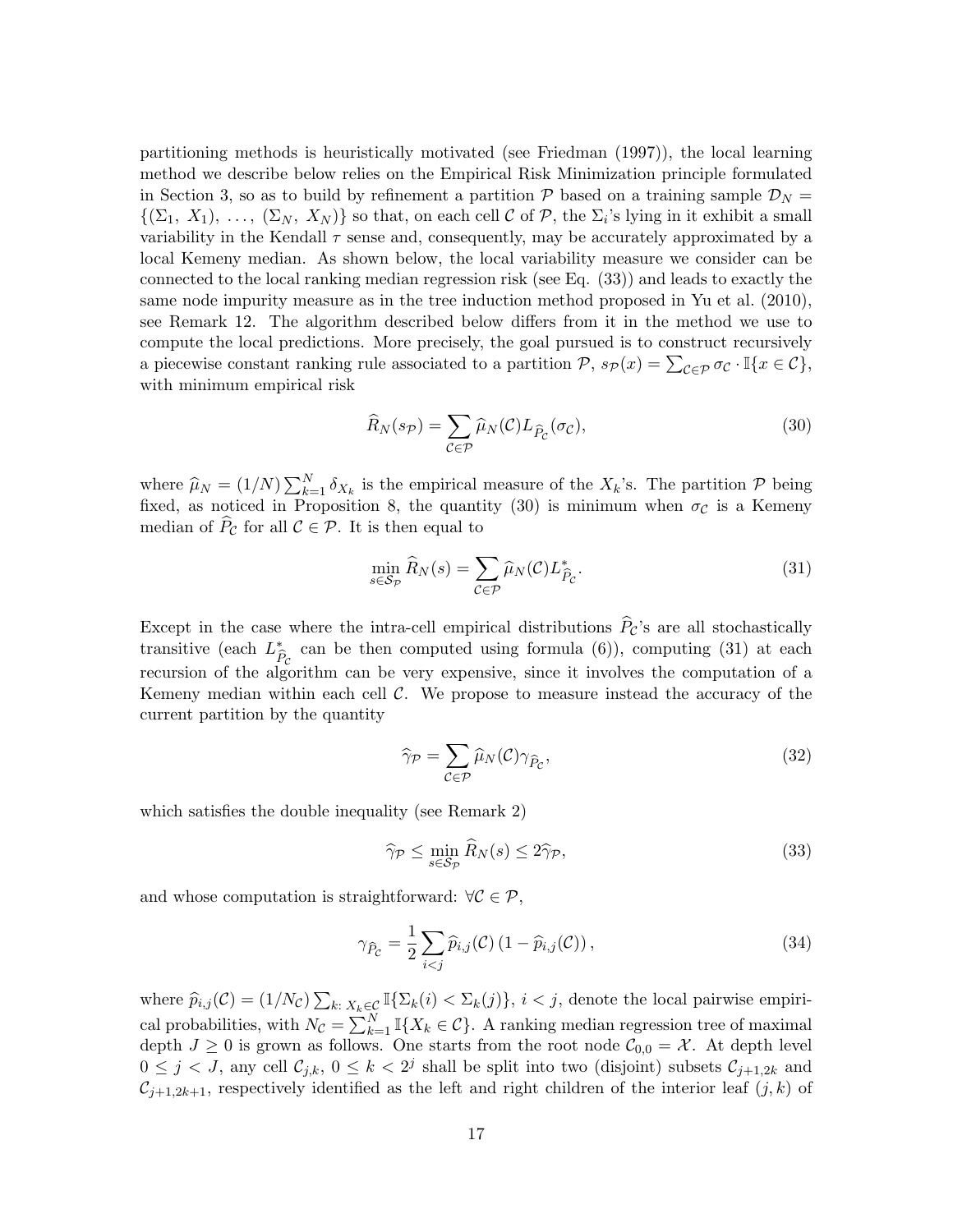the ranking median regression tree, according to the following *splitting rule*.

**Splitting rule.** For any candidate left child  $C \subset C_{j,k}$ , picked in a class  $\mathcal{G}$  of 'admissible' subsets (see Remark [20,](#page-30-0) Appendix [C\)](#page-6-0), the relevance of the split  $\mathcal{C}_{j,k} = \mathcal{C} \cup (\mathcal{C}_{j,k} \setminus \mathcal{C})$  is naturally evaluated through the quantity:

<span id="page-17-1"></span>
$$
\Lambda_{j,k}(\mathcal{C}) \stackrel{def}{=} \widehat{\mu}_N(\mathcal{C}) \gamma_{\widehat{P}_{\mathcal{C}}} + \widehat{\mu}_N(\mathcal{C}_{j,k} \setminus \mathcal{C}) \gamma_{\widehat{P}_{\mathcal{C}_{j,k} \setminus \mathcal{C}}}.
$$
\n(35)

The determination of the splitting thus consists in computing a solution  $\mathcal{C}_{j+1,2k}$  of the optimization problem

$$
\min_{\mathcal{C}\in\mathcal{G},\,\mathcal{C}\subset\mathcal{C}_{j,k}}\Lambda_{j,k}(\mathcal{C})\tag{36}
$$

As explained in the Appendix [C,](#page-6-0) an appropriate choice for class *G* permits to solve exactly the optimization problem very efficiently, in a greedy fashion.

Local medians. The consensus ranking regression tree is grown until depth *J* and on each terminal leave  $\mathcal{C}_{J,l}$ ,  $0 \leq l < 2^J$ , one computes the local Kemeny median estimate by means of the best strictly stochastically transitive approximation method investigated in subsection [2.1](#page-2-2)

$$
\sigma_{J,l}^* \stackrel{def}{=} \widetilde{\sigma}_{\widehat{P}_{C_{J,l}}}^*.
$$
\n(37)

If  $P_{C_{J,l}} \in \mathcal{T}$ ,  $\sigma_{J,l}^*$  is straightforwardly obtained from formula [\(7\)](#page-4-1) and otherwise, one uses the pseudo-empirical Kemeny median described in subsection [2.1.](#page-2-2) The ranking median regression rule related to the binary tree  $T_{2J}$  thus constructed is given by:

$$
s_{T_{2}J}^{*}(x) = \sum_{l=0}^{2^{J}-1} \sigma_{J,l}^{*} \mathbb{I}\{x \in \mathcal{C}_{J,l}\}.
$$
\n(38)

Its training prediction error is equal to  $L_N(s^*_{T_{2^J}})$ , while the training accuracy measure of the final partition is given by

$$
\widehat{\gamma}_{T_{2}J} = \sum_{l=0}^{2^J - 1} \widehat{\mu}_N(\mathcal{C}_{J,l}) \gamma_{\widehat{P}_{\mathcal{C}_{J,l}}}.
$$
\n(39)

<span id="page-17-0"></span>Remark 12 *We point out that the impurity measure* [\(32\)](#page-16-3) *corresponds (up to a constant factor) to that considered in [Yu et al.](#page-13-1) [\(2010\)](#page-13-1), where it is referred to as the pairwise Gini criterion. Borrowing their notation, one may indeed write: for any measurable*  $C \subset \mathcal{X}$ ,  $i_w^{(2)}(\mathcal{C}) = 8/(n(n-1)) \times \gamma_{\hat{P}_{\mathcal{C}}}.$ 

The tree growing stage is summarized in the pseudocode [A.2.](#page-19-0) The pruning procedure generally following it to avoid overfitting, as well as additional comments on the advantages of this method regarding interpretability and computational feasibility can also be found in Appendix [C,](#page-6-0) together with a preliminary analysis of a specific bootstrap aggregation technique that can remedy the instability of such a hierarchical predictive method.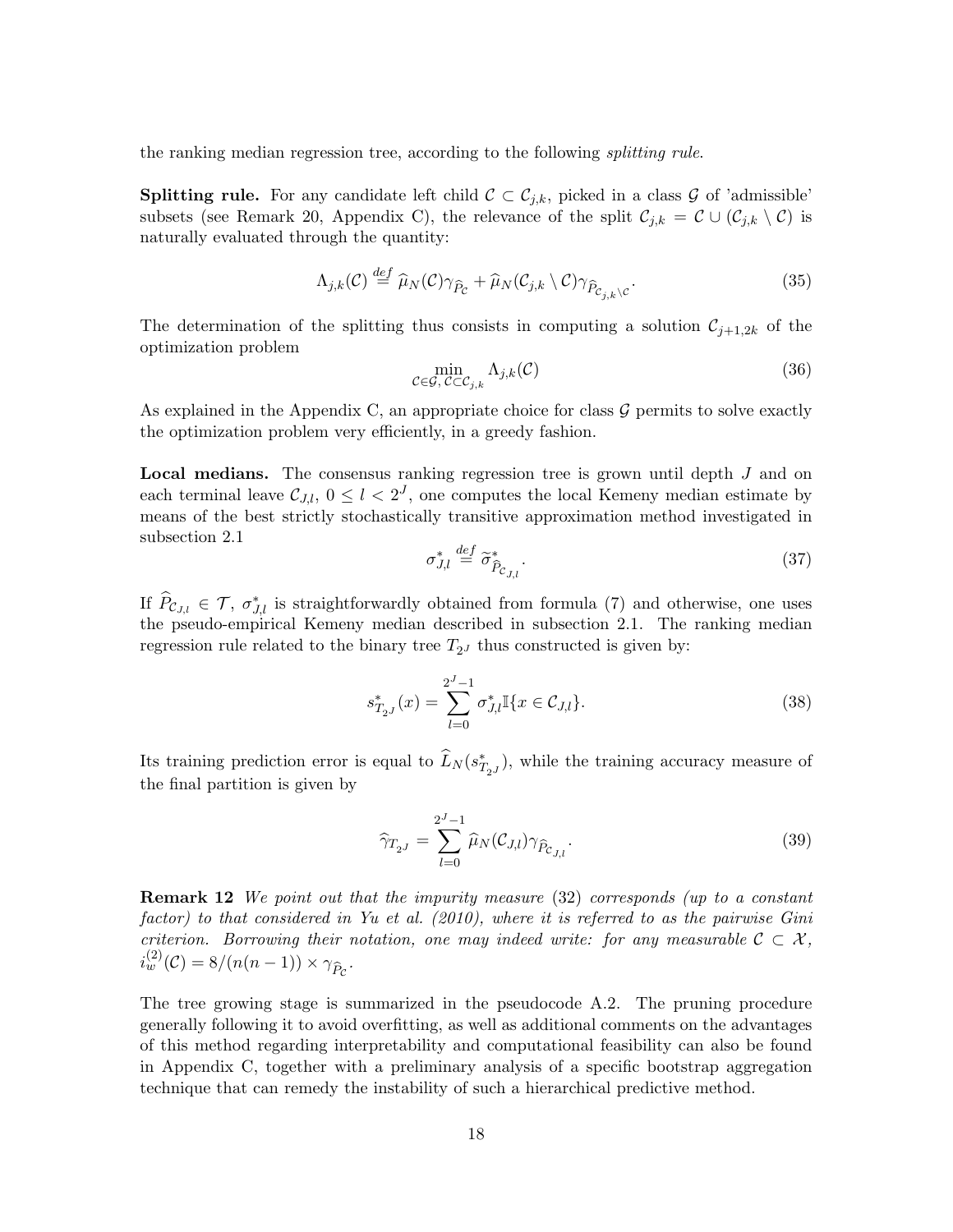<span id="page-18-0"></span>

| Dataset distribution  |                                                          | Setting 1 |            |            | Setting 2                                                        |            |             | Setting 3  |            |
|-----------------------|----------------------------------------------------------|-----------|------------|------------|------------------------------------------------------------------|------------|-------------|------------|------------|
|                       | $n=3$                                                    | $n=5$     | $n=8$      | $n=3$      | $n = 5$                                                          | $n=8$      | $n=3$       | $n=5$      | $n=8$      |
|                       | $0.0698*$                                                | $0.1290*$ | $0.2670*$  | $0.0173*$  | $0.0405*$                                                        | $0.110*$   | $0.0112*$   | $0.0372*$  | $0.0862*$  |
| Piecewise constant    | $0.0473**$                                               | $0.136**$ | $0.324**$  | $0.0568**$ | $0.145**$                                                        | $0.2695**$ | $0.099**$   | $0.1331**$ | $0.2188**$ |
|                       | (0.578)                                                  | (1.147)   | (2.347)    | (0.596)    | (1.475)                                                          | (3.223)    | (0.5012)    | (1.104)    | (2.332)    |
|                       | $0.3475*$                                                | $0.569*$  | $0.9405 *$ | $0.306*$   | $0.494*$                                                         | $0.784*$   | $0.289*$    | $0.457*$   | $0.668*$   |
| Mallows with $\phi=2$ |                                                          | $0.529**$ | $0.921**$  | $0.308**$  | $0.536**$                                                        | $0.862**$  | $0.3374***$ | $0.5714**$ | $0.8544**$ |
|                       | $\frac{(0.307**)}{(0.719)}$<br>$\frac{(0.719)}{0.8656*}$ | (1.349)   | (2.606)    | (0.727)    | (1.634)                                                          | (3.424)    | (0.5254)    | (1.138)    | (2.287)    |
|                       |                                                          | $1.522*$  | $2.503*$   | $0.8305 *$ | $1.447 *$                                                        | $2.359*$   | $0.8105*$   | $1.437*$   | $2.189*$   |
| Mallows with $\phi=1$ | $0.7228**$                                               | $1.322**$ | $2.226**$  | $0.723**$  | $1.3305**$                                                       | $2.163**$  | $0.7312**$  | $1.3237**$ | $2.252***$ |
|                       | (0.981)                                                  | (1.865)   | (3.443)    | (1.014)    | (2.0945)                                                         | (4.086)    | (0.8504)    | (1.709)    | (3.005)    |
|                       |                                                          |           |            |            | Table 1: Empirical risk averaged on 50 trials on simulated data. |            |             |            |            |
|                       |                                                          |           |            |            |                                                                  |            |             |            |            |
|                       |                                                          |           |            |            |                                                                  |            |             |            |            |

| l<br>۱<br>i                                            |
|--------------------------------------------------------|
| l<br>I<br>i<br>I<br>١                                  |
| Ì<br>くりくし<br>i<br>i<br>I                               |
|                                                        |
| í                                                      |
| j<br>Ī<br>j<br>I<br>i<br>J<br>j<br>$\overline{1}$<br>l |
| l<br>֕<br>ן<br>י<br>j<br>i<br>I                        |
| l<br>í<br>l<br>I                                       |
|                                                        |
| $\frac{1}{2}$<br>I<br>Í                                |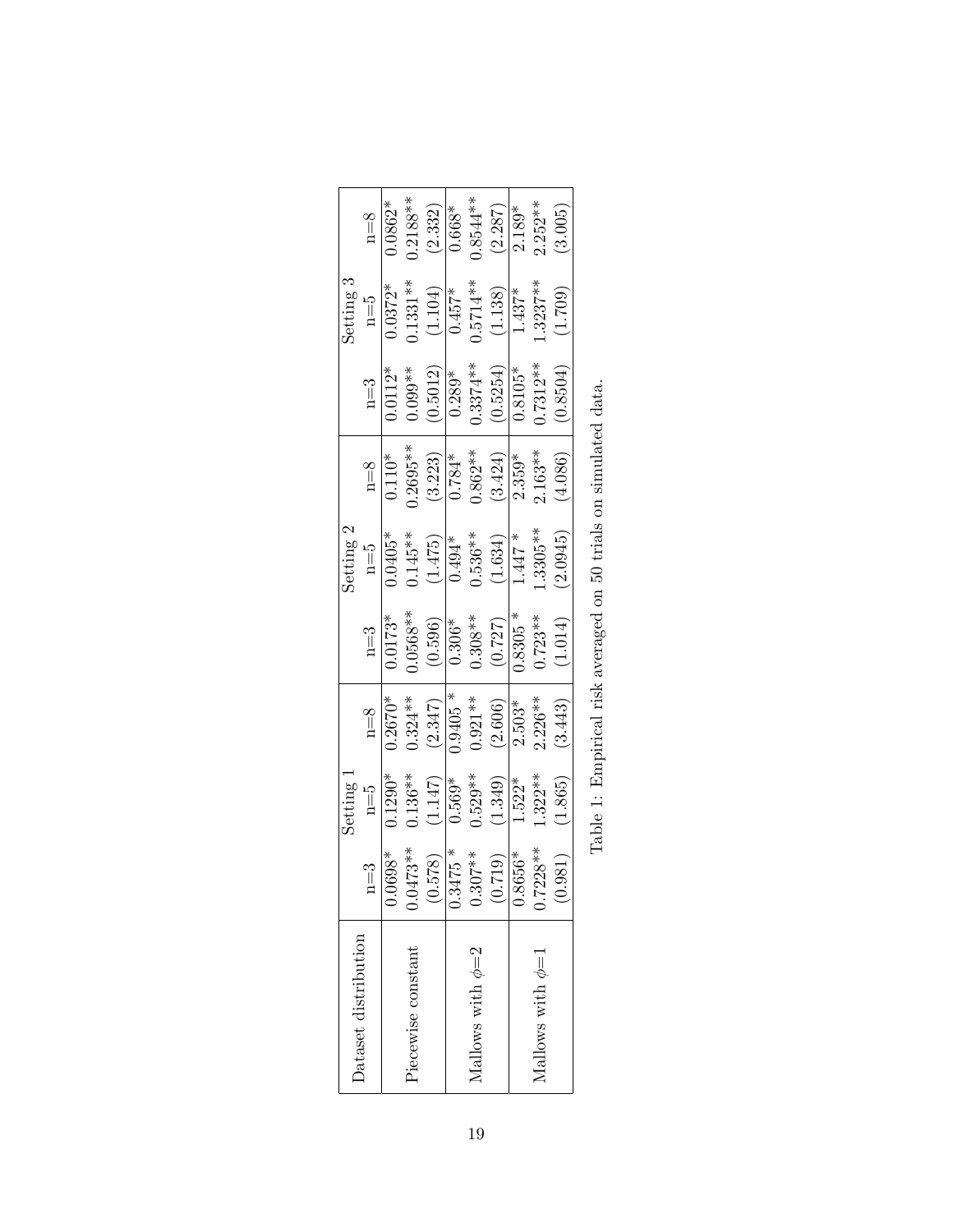#### The CRIT Algorithm

**Inputs.** Training dataset  $\mathcal{D}_N = \{(X_1, \Sigma_1), \ldots, (X_N, \Sigma_N)\}\$ . Depth  $J \geq 0$ . Class of admissible subsets *G*.

- 1. (INITIALIZATION.) Set  $C_{0,0} = \mathcal{X}$ .
- 2. (ITERATIONS.) For  $j = 0, \ldots, J-1$  and  $k = 0, \ldots, 2^{j} 1$ :

Solve

$$
\min_{\mathcal{C}\in\mathcal{G},\ \mathcal{C}\subset\mathcal{C}_{j,k}}\Lambda_{j,k}(\mathcal{C}),
$$

yielding the region  $C_{j+1,2k}$ . Then, set  $C_{j+1,2k+1} = C_{j,k} \setminus C_{j+1,2k}$ .

<span id="page-19-0"></span>3. (LOCAL CONSENSUS.) After  $2^J$  iterations, for each terminal cell  $\mathcal{C}_{J,k}$  with  $k \in \{0, \ldots, 2^J - 1\}$ , compute the Kemeny median estimate  $\sigma_{J,k}^* = \tilde{\sigma}_{\hat{P}_{C_{J,k}}}^*$ .

Outputs. Compute the piecewise constant ranking median regression rule:

$$
s_{T_{2}J}^{*}(x) = \sum_{l=0}^{2^{J}-1} \sigma_{J,l}^{*} \cdot \mathbb{I}\{x \in \mathcal{C}_{J,l}\}.
$$

Figure 2: Pseudo-code for the CRIT algorithm.

#### A.3 Numerical Experiments

For illustration purpose, experimental results based on simulated/real data are displayed.

Results on simulated data. Here, datasets of full rankings on *n* items are generated according to two explanatory variables. We carried out several experiments by varying the number of items  $(n = 3, 5, 8)$  and the nature of the features. In Setting 1, both features are numerical; in Setting 2, one is numerical and the other categorical, while, in Setting 3, both are categorical. For a fixed setting, a partition  $\mathcal P$  of  $\mathcal X$  composed of  $K$  cells  $\mathcal C_1,\ldots,\mathcal C_K$ is fixed. In each trial, *K* permutations  $\sigma_1, \ldots, \sigma_K$  (which can be arbitrarily close) are generated, as well as three datasets of N samples, where on each cell  $\mathcal{C}_k$ : the first one is constant (all samples are equal to  $\sigma_k$ ), and the two others are noisy versions of the first one, where the samples follow a [Mallows](#page-13-3) distribution (see Mallows [\(1957\)](#page-13-3)) centered on  $\sigma_k$  with dispersion parameter  $\phi$ . We recall that the greater the dispersion parameter  $\phi$ , the spikiest the distribution (and closest to piecewise constant). We choose *K*=6 and *N*=1000. In each trial, the dataset is divided into a training set (70%) and a test set (30%). Concerning the CRIT algorithm, since the true partition is known and is of depth 3, the maximum depth is set to 3 and the minimum size in a leaf is set to the number of samples in the training set divided by 10. For the k-NN algorithm, the number of neighbors *k* is fixed to 5. The baseline model to which we compare our algorithms is the following: on the train set, we fit a K-means (with *K*=6), train a Plackett-Luce model on each cluster and assign the mode of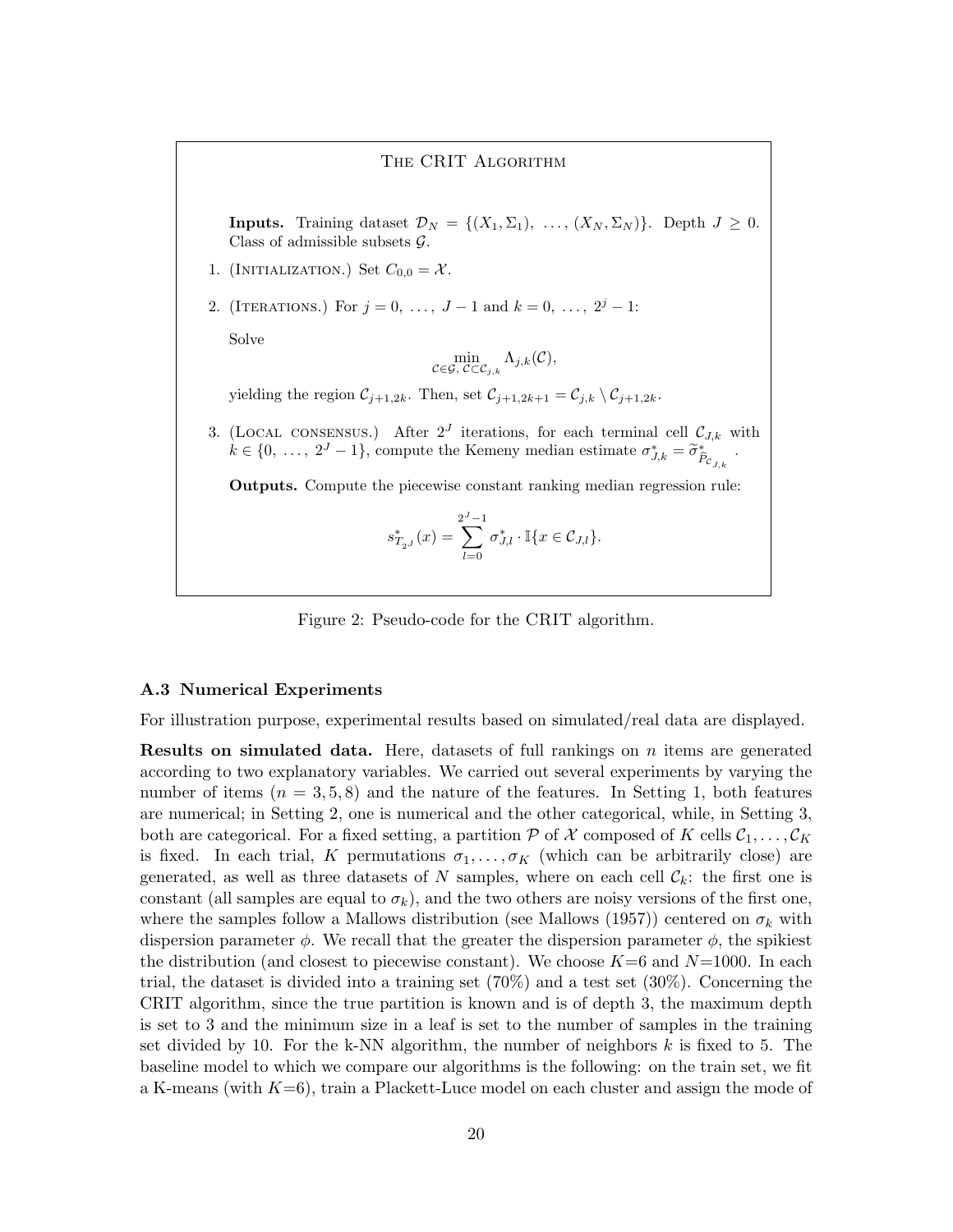this learnt distribution as the center ranking of the cluster. For each configuration (number of items, characteristics of feature and distribution of the dataset), the empirical risk (see [3,](#page-6-0) denoted as  $\mathcal{R}_N(s)$  is averaged on 50 repetitions of the experiment. Results of the k-NN algorithm (indicated with a star  $^{*}$ ), of the CRIT algorithm (indicated with two stars  $^{**}$ ) and of the baseline model (between parenthesis) on the various configurations are provided in Table [1.](#page-18-0) They show that the methods we develop recover the true partition of the data, insofar as the underlying distribution can be well approximated by a piecewise constant function ( $\phi \geq 2$  for instance in our simulations).

Analysis of GSS data on job value preferences. We test our algorithm on the full rankings dataset which was obtained by the US General Social Survey (GSS) and which is already used in [Alvo and Yu](#page-12-7) [\(2014\)](#page-12-7). This multidimensional survey collects across years socio-demographic attributes and answers of respondents to numerous questions, including societal opinions. In particular, participants were asked to rank in order of preference five aspects about a job: "high income", "no danger of being fired", "short working hours", "chances for advancement", and "work important and gives a feeling of accomplishment". The dataset we consider contains answers collected between 1973 and 2014. As in [Alvo and](#page-12-7) [Yu](#page-12-7) [\(2014\)](#page-12-7), for each individual, we consider eight individual attributes (sex, race, birth cohort, highest educational degree attained, family income, marital status, number of children that the respondent ever had, and household size) and three properties of work conditions (working status, employment status, and occupation). After preprocessing, the full dataset contains 18544 samples. We average the results of our algorithms over 10 experiments: each time, a bootstrap sample of size 1000 is drawn, then randomly divided in a training set  $(70\%)$  and a test set  $(30\%)$ , and the model is trained on the training set and evaluated on the test set. The results are stable among the experiments. Concerning the k-NN algorithm, we obtain an average empirical risk of 2.842 (for the best  $k = 22$ ). For the CRIT algorithm, we obtain an average empirical risk of 2*.*763 (recall that the maximum Kendall distance is 10) and splits coherent with the analysis in [Alvo and Yu](#page-12-7) [\(2014\)](#page-12-7): the first splitting variable is occupation (managerial, professional, sales workers and related vs services, natural resources, production, construction and transportation occupations), then at the second level the race is the most important factor in both groups (black respondents vs others in the first group, white respondents vs others in the second group). At the lower level the degree obtained seems to play an important role (higher than high school, or higher than bachelor's for example in some groups); then other discriminating variables among lower levels are birth cohort, family income or working status.

## Appendix B. Technical Proofs and Additional Remarks

### B.1 Preliminaries

#### Proof of Lemma [4](#page-5-1)

Observe first that:  $\forall \sigma \in \mathfrak{S}_n$ ,

$$
L_{P'}(\sigma) = \sum_{i < j} p'_{i,j} \mathbb{I}\{\sigma(i) > \sigma(j)\} + \sum_{i < j} (1 - p'_{i,j}) \mathbb{I}\{\sigma(i) < \sigma(j)\}.\tag{40}
$$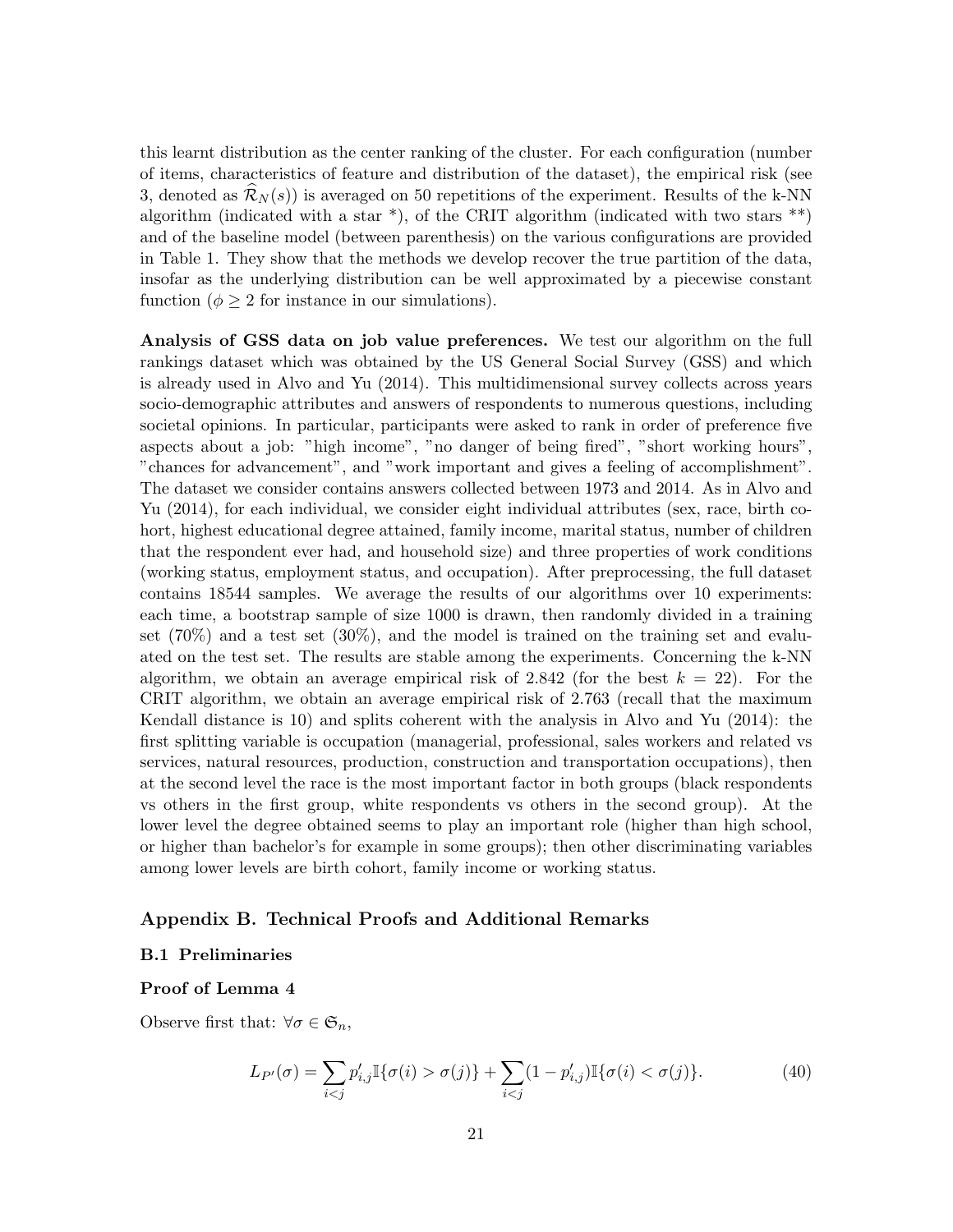We deduce from the equality above, applied twice, that:  $\forall \sigma \in \mathfrak{S}_n$ ,

$$
|L_{P'}(\sigma) - L_{P''}(\sigma)| \le \sum_{i < j} |p'_{i,j} - p''_{i,j}| \,. \tag{41}
$$

Hence, we may write:

$$
L_{P'}^* = \inf_{\sigma \in \mathfrak{S}_n} L_{P'}(\sigma) \le L_{P'}(\sigma_{P''}) = L_{P''}(\sigma_{P''}) + (L_{P'}(\sigma_{P''}) - L_{P''}(\sigma_{P''}))
$$
  

$$
\le L_{P''}^* + \sum_{i < j} |p'_{i,j} - p''_{i,j}|.
$$

In a similar fashion, we have  $L_{P''}^* \leq L_{P'}^* + \sum_{i < j} |p'_{i,j} - p''_{i,j}|$ , which yields assertion (i) when combined with the inequality above.

We turn to (ii) and assume now that both  $P'$  and  $P''$  belong to  $\mathcal T$ . Let  $i < j$ . Suppose that  $\sigma_{P'}^*(i) < \sigma_{P'}^*(j)$  and  $\sigma_{P''}^*(i) > \sigma_{P''}^*(j)$ . In this case, we have  $p'_{i,j} > 1/2$  and  $p''_{i,j} < 1/2$ , so that

$$
|p'_{i,j} - p''_{i,j}|/h = (p'_{i,j} - 1/2) / h + (1/2 - p''_{i,j})/h \ge 1.
$$

More generally, we have

$$
\mathbb{I}\left\{(\sigma_{P'}^*(i) - \sigma_{P'}^*(j))\left(\sigma_{P'}^*(i) - \sigma_{P'}^*(j)\right) < 0\right\} \leq |p'_{i,j} - p''_{i,j}| / h
$$

for all  $i < j$ . Summing over the pairs  $(i, j)$  establishes assertion (ii).

#### On Mass Transportation and Kemeny Median Approximation

We point out that the quantity  $\sum_{i < j} |p'_{i,j} - p''_{i,j}|$  involved in Lemma [4](#page-5-1) can be interpreted as a Wasserstein metric with Kendall  $\tau$  distance as cost function. Indeed, a natural way of measuring the distance between two probability distributions  $P$  and  $P'$  on  $\mathfrak{S}_n$  is to compute the quantity

<span id="page-21-1"></span>
$$
D_{\tau}\left(P, P'\right) = \inf_{\Sigma \sim P, \ \Sigma' \sim P'} \mathbb{E}\left[d_{\tau}(\Sigma, \Sigma')\right],\tag{42}
$$

where the infimum is taken over all possible couplings<sup>[1](#page-21-0)</sup> ( $\Sigma$ ,  $\Sigma'$ ) of  $(P, P')$ , see *e.g.* Clémençon [and Jakubowicz](#page-12-5) [\(2010\)](#page-12-5). As can be shown by means of a straightforward computation (see the details below), we have:  $D_{\tau}(P, P') = \sum_{i \leq j} |p'_{i,j} - p_{i,j}|$ . Observe that, equipped with this notation, we have:  $\forall \sigma \in \mathfrak{S}_n$ ,  $L_P(\sigma) = D_\tau(P, \tilde{\delta}_\sigma)$ . Hence, the Kemeny medians  $\sigma^*$  of a probability distribution P correspond to the Dirac distributions  $\delta_{\sigma^*}$  closest to P in the sense of the Wasserstein metric [\(42\)](#page-21-1).

**Proof of Eq.** [\(42\)](#page-21-1). Consider a coupling  $(\Sigma, \Sigma')$  of two probability distributions P and P' on  $\mathfrak{S}_n$ . For all  $i \neq j$ , set

$$
\pi_{i,j} = \mathbb{P}\left\{\Sigma'(i) < \Sigma'(j) \mid \Sigma(i) < \Sigma(j)\right\}.
$$

<span id="page-21-0"></span><sup>1.</sup> Recall that a coupling of two probability distributions  $Q$  and  $Q'$  is a pair  $(U, U')$  of random variables defined on the same probability space such that the marginal distributions of *U* and *U'* are *Q* and *Q'*.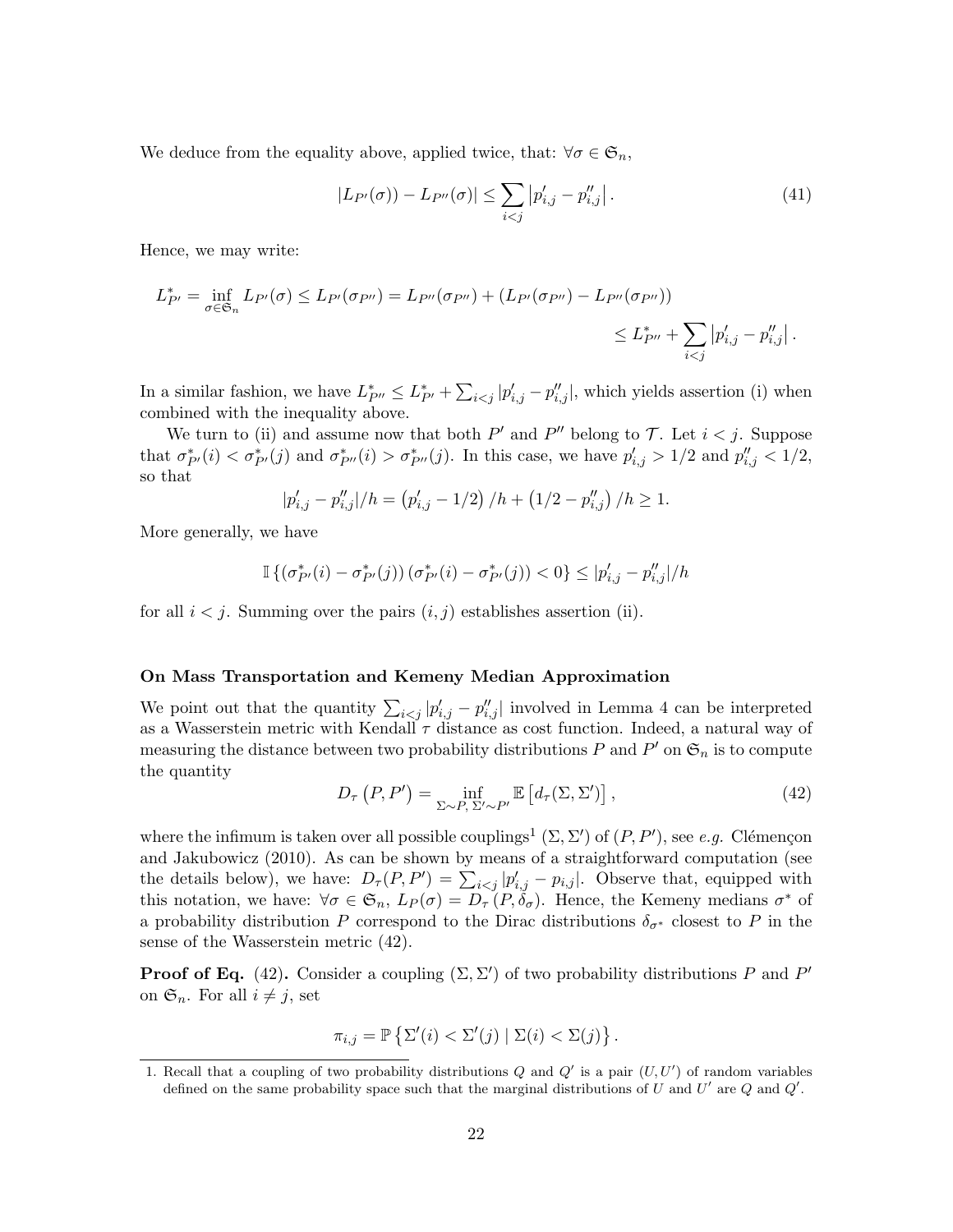Equipped with this notation, by the law of total probability, we have: for all  $i \neq j$ ,

<span id="page-22-1"></span>
$$
p'_{i,j} = p_{i,j}\pi_{i,j} + (1 - p_{i,j})(1 - \pi_{j,i}).
$$
\n(43)

In addition, we may write

$$
\mathbb{E}\left[d_{\tau}\left(\Sigma,\Sigma'\right)\right] = \sum_{i < j} \{p_{i,j}(1-\pi_{i,j}) + (1-p_{i,j})(1-\pi_{j,i})\}.
$$

Fix  $i < j$ . Suppose that  $p_{i,j} < p'_{i,j}$ . Using [\(43\)](#page-22-1), we have  $p_{i,j}(1 - \pi_{i,j}) + (1 - p_{i,j})(1 - \pi_{i,j})$  $\pi_{j,i}$ ) =  $p'_{i,j}$  +  $(1 - 2\pi_{i,j})p_{i,j}$ , which quantity is minimum when  $\pi_{i,j} = 1$  (and in this case  $\pi_{j,i} = (1 - p'_{i,j})/(1 - p_{i,j})$ , and then equal to  $|p_{i,j} - p'_{i,j}|$ . In a similar fashion, if  $p_{i,j} > p'_{i,j}$ , we have  $p_{i,j}(1-\pi_{i,j}) + (1-p_{i,j})(1-\pi_{j,i}) = 2(1-p_{i,j})(1-\pi_{j,i})+p_{i,j}-p'_{i,j}$ , which is minimum for  $\pi_{j,i} = 1$  (we have incidentally  $\pi_{i,j} = p'_{i,j}/p_{i,j}$  in this case) and then equal to  $|p_{i,j} - p'_{i,j}|$ . This proves that

$$
D_{\tau}(P, P') = \sum_{i < j} |p'_{i,j} - p_{i,j}|.
$$

#### B.2 Ranking Median Regression

#### Proof of Proposition [6](#page-8-2)

First, observe that, using the definition of empirical risk minimizers and the union bound, we have with probability one:  $\forall N \geq 1$ ,

$$
\mathcal{R}(\widehat{s}_N) - \mathcal{R}^* \le 2 \sup_{s \in \mathcal{S}_0} \left| \widehat{\mathcal{R}}_N(s) - \mathcal{R}(s) \right| + \left\{ \inf_{s \in \mathcal{S}_0} \mathcal{R}(s) - \mathcal{R}^* \right\}
$$
  
\n
$$
\le 2 \sum_{i < j} \sup_{s \in \mathcal{S}_0} \left| \frac{1}{N} \sum_{k=1}^N \mathbb{I} \left\{ \left( \sum_k(i) - \sum_k(j) \right) \left( s(X_k)(i) - s(X_k)(j) \right) < 0 \right\} - \mathcal{R}_{i,j}(s) \right|
$$
  
\n
$$
+ \left\{ \inf_{s \in \mathcal{S}_0} \mathcal{R}(s) - \mathcal{R}^* \right\},
$$

where  $\mathcal{R}_{i,j}(s) = \mathbb{P}\{(\Sigma(i) - \Sigma(j))(s(X)(i) - s(X)(j)) < 0\}$  for  $i < j$  and  $s \in \mathcal{S}$ . Since Assumption [1](#page-7-1) is satisfied, by virtue of Vapnik-Chervonenkis inequality (see *e.g.* [Devroye](#page-12-8) [et al.](#page-12-8) [\(1996\)](#page-12-8)), for all  $i < j$  and any  $\delta \in (0, 1)$ , we have with probability at least  $1 - \delta$ :

$$
\sup_{s \in \mathcal{S}_0} \left| \frac{1}{N} \sum_{k=1}^N \mathbb{I}\left\{ \left( \Sigma_k(i) - \Sigma_k(j) \right) \left( s(X_k)(i) - s(X_k)(j) \right) < 0 \right\} - \mathcal{R}_{i,j}(s) \right| \le c\sqrt{V \log(1/\delta)/N},\tag{44}
$$

where  $c < +\infty$  is a universal constant. The desired bound then results from the combination of the bound above and the union bound.

<span id="page-22-0"></span>**Remark 13** (ON MINIMAXITY) *Observing that, when*  $X$  *and*  $\Sigma$  *are independent, the best predictions are P's Kemeny medians, it follows from Proposition 11 in [Korba et al.](#page-13-0) [\(2017\)](#page-13-0) that the minimax risk can be bounded by below as follows:*

$$
\inf_{s_N} \sup_{\mathcal{L}} \mathbb{E}_{\mathcal{L}} \left[ \mathcal{R}_{\mathcal{L}}(s_N) - \mathcal{R}^*_{\mathcal{L}} \right] \geq \frac{1}{16e\sqrt{N}},
$$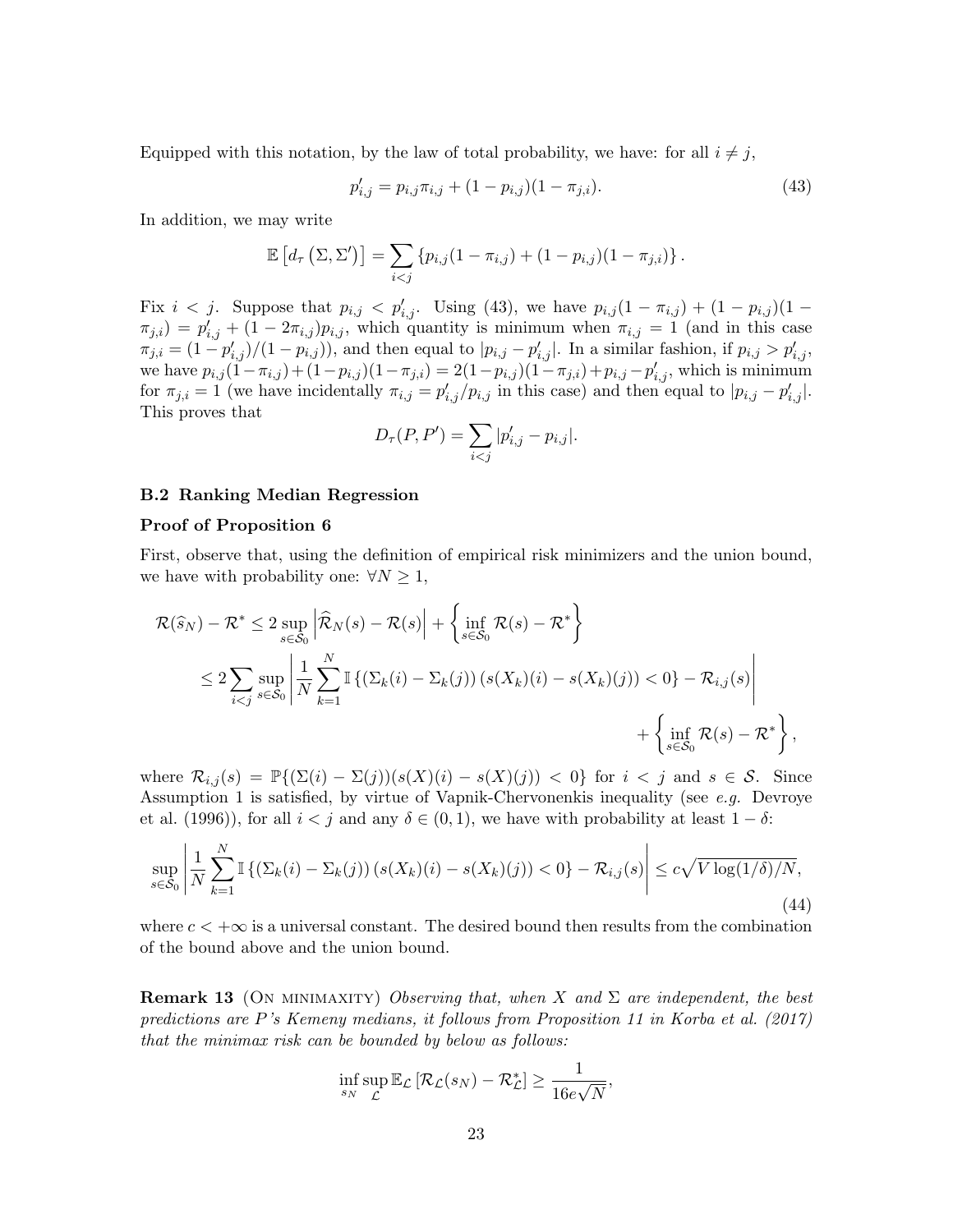*where the supremum is taken over all possible probability distributions*  $\mathcal{L} = \mu(dx) \otimes P_x(d\sigma)$ *for*  $(X, \Sigma)$  *(including the independent case) and the minimum is taken over all mappings that map a dataset*  $(X_1, \Sigma_1)$ , ...,  $(X_N, \Sigma_N)$  made of independent copies of  $(X, \Sigma)$  to a *ranking rule in S.*

## Proof of Proposition [7](#page-8-0)

<span id="page-23-0"></span>The subsequent fast rate analysis mainly relies on the lemma below.

**Lemma 14** *Suppose that Assumption* [2](#page-8-1) *is fulfilled. Let*  $s \in S$  *and set* 

$$
Z(s) = \sum_{i < j} \left\{ \mathbb{I}\left\{ (\Sigma(i) - \Sigma(j)) \left( s(X)(i) - s(X)(j) \right) < 0 \right\} - \sum_{i < j} \mathbb{I}\left\{ (\Sigma(i) - \Sigma(j)) \left( \sigma_{P_X}^*(i) - \sigma_{P_X}^*(j) \right) < 0 \right\} \right\}.
$$

*Then, we have:*

$$
Var(Z(s)) \leq \left(\frac{n(n-1)}{2H}\right) \times \left(\mathcal{R}(s) - \mathcal{R}^*\right).
$$

**Proof** Recall first that it follows from [\(5\)](#page-3-2) that, for all  $i < j$ ,

$$
\left(\sigma_{P_X}^*(j) - \sigma_{P_X}^*(i)\right) (p_{i,j}(X) - 1/2) > 0.
$$

Hence, we have:

$$
Var(Z(s)) \le \frac{n(n-1)}{2} \times \sum_{i < j} Var\left(\mathbb{I}\left\{(p_{i,j}(X) - 1/2)(s(X)(j) - s(X)(i)) < 0\right\}\right) \le \frac{n(n-1)}{2} \times \sum_{i < j} \mathbb{E}\left[\mathbb{I}\left\{(p_{i,j}(X) - 1/2)(s(X)(j) - s(X)(i)) < 0\right\}\right].
$$

In addition, it follows from formula [\(13\)](#page-7-3) for the risk excess that:

$$
\mathcal{R}(s) - \mathcal{R}^* \ge H \times \sum_{i < j} \mathbb{E} \left[ \mathbb{I} \left\{ (p_{i,j}(X) - 1/2) \left( s(X)(j) - s(X)(i) \right) < 0 \right\} \right].
$$

Combined with the previous inequality, this establishes the lemma.

Since the goal is to give the main ideas, we assume for simplicity that the  $S_0$  is of finite cardinality and that the optimal ranking median regression rule  $s^*(x) = \sigma_{P_x}^*$  belongs to it. Applying Bernstein's inequality to the i.i.d. average  $(1/N)\sum_{k=1}^{N} Z_k(s)$ , where

 $\blacksquare$ 

$$
Z_k(s) = \sum_{i < j} \left\{ \mathbb{I}\left\{ (\Sigma_k(i) - \Sigma_k(j)) \left( s(X_k)(i) - s(X_k)(j) \right) < 0 \right\} - \sum_{i < j} \mathbb{I}\left\{ (\Sigma_k(i) - \Sigma_k(j)) \left( \sigma_{P_{X_k}}^*(i) - \sigma_{P_{X_k}}^*(j) \right) < 0 \right\} \right\},
$$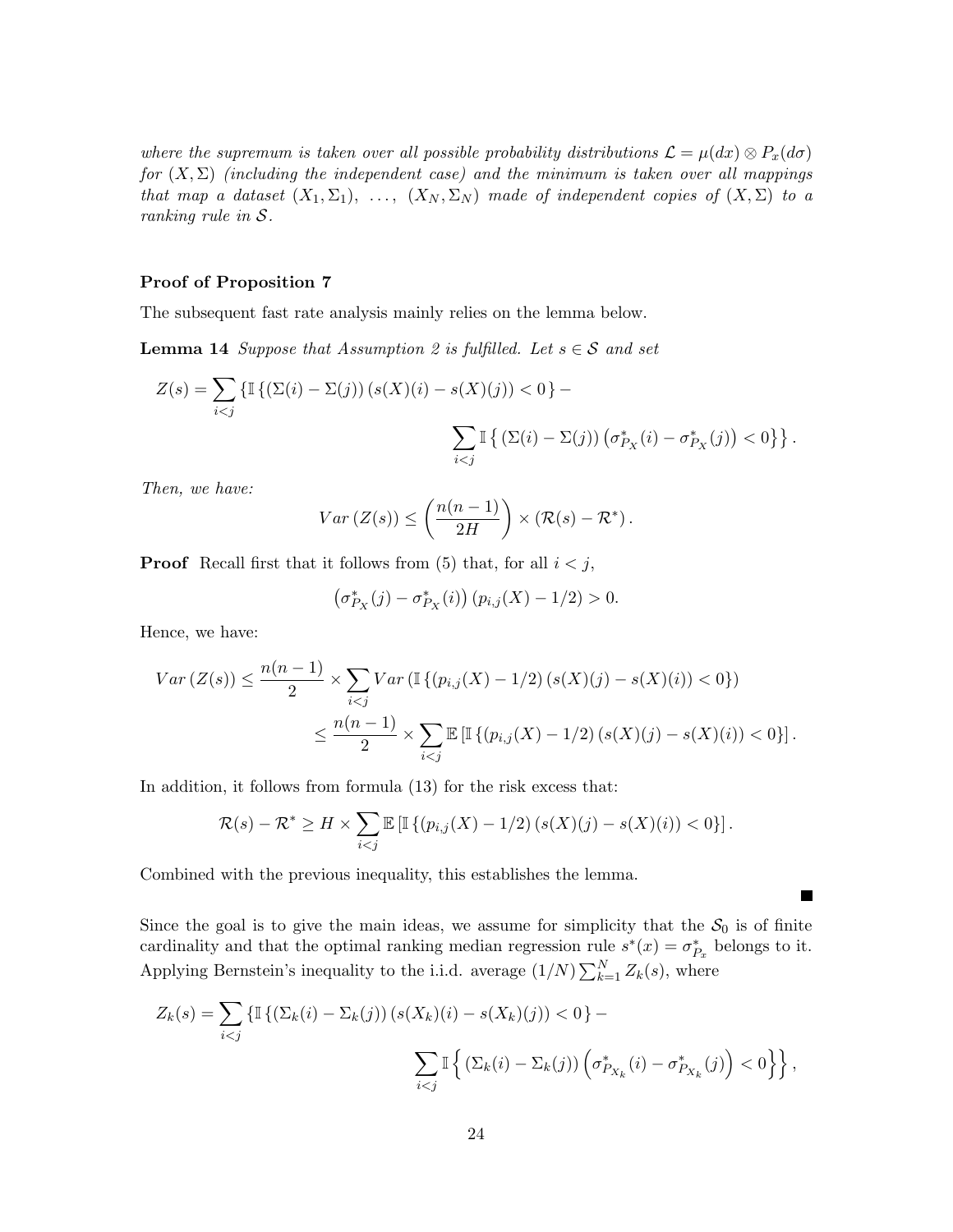for  $1 \leq k \leq N$  and the union bound over the ranking rules *s* in  $S_0$ , we obtain that, for all  $\delta \in (0, 1)$ , we have with probability larger than  $1 - \delta$ :  $\forall s \in \mathcal{S}_0$ ,

$$
\mathbb{E}[Z(s)] = \mathcal{R}(s) - \mathcal{R}^* \leq \widehat{\mathcal{R}}_N(s) - \widehat{\mathcal{R}}_N(s^*) + \sqrt{\frac{2Var(Z(s))\log(C/\delta)}{N}} + \frac{4\log(C/\delta)}{3N}.
$$

Since  $\widehat{\mathcal{R}}_N(\widehat{s}_N) - \widehat{\mathcal{R}}_N(s^*) \leq 0$  by assumption and using the variance control provided by Lemma [14](#page-23-0) above, we obtain that, with probability at least  $1 - \delta$ , we have:

$$
\mathcal{R}(\widehat{s}_N)-\mathcal{R}^*\leq \sqrt{\frac{\frac{n(n-1)}{H}\left(\mathcal{R}(\widehat{s}_N)-\mathcal{R}^*\right)/H\times \log(C/\delta)}{N}}+\frac{4\log(C/\delta)}{3N}.
$$

Finally, solving this inequality in  $\mathcal{R}(\widehat{s}_N) - \mathcal{R}^*$  yields the desired result.

# B.3 Local Consensus Methods for Ranking Median Regression

## Proof of Proposition [8](#page-9-3)

Let  $s(x) = \sum_{k=1}^{K} \sigma_k \mathbb{I}\{x \in \mathcal{C}_k\}$  in  $\mathcal{S}_{\mathcal{P}}$ . It suffices to observe that we have

$$
\mathcal{R}(s) = \sum_{k=1}^{K} \mathbb{E}\left[\mathbb{I}\{X \in \mathcal{C}_k\} d_{\tau}(\sigma_k, \Sigma)\right] = \sum_{k=1}^{K} \mu(\mathcal{C}_k) \mathbb{E}\left[d_{\tau}(\sigma_k, \Sigma) \mid X \in \mathcal{C}_k\right],\tag{45}
$$

and that each term involved in the summation above is minimum for  $\sigma_k \in M_{P_{\mathcal{C}_k}}$ ,  $1 \leq k \leq K$ .

#### An example of a distribution satisfying Assumptions [2-](#page-8-1)[3](#page-10-0)



<span id="page-24-0"></span>Figure 3: Example of a distribution satisfying Assumptions [2-](#page-8-1)[3](#page-10-0) in  $\mathbb{R}^2$  .

We will give an example in dimension 2. Let  $P$  a partition of  $\mathbb{R}^2$  represented Figure [3.](#page-24-0) Suppose that for  $x \in \mathcal{X}$ ,  $\mu(x)$  is null outside the colored areas  $(M_k)_{k=1,\dots,4}$ , and that on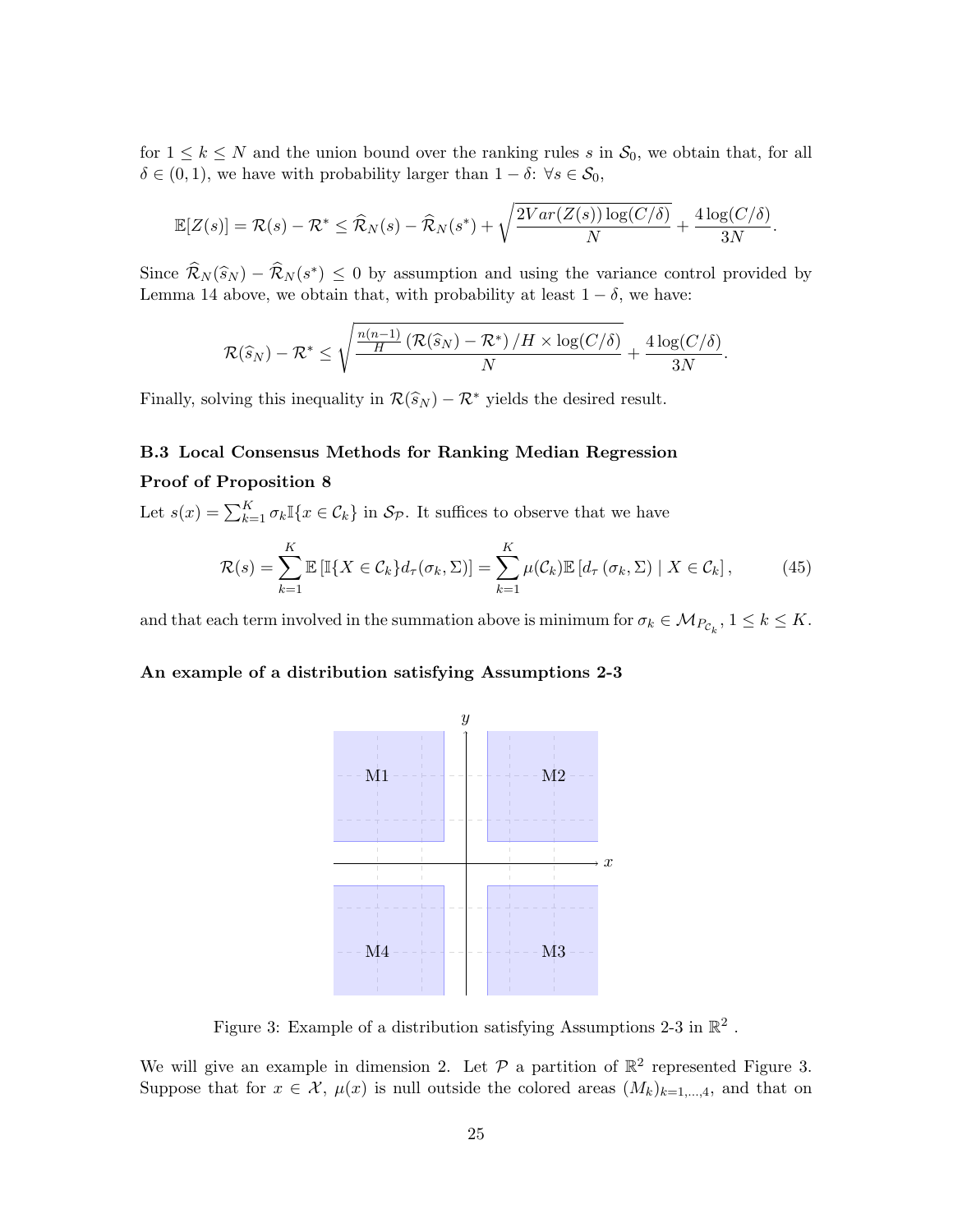each  $M_k$  for  $k = 1, \ldots, 4$ ,  $P_X$  is constant and equals to  $P_{M_k}$ , the conditional distribution of  $\Sigma$  given  $X \in M_k$ . Suppose then that  $P_{M_k}$  is a Mallows distribution with parameters  $(\pi_k, \phi_k)$ for  $k = 1, \ldots, 4$ . Firstly, if for each  $k = 1, \ldots, 4$ ,  $\phi_k \leq (1 - 2H)/(1 + 2H)$  $\phi_k \leq (1 - 2H)/(1 + 2H)$  $\phi_k \leq (1 - 2H)/(1 + 2H)$ , Assumption 2 is verified. Secondly, Assumption [3](#page-10-0) is satisfied given that the *Mk*'s cells are far from each other enough. Indeed, for any pair  $(x, x')$ , it is trivial if x and  $x'$  are in the same cell. Then the *M*-Lipschitz condition is always satisfied, as soon as the partition  $P$  is such that  $d(x, x') \ge n(n-1)/2M$  for any  $(x, x')$  not in the same cell.

## Proof of Theorem [9](#page-10-1)

Consider  $s_{\mathcal{P}}(x) = \sum_{\mathcal{C} \in \mathcal{P}} \sigma_{P_{\mathcal{C}}} \cdot \mathbb{I}\{x \in \mathcal{C}\}$  in  $\mathcal{S}_{\mathcal{P}}^*$ , *i.e.*  $\sigma_{P_{\mathcal{C}}} \in \mathcal{M}_{P_{\mathcal{C}}}$  for all  $\mathcal{C} \in \mathcal{P}$ .

$$
\mathcal{R}(s_N) - \mathcal{R}^* = \int_{x \in \mathcal{X}} \left\{ L_{P_x}(s_N(x)) - L_{P_x}^* \right\} \mu(dx) = \sum_{\mathcal{C} \in \mathcal{P}} \int_{x \in \mathcal{C}} \left\{ L_{P_x}(\sigma_{P_{\mathcal{C}}}) - L_{P_x}^* \right\} \mu(dx).
$$

Now, by virtue of assertion (*i*) of Lemma [4,](#page-5-1) we have

$$
\mathcal{R}(s_{\mathcal{P}}) - \mathcal{R}^* \leq 2 \sum_{i < j} \sum_{\mathcal{C} \in \mathcal{P}} \int_{x \in \mathcal{C}} |p_{i,j}(C) - p_{i,j}(x)| \,\mu(dx).
$$

Now, observe that, for any  $C \in \mathcal{P}$ , all  $x \in \mathcal{C}$  and  $i < j$ , it results from Jensen's inequality and Assumption [3](#page-10-0) that

$$
|p_{i,j}(\mathcal{C})-p_{i,j}(x)| \leq \int_{x \in \mathcal{C}} |p_{i,j}(x')-p_{i,j}(x)| \mu(dx')/\mu(\mathcal{C}) \leq M\delta_{\mathcal{P}},
$$

which establishes [\(21\)](#page-10-2).

We now prove the second assertion. For any measurable set  $C \subset \mathcal{X}$  such that  $\mu(\mathcal{C}) > 0$ , we set  $p_{i,j}(\mathcal{C}) = \mathbb{P}\{\Sigma(i) < \Sigma(j) \mid X \in \mathcal{C}\}\$  for  $i < j$ . Suppose that  $x \in \mathcal{C}_k, k \in \{1, \ldots, K\}$ . It follows from assertion (ii) in Lemma [4](#page-5-1) combined with Jensen's inequality and Assumption [3](#page-10-0) that:

$$
d_{\tau} \left( \sigma_{P_x}^*, s_{\mathcal{P}}^*(x) \right) = d_{\tau} \left( \sigma_{P_x}^*, \sigma_{P_{\mathcal{C}_k}}^* \right) \le (1/H) \sum_{i < j} |p_{i,j}(x) - p_{i,j}(\mathcal{C}_k)|
$$
\n
$$
\le (1/H) \sum_{i < j} \mathbb{E} \left[ |p_{i,j}(x) - p_{i,j}(X)| \mid X \in \mathcal{C}_k \right] \le (M/H) \sup_{x' \in \mathcal{C}_k} ||x - x'|| \le (M/H) \cdot \delta_{\mathcal{P}}.
$$

**Remark 15** (ON LEARNING RATES) *For simplicity, assume that*  $\mathcal{X} = [0,1]^d$  *and that*  $\mathcal{P}_m$ *is a partition with*  $m^d$  *cells with diameter less than*  $C \times 1/m$  *each, where C is a constant. Provided the assumptions it stipulates are fulfilled, Theorem [9](#page-10-1) shows that the bias of the ERM method over the class*  $S_{p_m}$  *is of order*  $1/m$ *. Combined with Proposition [6,](#page-8-2) choosing*  $m \sim \sqrt{N}$  gives a nearly optimal learning rate, of order  $O_{\mathbb{P}}((\log N)/N)$  *namely.* 

Remark 16 (On smoothness assumptions) *We point out that the analysis above could be naturally refined, insofar as the accuracy of a piecewise constant median ranking regression rule is actually controlled by its capacity to approximate an optimal rule*  $s^*(x)$  *in*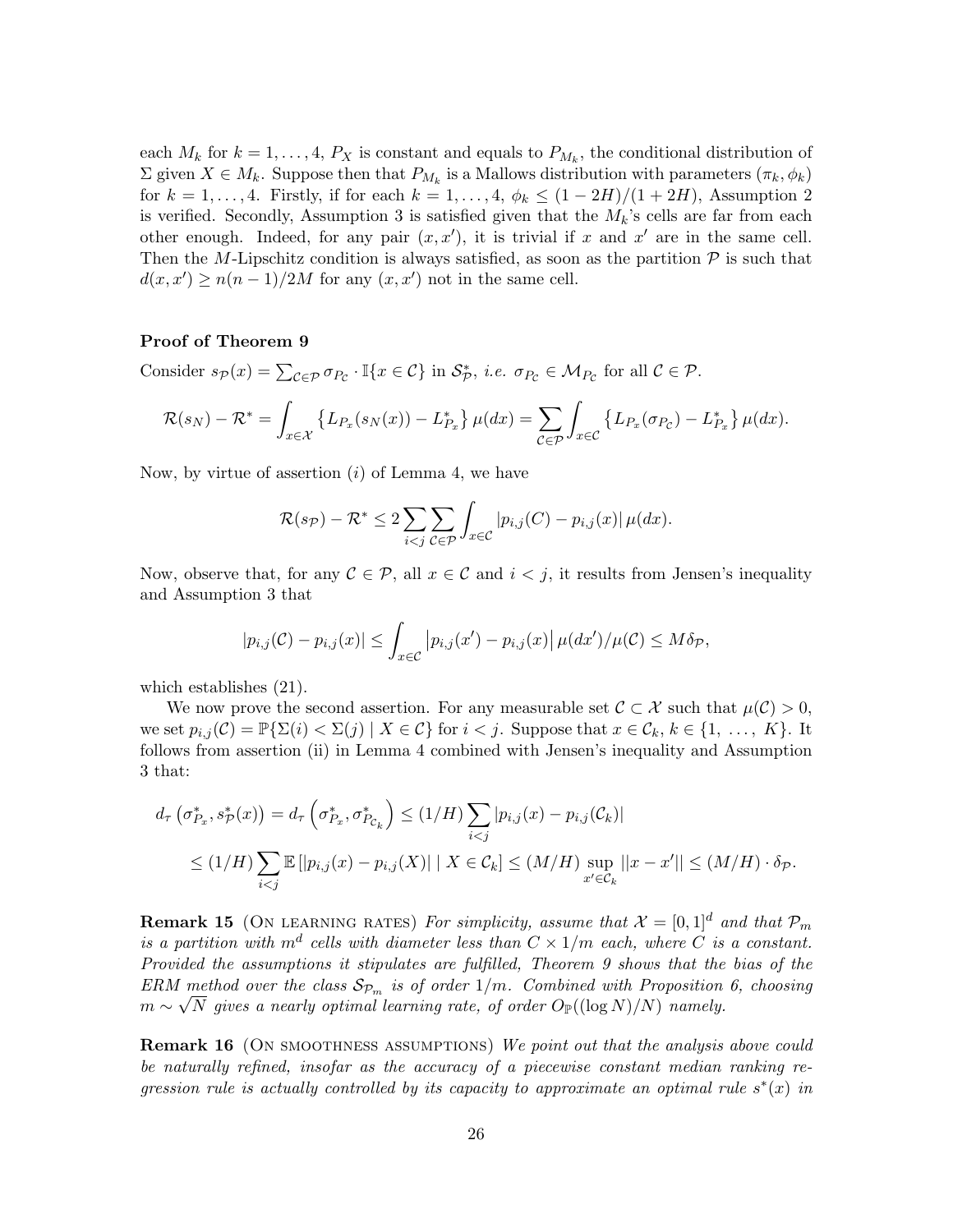*the*  $\mu$ -integrated Kendall  $\tau$  sense, as shown by Eq. [\(20\)](#page-10-3). Like in [Binev et al.](#page-12-12) [\(2005\)](#page-12-12) for *distribution-free regression, learning rates for ranking median regression could be investigated under the assumption that s*⇤ *belongs to a certain smoothness class defined in terms of approximation rate, specifying the decay rate of*  $\inf_{s \in \mathcal{S}_m} \mathbb{E}[d_\tau(s^*(X), s(X))]$  *for a certain sequence*  $(\mathcal{S}_m)_{m\geq 1}$  *of classes of piecewise constant ranking rules. This is beyond the scope of the present paper and will be the subject of future work.*

## Proof of Theorem [10](#page-11-2)

We start with proving the first assertion and consider a RMR rule  $s_N$  of the form [\(23\)](#page-11-0). With the notations of Theorem [9,](#page-10-1) we have the following decomposition:

$$
\mathcal{R}(s_N) - \mathcal{R}^* = (\mathcal{R}(s_N) - \mathcal{R}(s_{\mathcal{P}_N})) + (\mathcal{R}(s_{\mathcal{P}_N}) - \mathcal{R}^*).
$$
\n(46)

Consider first the second term on the right hand side of the equation above. It results from the argument of Theorem [9'](#page-10-1)s that:

$$
\mathcal{R}(s_{\mathcal{P}_N}) - \mathcal{R}^* \le M \delta_{\mathcal{P}_N} \to 0 \text{ in probability as } N \to \infty.
$$
 (47)

We now turn to the first term. Notice that, by virtue of Lemma [4,](#page-5-1)

$$
\mathcal{R}(s_N) - \mathcal{R}(s_{\mathcal{P}_N}) = \sum_{\mathcal{C} \in \mathcal{P}_N} \left\{ L_{P_{\mathcal{C}}}(\hat{\sigma}_{\mathcal{C}}) - L_{P_{\mathcal{C}}}^* \right\} \mu(\mathcal{C}) \le 2 \sum_{i < j} \sum_{\mathcal{C} \in \mathcal{P}_N} |\hat{p}_{i,j}(\mathcal{C}) - p_{i,j}(\mathcal{C})| \mu(\mathcal{C}), \tag{48}
$$

where, for any  $i < j$  and all measurable  $C \subset \mathcal{X}$ , we set

$$
\widehat{p}_{i,j}(\mathcal{C}) = (1/(N\widehat{\mu}_N(\mathcal{C}))) \sum_{k=1}^N \mathbb{I}\{X_k \in \mathcal{C}, \ \Sigma_k(i) < \Sigma_k(j)\}
$$

and  $\hat{\mu}_N(\mathcal{C}) = (1/N) \sum_{k=1}^N \mathbb{I}\{X_k \in \mathcal{C}\} = N_{\mathcal{C}}/N$ , with the convention that  $\hat{p}_{i,j}(\mathcal{C}) = 0$  when  $\hat{\mu}_N(\mathcal{C}) = 0$ . We incidentally point out that the  $\hat{p}_{i,j}(\mathcal{C})$ 's are the pairwise probabilities related to the distribution  $\widehat{P}_\mathcal{C} = (1/(N\widehat{\mu}_N(\mathcal{C})))\sum_{k:\ X_k \in \mathcal{C}} \delta_{\Sigma_k}$ . Observe that for all  $i < j$  and  $\mathcal{C} \in \mathcal{P}_N$ , we have:

$$
\mu(C) \left( \widehat{p}_{i,j}(C) - p_{i,j}(C) \right) = \left\{ \frac{1}{N} \sum_{k=1}^{N} \mathbb{I} \{ X_k \in C, \ \Sigma_k(i) < \Sigma_k(j) \} - \mathbb{E} \left[ \mathbb{I} \{ X \in C, \ \Sigma(i) < \Sigma(j) \} \right] \right\} + \left\{ \left( \frac{\mu(C)}{-\widehat{\mu}_N(C) + \mu(C)} - 1 \right)^{-1} \times \frac{1}{N} \sum_{k=1}^{N} \mathbb{I} \{ X_k \in C, \ \Sigma_k(i) < \Sigma_k(j) \} \right\}.
$$

Combining this equality with the previous bound yields

<span id="page-26-0"></span>
$$
\mathcal{R}(s_N) - \mathcal{R}(s_{\mathcal{P}_N}) \le 2 \sum_{i < j} \left\{ A_N(i,j) + B_N/\kappa_N \right\},\tag{49}
$$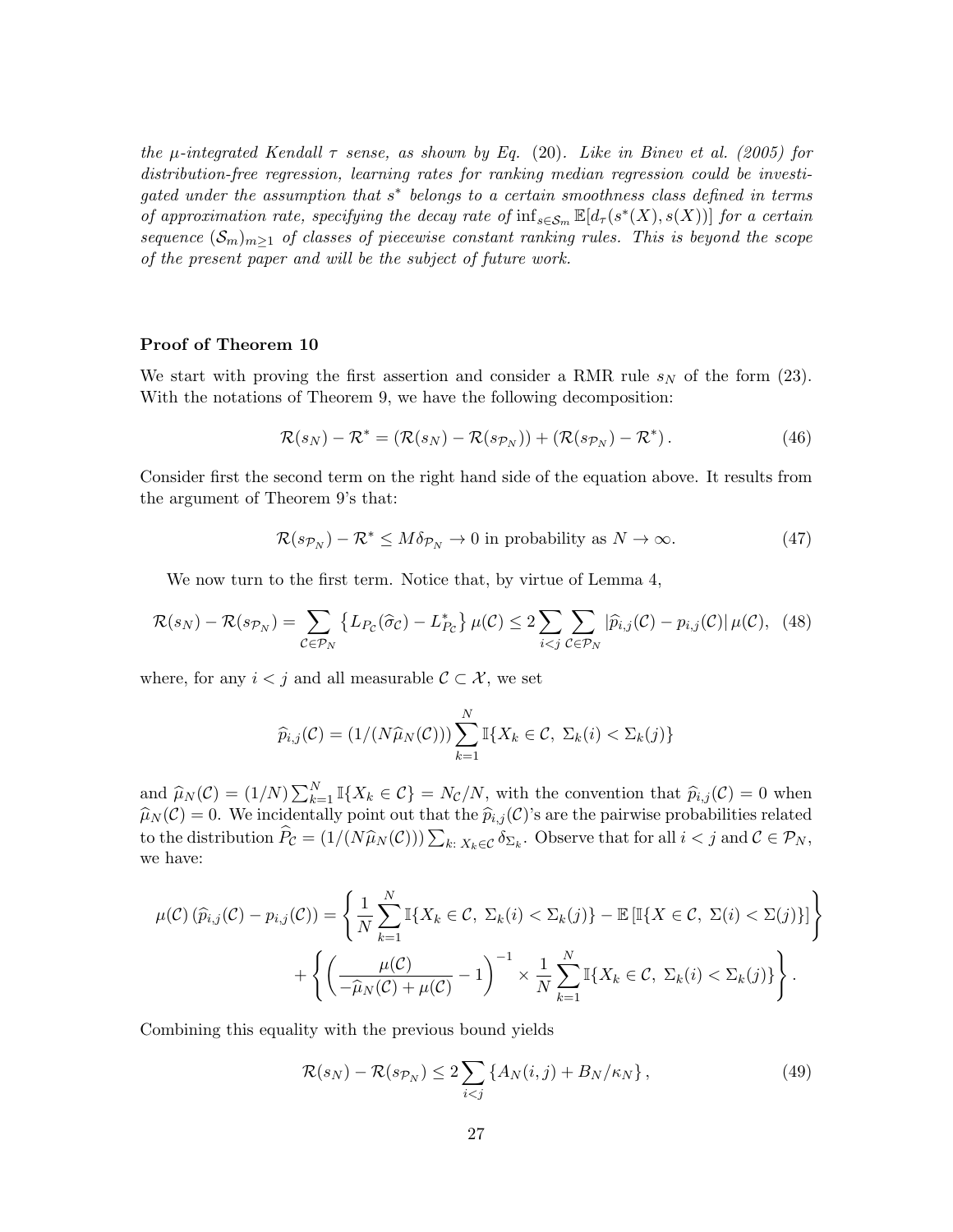where we set

$$
A_N(i,j) = \sup_{\mathcal{P} \in \mathcal{F}_N} \sum_{C \in \mathcal{P}} \left| \frac{1}{N} \sum_{k=1}^N \mathbb{I}\{X_k \in \mathcal{C}, \ \Sigma_k(i) < \Sigma_k(j)\} - \mathbb{E}\left[\mathbb{I}\{X \in \mathcal{C}, \ \Sigma(i) < \Sigma(j)\}\right] \right|,
$$
\n
$$
B_N = \sup_{\mathcal{P} \in \mathcal{F}_N} \sum_{C \in \mathcal{P}} |\widehat{\mu}_N(C) - \mu(C)|
$$

The following result is a straightforward application of the VC inequality for data-dependent partitions stated in Theorem 21.1 of [Devroye et al.](#page-12-8) [\(1996\)](#page-12-8).

**Lemma 17** *Under the hypotheses of Theorem [10,](#page-11-2) the following bounds hold true:*  $\forall \epsilon > 0$ ,  $\forall N \geq 1,$ 

$$
\mathbb{P}\left\{A_N(i,j) > \epsilon\right\} \leq 8\log(\Delta_N(\mathcal{F}_N))e^{-N\epsilon^2/512} + e^{-N\epsilon^2/2},
$$
  

$$
\mathbb{P}\left\{B_N > \epsilon\right\} \leq 8\log(\Delta_N(\mathcal{F}_N))e^{-N\epsilon^2/512} + e^{-N\epsilon^2/2}.
$$

The terms  $A_N(i,j)$  and  $B_N$  are both of order  $O_{\mathbb{P}}(\sqrt{\log(\Delta_N(\mathcal{F}_N))/N})$ , as shown by the lemma above. Hence, using Eq. [\(49\)](#page-26-0) and the assumption that  $\kappa_N \to 0$  in probability as  $N \to \infty$ , so that  $1/\kappa_N = o_P(\sqrt{N/\log \Delta_N(\mathcal{F}_N)})$ , we obtain that  $\mathcal{R}(s_N) - \mathcal{R}(s_{\mathcal{P}_N}) \to 0$  in probability as  $N \to \infty$ , which concludes the proof of the first assertion of the theorem.

We now consider the RMR rule [\(24\)](#page-11-1). Observe that

$$
\mathcal{R}(\widetilde{s}_{N}) - \mathcal{R}(s_{\mathcal{P}_{N}}) = \sum_{\mathcal{C} \in \mathcal{P}_{N}} \left\{ L_{P_{\mathcal{C}}}(\widetilde{\sigma}_{\widehat{P}_{\mathcal{C}}}^{*}) - L_{P_{\mathcal{C}}}^{*} \right\} \mu(\mathcal{C})
$$
\n
$$
= \sum_{\mathcal{C} \in \mathcal{P}_{N}} \mathbb{I}\{\widehat{P}_{\mathcal{C}} \in \mathcal{T}\} \left\{ L_{P_{\mathcal{C}}}(\sigma_{\widehat{P}_{\mathcal{C}}}^{*}) - L_{P_{\mathcal{C}}}^{*} \right\} \mu(\mathcal{C}) + \sum_{\mathcal{C} \in \mathcal{P}_{N}} \mathbb{I}\{\widehat{P}_{\mathcal{C}} \notin \mathcal{T}\} \left\{ L_{P_{\mathcal{C}}}(\widetilde{\sigma}_{\widehat{P}_{\mathcal{C}}}^{*}) - L_{P_{\mathcal{C}}}^{*} \right\} \mu(\mathcal{C})
$$
\n
$$
\leq \mathcal{R}(s_{N}) - \mathcal{R}(s_{\mathcal{P}_{N}}) + \frac{n(n-1)}{2} \sum_{\mathcal{C} \in \mathcal{P}_{N}} \mathbb{I}\{\widehat{P}_{\mathcal{C}} \notin \mathcal{T}\} \mu(\mathcal{C}). \tag{50}
$$

Recall that it has been proved previously that  $\mathcal{R}(s_N) - \mathcal{R}(s_{\mathcal{P}_N}) \to 0$  in probability as  $N \to \infty$ . Observe in addition that

<span id="page-27-0"></span>
$$
\mathbb{I}\{\widehat{P}_{\mathcal{C}}\notin\mathcal{T}\}\leq\mathbb{I}\{P_{\mathcal{C}}\notin\mathcal{T}\}+\mathbb{I}\{\widehat{P}_{\mathcal{C}}\notin\mathcal{T}\text{ and }P_{\mathcal{C}}\in\mathcal{T}\}
$$

and, under Assumption [2,](#page-8-1)

$$
\begin{aligned}\n\{\hat{P}_\mathcal{C} \notin \mathcal{T}\} &\subset \{\delta_{\mathcal{P}_N} \ge M/H\}, \\
\{\hat{P}_\mathcal{C} \notin \mathcal{T} \text{ and } P_\mathcal{C} \in \mathcal{T}\} &\subset \cup_{i < j} \{|\hat{p}_{i,j}(\mathcal{C}) - p_{i,j}(\mathcal{C})| \ge H\},\n\end{aligned}
$$

so that  $\sum_{\mathcal{C} \in \mathcal{P}_N} \mathbb{I}\{\widehat{P}_\mathcal{C} \notin \mathcal{T}\}\mu(\mathcal{C})$  is bounded by

$$
\mathbb{I}\{\delta_{\mathcal{P}_N} \ge M/H\} + \sum_{i < j} \sum_{\mathcal{C} \in \mathcal{P}_N} \mathbb{I}\{|\widehat{p}_{i,j}(\mathcal{C}) - p_{i,j}(\mathcal{C})| \ge H\} \mu(\mathcal{C})
$$
\n
$$
\le \mathbb{I}\{\delta_{\mathcal{P}_N} \ge M/H\} + \sum_{i < j} \sum_{\mathcal{C} \in \mathcal{P}_N} |\widehat{p}_{i,j}(\mathcal{C}) - p_{i,j}(\mathcal{C})| \mu(\mathcal{C})/H
$$
\n
$$
\le \mathbb{I}\{\delta_{\mathcal{P}_N} \ge M/H\} + \frac{1}{H} \sum_{i < j} \{A_N(i,j) + B_N/\kappa_N\},
$$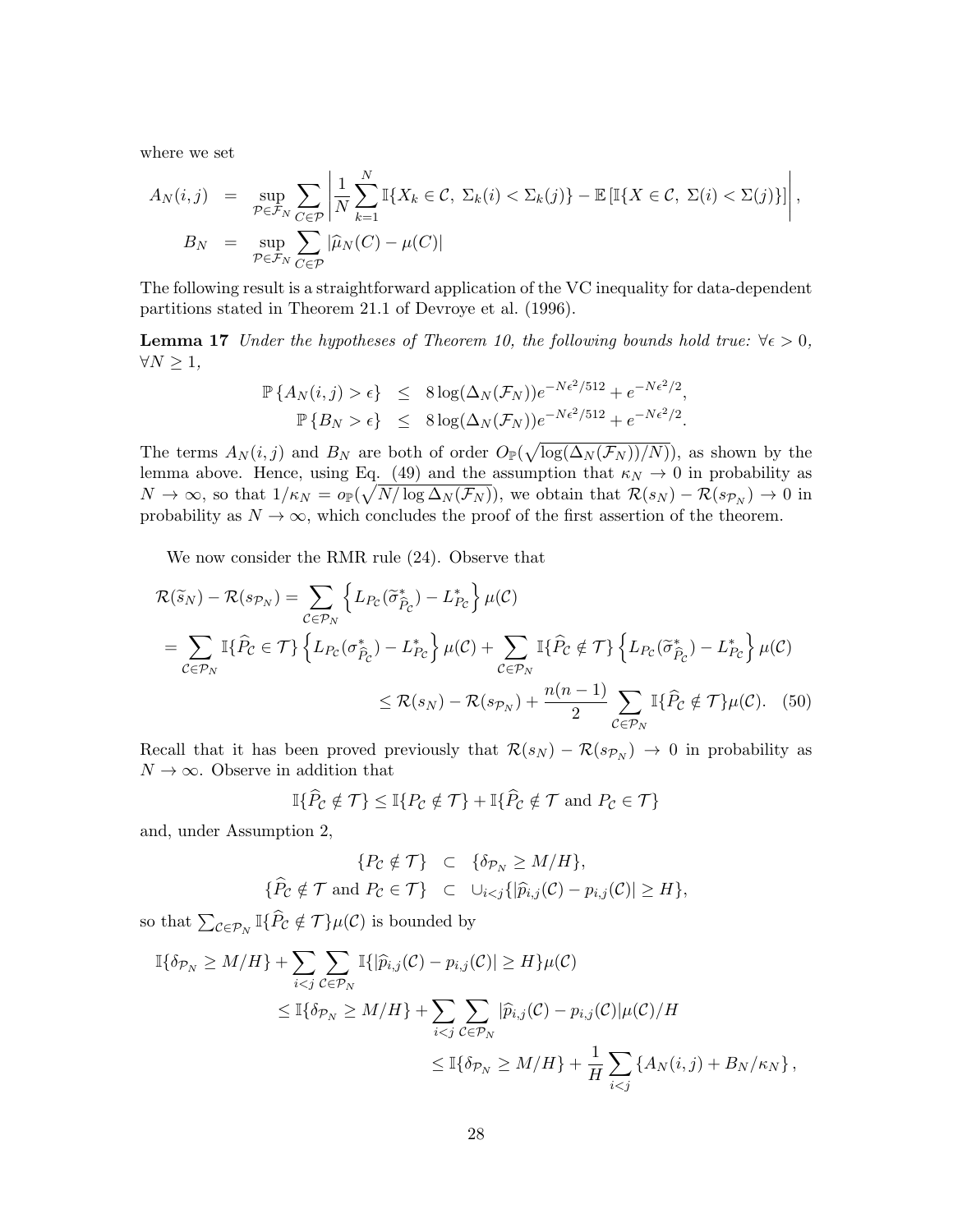re-using the argument that previously lead to [\(49\)](#page-26-0). This bound clearly converges to zero in probability, which implies that  $\mathcal{R}(\widetilde{s}_N) - \mathcal{R}(s_{\mathcal{P}_N}) \to 0$  in probability when combined with [\(50\)](#page-27-0) and concludes the proof of the second assertion of the theorem.

## B.4 Appendix [A](#page-1-0)

### Proof of Theorem [11](#page-15-2)

Denote by  $\hat{p}_{i,j}(x)$ 's the pairwise probabilities related to distribution  $\hat{P}(x)$ . It follows from Lemma [4](#page-5-1) combined with Jensen's inequality, that

$$
\mathbb{E}\left[\mathcal{R}(s_{k,N}) - \mathcal{R}^*\right] = \mathbb{E}\left[\int_{x \in \mathcal{X}} (L_{P_x}(s_{k,N}(x)) - L_{P_x}^*) \mu(dx)\right] \le 2 \sum_{i < j} \int_{x \in \mathcal{X}} \mathbb{E}\left[|p_{i,j}(x) - \widehat{p}_{i,j}(x)|\right]
$$
\n
$$
\le 2 \sum_{i < j} \int_{x \in \mathcal{X}} \left(\mathbb{E}\left[\left(p_{i,j}(x) - \widehat{p}_{i,j}(x)\right)^2\right]\right)^{1/2}
$$

Following the argument of Theorem  $6.2$ 's proof in Györfi et al.  $(2006)$ , write:

$$
\mathbb{E}\left[(\widehat{p}_{i,j}(x)-p_{i,j}(x))^2\right]=\mathbb{E}\left[(\widehat{p}_{i,j}(x)-\mathbb{E}[\widehat{p}_{i,j}(x)|X_1,\ldots,X_N])^2\right] \n+\mathbb{E}\left[\left(\mathbb{E}[\widehat{p}_{i,j}(x)|X_1,\ldots,X_N]-p_{i,j}(x))^2\right]=I_1(x)+I_2(x).
$$

The first term can be upper bounded as follows:

$$
I_1(x) = \mathbb{E}\left[\left(\frac{1}{k}\sum_{l=1}^k \left(\mathbb{I}\left\{\Sigma_{(l,N)}(i) < \Sigma_{(l,N)}(j)\right\} - p_{i,j}(X_{(l,N)})\right)\right)^2\right] \\
= \mathbb{E}\left[\frac{1}{k^2}\sum_{l=1}^k Var(\mathbb{I}\left\{\Sigma(i) < \Sigma(j)\right\}|X = X_{(l,N)})\right] \le \frac{1}{4k}.
$$

For the second term, we use the following result.

**Lemma 18** *(Lemma 6.4, Györfi et al. [\(2006\)](#page-13-15))* Assume that the r.v. X is bounded. If  $d \geq 3$ *, then:* 

<span id="page-28-0"></span>
$$
\mathbb{E} \left[ \|X_{(1,N)}(x) - x\|^2 \right] \le \frac{c_1}{N^{2/d}},
$$

*where*  $c_1$  *is a constant that depends on*  $\mu$ *'s support only.* 

Observe first that, following line by line the argument of Theorem  $6.2$ 's proof in Györfi et al. [\(2006\)](#page-13-15) (see p.95 therein), we have:

$$
I_2(x) = \mathbb{E}\left[\frac{1}{k}\left(\sum_{l=1}^k (p_{i,j}(X_{(l,N)}) - p_{i,j}(x))\right)^2\right] \leq \mathbb{E}\left[\left(\frac{1}{k}\sum_{l=1}^k M\|X_{(l,N)} - x\|\right)^2\right] \leq M^2 \mathbb{E}\left[\|X_{(1,\lfloor N/k\rfloor)}(x) - x\|^2\right].
$$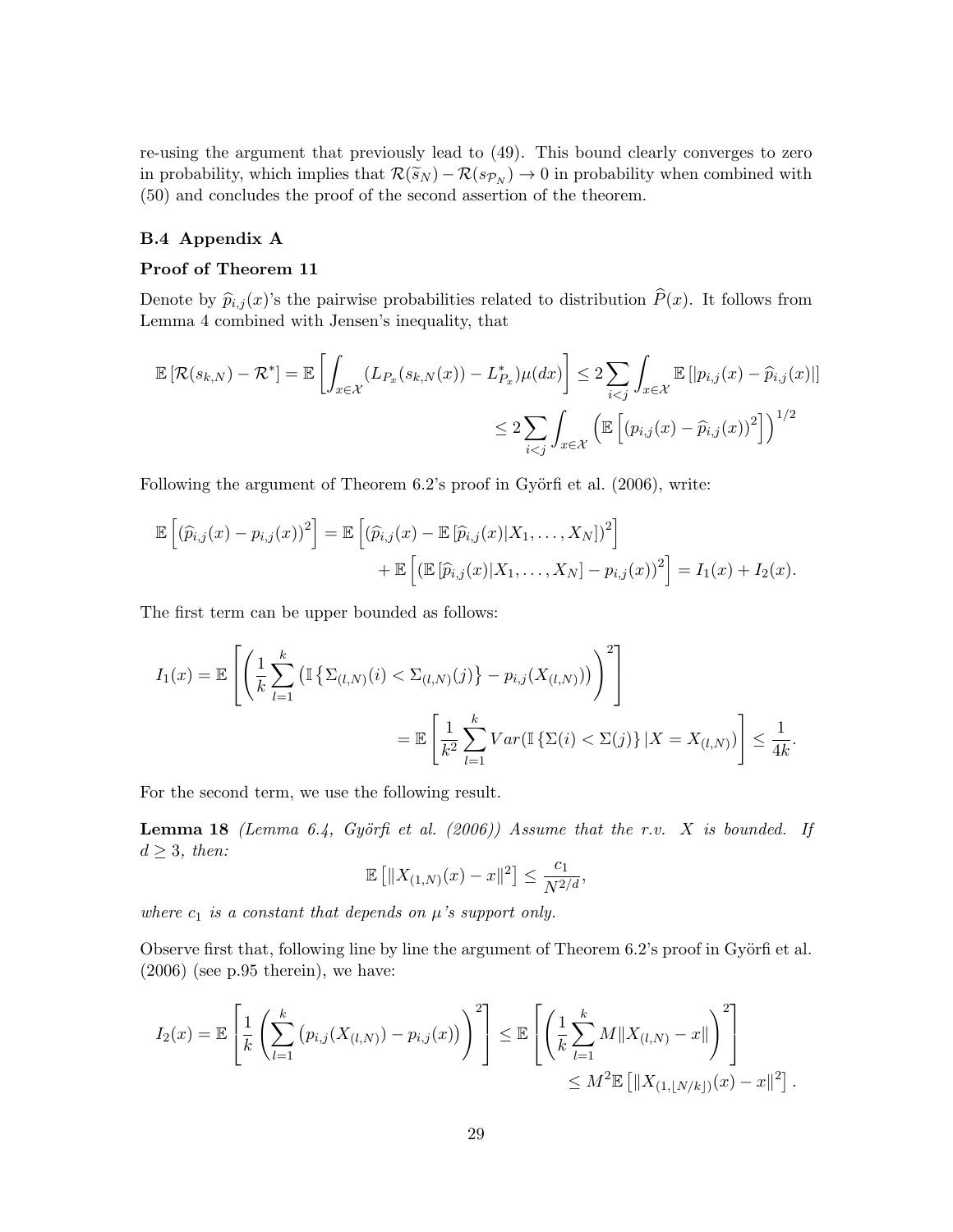Next, by virtue of Lemma [18,](#page-28-0) we have:

$$
\frac{1}{M^2} \lfloor N/k \rfloor^{2/d} \int_{x \in \mathcal{X}} I_2(x) \mu(dx) \le c_1.
$$

Finally, we have:

$$
\mathbb{E}\left[\mathcal{R}(s_{k,N})-\mathcal{R}^*\right] \leq 2\sum_{i  

$$
\leq \frac{n(n-1)}{2}\left(\frac{1}{\sqrt{k}}+2\sqrt{c_1}M\left(\frac{k}{N}\right)^{1/d}\right).
$$
$$

We now consider the problem of bounding the expectation of the excess of risk of the RMR rule  $\widetilde{s}_{k,N}$ . Observing that  $s_{k,N}(x) = \widetilde{s}_{k,N}(x)$  when  $\widetilde{P}(x) \in \mathcal{T}$ , we have:

$$
\mathbb{E}\left[\mathcal{R}(\widetilde{s}_{k,N})-\mathcal{R}^*\right] = \mathbb{E}\left[\int_{x\in\mathcal{X}}\mathbb{I}\{\widehat{P}(x)\in\mathcal{T}\}(L_{P_x}(\widetilde{s}_{k,N}(x))-L_{P_x}^*)\mu(dx)\right] + \mathbb{E}\left[\int_{x\in\mathcal{X}}\mathbb{I}\{\widehat{P}(x)\notin\mathcal{T}\}(L_{P_x}(\widetilde{s}_{k,N}(x))-L_{P_x}^*)\mu(dx)\right] \leq \mathbb{E}\left[\mathcal{R}(s_{k,N})-\mathcal{R}^*\right] + \frac{n(n-1)}{2}\mathbb{E}\left[\int_{x\in\mathcal{X}}\mathbb{I}\{\widehat{P}(x)\notin\mathcal{T}\}\mu(dx)\right].
$$

Notice in addition that, under Assumption [2,](#page-8-1) we have, for all  $x \in \mathcal{X}$ ,

$$
\{\widehat{P}(x) \notin \mathcal{T}\} \subset \cup_{i < j} \{|\widehat{p}_{i,j}(x) - p_{i,j}(x) \ge H|\},\tag{51}
$$

so that

$$
\mathbb{I}\{\widehat{P}(x) \notin \mathcal{T}\} \le \sum_{i < j} \frac{|\widehat{p}_{i,j}(x) - p_{i,j}(x)|}{H}.\tag{52}
$$

Hence, the second assertion finally results directly from the bounds established to prove the first one.

Let  $S_{x,\epsilon}$  denote the closed ball centered at *x* of radius  $\epsilon > 0$ . For  $d \leq 2$ , the rates of convergence hold under the following additional conditions on  $\mu$  (see Györfi et al. [\(2006\)](#page-13-15)): there exists  $\epsilon_0 > 0$ , a non negative *g* such that for all  $x \in \mathbb{R}^d$  and  $0 < \epsilon \leq \epsilon_0$ ,  $\mu(S_{x,\epsilon}) > g(x) \epsilon^d$ and  $\int 1/g(x)^{2/d}\mu(dx) < \infty$ .

## Appendix C. Further comments on CRIT algorithm and Aggregation

**Pruning.** From the original tree  $T_{2J}$ , one recursively merges children of a same parent node until the root *T*<sup>1</sup> is reached in a bottom up fashion. Precisely, the *weakest link pruning* consists here in sequentially merging the children  $C_{j+1,2l}$  and  $C_{j+1,2l+1}$  producing the smallest dispersion increase:

$$
\widehat{\mu}_N(\mathcal{C}_{j,l})\gamma_{\widehat{P}_{\mathcal{C}_{j,l}}}-\Lambda_{j,l}(\mathcal{C}_{j+1,2l}).
$$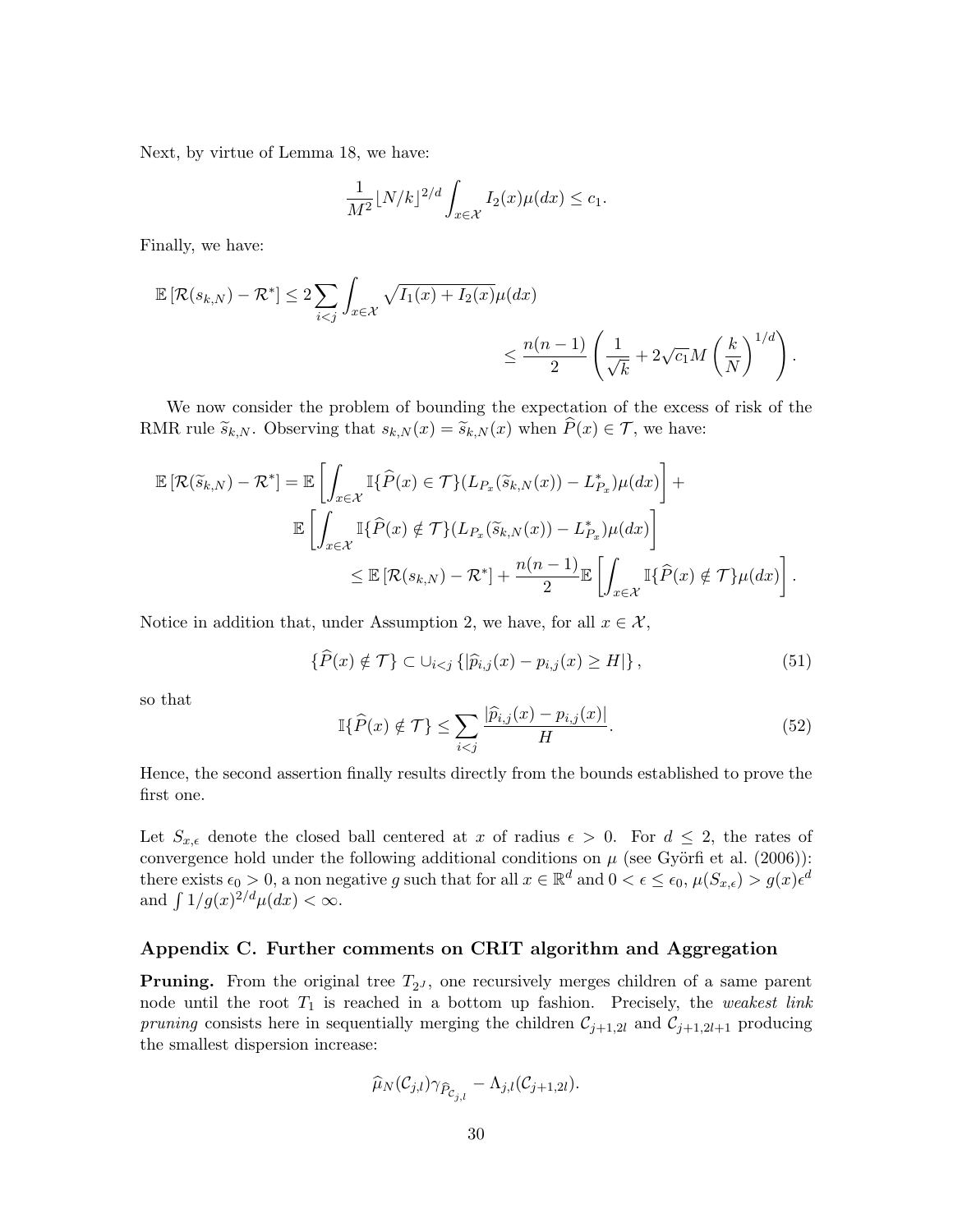One thus obtains a sequence of ranking median regression trees  $T_{2^J} \supset T_{2^J-1} \supset \cdots \supset T_1$ , the subtree  $T_m$  corresponding to a partition with  $\#T_m = m$  cells. The final subtree T is selected by minimizing the complexity penalized intra-cell dispersion:

$$
\tilde{\gamma}_T = \hat{\gamma}_T + \lambda \times \#T,\tag{53}
$$

where  $\lambda \geq 0$  is a parameter that rules the trade-off between the complexity of the ranking median regression tree, as measured by  $\#T$ , and intra-cell dispersion. In practice, model selection can be performed by means of common resampling techniques.

Remark 19 (Early stopping) *One stops the splitting process if no improvement can be achieved by splitting the current node*  $C_{j,l}$ *, i.e. if*  $\min_{\mathcal{C} \in \mathcal{G}} \Lambda(\mathcal{C}) = \sum_{1 \leq k < l \leq N} \mathbb{I}\{(X_k, X_l) \in \mathcal{C}\}$  $\mathcal{C}_{j,l}^2$  ·  $d_{\tau}(\Sigma_k, \Sigma_l)$  (one then set  $\mathcal{C}_{j+1,2l} = \mathcal{C}_{j,l}$  by convention), or if a minimum node size, *specified in advance, is attained.*

<span id="page-30-0"></span>**Remark 20** (ON CLASS  $\mathcal{G}$ ) The choice of class  $\mathcal{G}$  involves a trade-off between computational *cost and flexibility: a rich class (of controlled complexity though) may permit to capture the conditional variability of*  $\Sigma$  *given*  $X$  *appropriately but might significantly increase the cost of solving* [\(36\)](#page-17-1)*. Typically, as proposed in [Breiman et al.](#page-12-0) [\(1984\)](#page-12-0), subsets can be built by means of axis parallel splits, leading to partitions whose cells are finite union of hyperrectangles. This corresponds to the case where*  $G$  *is stable by intersection, i.e.*  $\forall$   $(C, C') \in G^2$ ,  $C \cap C' \in G$ , *and admissible subsets of any*  $C \in \mathcal{G}$  *are of the form*  $C \cap \{X^{(m)} \geq s\}$  *or*  $C \cap \{X^{(m)} \leq s\}$ , *where*  $X^{(m)}$  *can be any component of*  $X$  *and*  $s \in \mathbb{R}$  *any threshold value. In this case, the minimization problem can be eciently solved by means of a double loop (over the d coordinates of the input vector X and over the data lying in the current parent node), see e.g. [Breiman et al.](#page-12-0) [\(1984\)](#page-12-0).*

Interpretability and computational feasability. The fact that the computation of (local) Kemeny medians takes place at the level of terminal nodes of the ranking median regression tree *T* only makes the CRIT algorithm very attractive from a practical perspective. In addition, it produces predictive rules that can be easily interpreted by means of a binary tree graphic representation and, when implemented with axis parallel splits, provides, as a by-product, indicators quantifying the impact of each input variable. The relative importance of a variable can be measured by summing the decreases of empirical  $\gamma$ dispersion induced by all splits involving it as splitting variable. More generally, the CRIT algorithm inherits the appealing properties of tree induction methods: it easily adapts to categorical predictor variables, training and prediction are fast and it is not affected by monotone transformations of the predictor variables.

Aggregation. Just like other tree-based methods, the CRIT algorithm may suffer from instability, meaning that, due to its hierarchical structure, the rules it produces can be much affected by a small change in the training dataset. As proposed in [Breiman](#page-12-13) [\(1996\)](#page-12-13), boostrap aggregating techniques may remedy to instability of ranking median regression trees. Applied to the CRIT method, bagging consists in generating  $B \geq 1$  bootstrap samples by drawing with replacement in the original data sample and running next the learning algorithm from each of these training datasets, yielding *B* predictive rules  $s_1, \ldots, s_B$ . For any prediction point *x*, the ensemble of predictions  $s_1(x), \ldots, s_B(x)$  are combined in the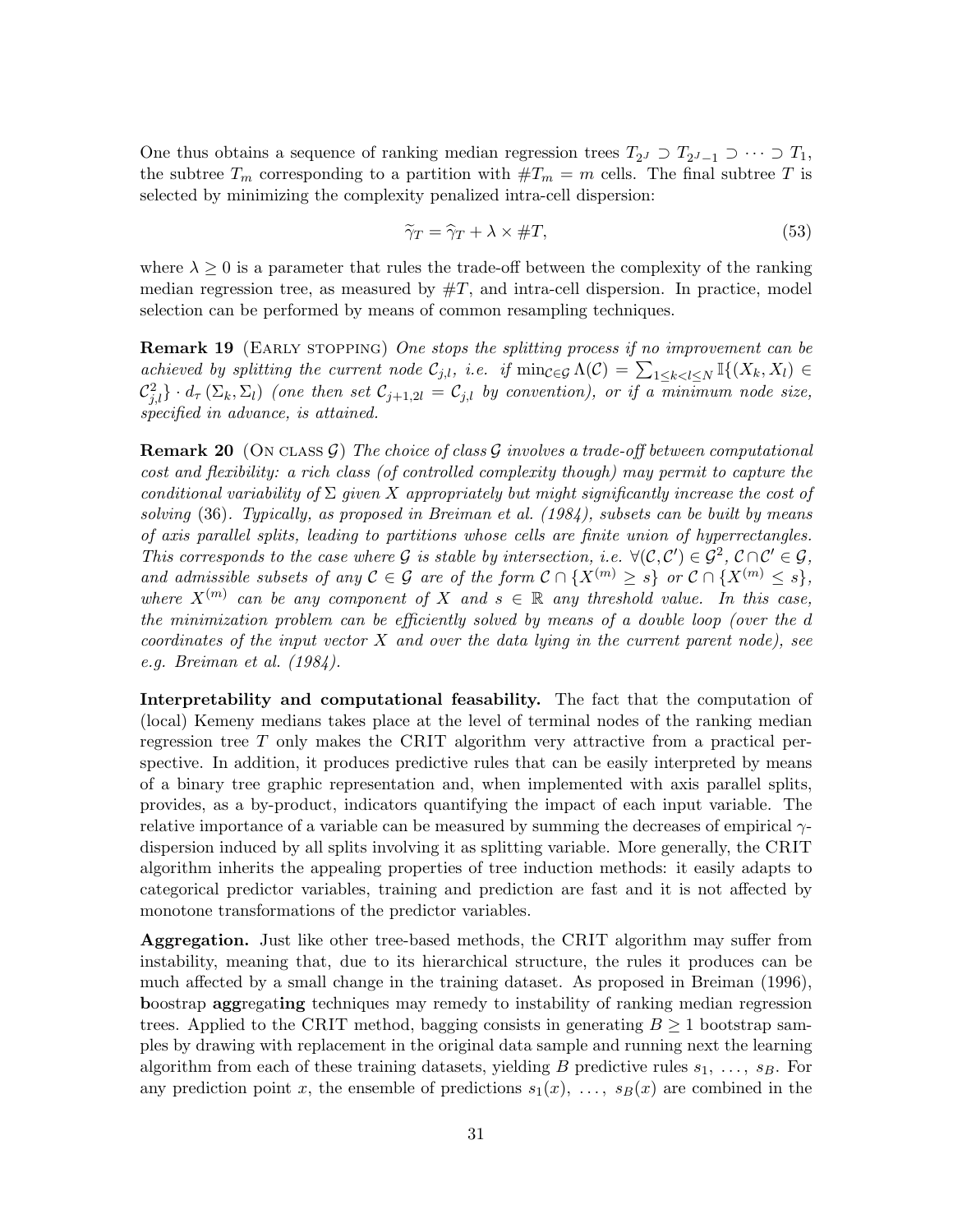sense of Kemeny ranking aggregation, so as to produce a consensus  $\bar{s}_B(x)$  in  $\mathfrak{S}_n$ . Observe that a crucial advantage of dealing with piecewise constant ranking rules is that computing a Kemeny median for each new prediction point can be avoided: one may aggregate the ranking rules rather than the rankings in this case, refer to the analysis below for further details. We finally point out that a certain amount of randomization can be incorporated in each bootstrap tree growing procedure, following in the footsteps of the random forest procedure proposed in [Breiman](#page-12-14) [\(2001\)](#page-12-14), so as to increase flexibility and hopefully improve accuracy.

#### Aggregation of piecewise constant predictive ranking rules

Let  $P$  be a partition of the input space  $\mathcal{X}$ . By definition, a subpartition of  $P$  is any partition  $P'$  of *X* with the property that, for any  $C' \in \mathcal{P}'$ , there exists  $C \in \mathcal{P}$  such that  $C' \subset \mathcal{C}$ . Given a collection  $\mathcal{P}_1, \ldots, \mathcal{P}_B$  of  $B \geq 1$  partitions of *X*, we call the 'largest' subpartition  $\bar{\mathcal{P}}_B$  of the  $P_b$ 's the partition of *X* that is a subpartition of each  $P_b$  and is such that, any subpartition of all the  $\mathcal{P}_b$ 's is also a subpartition of  $\mathcal{P}_B$  (notice incidentally that the cells of  $\mathcal{P}_B$  are of the form  $C_1 \cap \cdots \cap C_B$ , where  $(C_1, \ldots, C_B) \in \mathcal{P}_1 \times \cdots \times \mathcal{P}_B$ . Considering now  $B \ge 1$  piecewise constant ranking rules  $s_1, \ldots, s_B$  associated with partitions  $\mathcal{P}_1, \ldots, \mathcal{P}_B$  respectively, we observe that the  $s_b$ 's are constant on each cell of  $\mathcal{P}_B$ . One may thus write:  $\forall b \in \{1, \ldots, B\}$ ,

$$
s_b(x) = \sum_{\mathcal{C} \in \bar{\mathcal{P}}_B} \sigma_{\mathcal{C},b} \cdot \mathbb{I}\{x \in \mathcal{C}, b\}.
$$

For any arbitrary  $s(x) = \sum_{\mathcal{C} \in \bar{\mathcal{P}}_B} \sigma_{\mathcal{C}} \mathbb{I}\{x \in \mathcal{C}\}\$  in  $\mathcal{S}_{\bar{\mathcal{P}}_B}$ , we have:

$$
\mathbb{E}_{X \sim \mu} \left[ \sum_{b=1}^{B} d_{\tau} \left( s(X), s_{b}(X) \right) \right] = \sum_{b=1}^{B} \sum_{\mathcal{C} \in \bar{\mathcal{P}}_{B}} \mu(\mathcal{C}) d_{\tau} \left( \sigma_{\mathcal{C}}, \sigma_{\mathcal{C},b} \right) = \sum_{\mathcal{C} \in \bar{\mathcal{P}}_{B}} \sum_{b=1}^{B} \mu(\mathcal{C}) d_{\tau} \left( \sigma_{\mathcal{C}}, \sigma_{\mathcal{C},b} \right).
$$

Hence, the quantity above is minimum when, for each  $\mathcal{C}$ , the permutation  $\sigma_{\mathcal{C}}$  is a Kemeny median of the probability distribution  $(1/B)\sum_{b=1}^{B} \delta_{\sigma c,b}$ .

## Consistency preservation and aggregation

We now state and prove a result showing that the (possibly randomized) aggregation procedure previously proposed is theoretically founded. Precisely, mimicking the argument in [Biau et al.](#page-12-15) [\(2008\)](#page-12-15) for standard regression/classification and borrowing some of their notations, consistency of ranking rules that are obtained through empirical Kemeny aggregation over a profile of consistent *randomized ranking median regression rules* is investigated. Here, a randomized scoring function is of the form  $\mathbf{S}_{\mathcal{D}_n}(\cdot, Z)$ , where  $\mathcal{D}_N =$  $\{(X_1, \Sigma_1), \ldots, (X_N, \Sigma_N)\}\$ is the training dataset and *Z* is a r.v. taking its values in some measurable space  $\mathcal Z$  that describes the randomization mechanism. A randomized ranking rule  $\mathbf{S}_{\mathcal{D}_n}(.,Z): \mathcal{X} \to \mathfrak{S}_N$  is given and consider its ranking median regression risk,  $\mathcal{R}(\mathbf{S}_{\mathcal{D}_N}(., Z))$  namely, which is given by:

$$
\mathcal{R}(\mathbf{S}_{\mathcal{D}_N}(.,Z)) = \sum_{i < j} \mathbb{P}\left\{ \left(\mathbf{S}_{\mathcal{D}_N}(X,Z)(j) - \mathbf{S}_{\mathcal{D}_N}(X,Z)(i)\right) (\Sigma(j) - \Sigma(i)) < 0 \right\},\
$$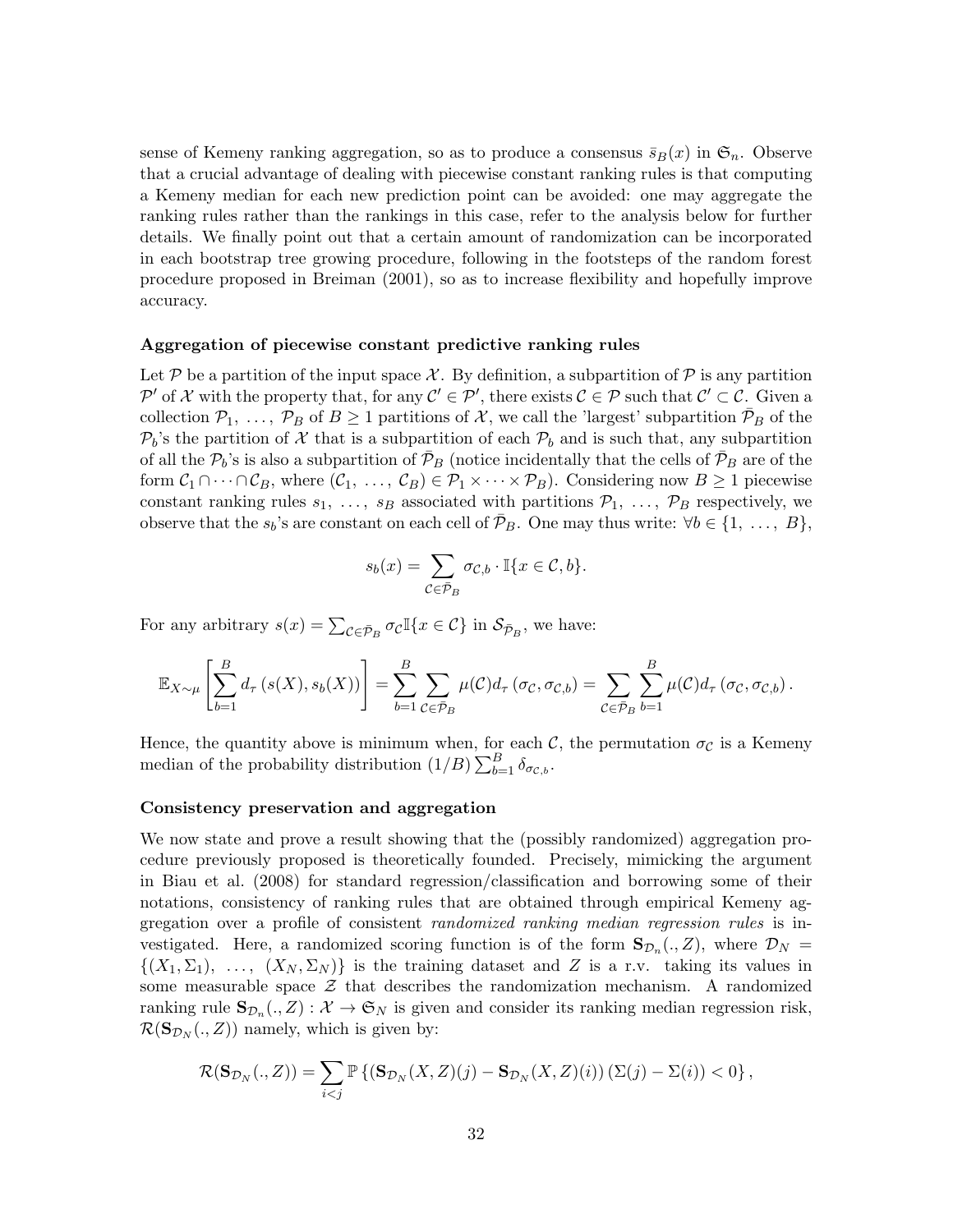where the conditional probabilities above are taken over a random pair  $(X, \Sigma)$ , independent from  $\mathcal{D}_N$ . It is said to be consistent iff, as  $N \to \infty$ ,

<span id="page-32-0"></span>
$$
\mathcal{R}(\mathbf{S}_{\mathcal{D}_N}(.,Z)) \to \mathcal{R}^*,
$$

in probability. When the convergence holds with probability one, one says that the randomized ranking rule is strongly consistent. Fix  $B \geq 1$ . Given  $\mathcal{D}_N$ , one can draw *B* independent copies  $Z_1, \ldots, Z_B$  of  $Z$ , yielding the ranking rules  $\mathbf{S}_{\mathcal{D}_N}(., Z_b), 1 \leq b \leq B$ . Suppose that the ranking rule  $S_B(.)$  minimizes

$$
\sum_{b=1}^{B} \mathbb{E}\left[d_{\tau}\left(s(X), \mathbf{S}_{\mathcal{D}_{N}}(X, Z_{b})\right) \mid \mathcal{D}_{N}, Z_{1}, \ldots, Z_{B}\right]
$$
\n(54)

<span id="page-32-1"></span>over  $s \in \mathcal{S}$ . The next result shows that, under Assumption [2](#page-8-1) (strong) consistency is preserved for the ranking rule  $S_B(X)$  (and the convergence rate as well, by examining its proof).

**Theorem 21** *(CONSISTENCY AND AGGREGATION.) Assume that the randomized ranking rule*  $\mathbf{S}_{\mathcal{D}_{N}}(.,Z)$  *is consistent (respectively, strongly consistent) and suppose that Assumption* [2](#page-8-1) is satisfied. Let  $B \ge 1$  and, for all  $N \ge 1$ , let  $\bar{S}_B(x)$  be a Kemeny median of B independent *replications of*  $\mathbf{S}_{\mathcal{D}_N}(x, Z)$  *given*  $\mathcal{D}_N$ *. Then, the aggregated ranking rule*  $\bar{\mathbf{S}}_B(X)$  *is consistent (respectively, strongly consistent).*

**Proof** Let  $s^*(x)$  be an optimal ranking rule, *i.e*  $\mathcal{R}(s^*) = \mathcal{R}^*$ . Observe that, with probability one, we have:  $\forall b \in \{1, \ldots, B\}$ ,

$$
d_{\tau}\left(s^*(X),\bar{\mathbf{S}}_B(X)\right)\leq d_{\tau}\left(s^*(X),\mathbf{S}_{\mathcal{D}_N}(X,Z_b)\right)+d_{\tau}\left(\mathbf{S}_{\mathcal{D}_N}(X,Z_b),\bar{\mathbf{S}}_B(X)\right),
$$

and thus, by averaging,

$$
d_{\tau}\left(s^*(X),\bar{\mathbf{S}}_B(X)\right) \leq \frac{1}{B} \sum_{b=1}^B d_{\tau}\left(s^*(X),\mathbf{S}_{\mathcal{D}_N}(X,Z_b)\right) + \frac{1}{B} \sum_{b=1}^B d_{\tau}\left(\mathbf{S}_{\mathcal{D}_N}(X,Z_b),\bar{\mathbf{S}}_B(X)\right)
$$
  

$$
\leq \frac{2}{B} \sum_{b=1}^B d_{\tau}\left(s^*(X),\mathbf{S}_{\mathcal{D}_N}(X,Z_b)\right).
$$

Taking the expectation w.r.t. to *X*, one gets:

$$
\mathcal{R}(\bar{\mathbf{S}}_B) - \mathcal{R}^* \leq \mathbb{E}\left[d_{\tau}\left(s^*(X), \bar{\mathbf{S}}_B(X)\right) \mid \mathcal{D}_N, Z_1, \ldots, Z_B\right]
$$
  

$$
\leq \frac{1}{B} \sum_{b=1}^B \mathbb{E}\left[d_{\tau}\left(s^*(X), \mathbf{S}_{\mathcal{D}_N}(X, Z_b)\right) \mid \mathcal{D}_N, Z_1, \ldots, Z_B\right] \leq \frac{1}{BH} \sum_{b=1}^B \left\{\mathcal{R}(\mathbf{S}_{\mathcal{D}_N}(X, Z_b)) - \mathcal{R}^*\right\}
$$

using [\(13\)](#page-7-3) and Assumption [2.](#page-8-1) This bound combined with the (strong) consistency assumption yields the desired result.